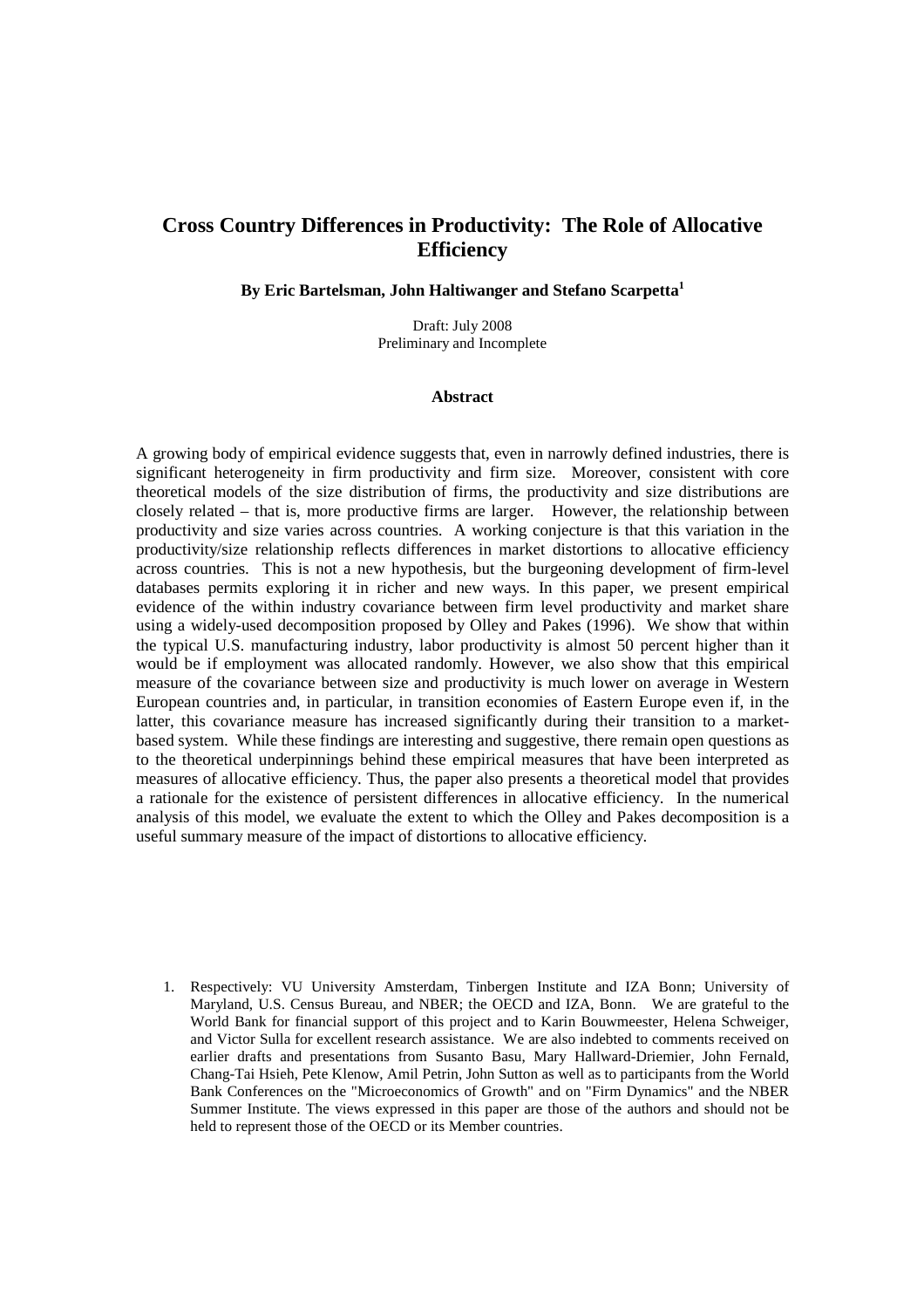#### **Introduction**

There is a growing body of evidence suggesting significant heterogeneity in productivity levels across firms even in narrowly defined industries of most market economies (e.g. Bartelsman, Haltiwanger, and Scarpetta (2004), Syverson (2004), Foster, Haltiwanger and Syverson (2008)). This heterogeneity in firm-level performance is accompanied by substantial heterogeneity in the size of firms within narrowly defined industries. Consistent with core models of the size distribution of firms (e.g., Lucas (1978) and Melitz (2003)), the distributions of productivity and size are closely related – that is, more productive firms tend to be larger than less productive firms.<sup>2</sup> Given large differences in productivity across countries, a working hypothesis has emerged that distortions to allocative efficiency (i.e. more productive firms being larger) may account for differences in productivity across countries. This misallocation hypothesis is not new but the development of firm level databases in a variety of countries now permits exploring it more directly. In the literature, empirical decompositions of industry level productivity have been used as evidence in support of this hypothesis.<sup>3</sup> In this paper, we explore the theoretical underpinnings behind these decompositions and the misallocation hypothesis. In turn, we provide some evidence of the type and magnitude of distortions that could justify the observed cross-country differences in allocative efficiency.

 $2$  It is critical to emphasize that the moments we emphasize in this paper are within industry moments (of dispersion of size and productivity and the covariance/correlation between size and productivity). The models of the determination of the size distribution that we are exploiting are not the models needed to explain why, for example, the average steel factory is much larger than the average shoe factory. Moreover, comparisons of productivity measures across widely different industries requires addressing measurement and index number problems that have typically not been fully addressed in the firm level productivity literature. We note that even though the focus of the empirical and theoretical analysis is on within industry moments, variation in these within industry moments across countries can have important implications for cross country differences in outcomes. Essentially we are saying that distortions within industry are potentially relevant for cross country differences.

 $3$  There is a large related empirical literature that has investigated the extent to which reallocation is productivity enhancing. This literature also has issues associated with the validity of dynamic accounting decompositions (like those in Baily, Hulten and Campbell (1992) and Foster et. al. (2001)). A closely related but alternative approach to using empirical accounting decompositions has been to use a microeconometric approach. For example, there is a substantial microeconometric literature studying the determinants of market selection (e.g., Foster et. al. (2006) and Foster et. al. (2008) explore the determinants of market selection in terms of market fundamentals). The findings show that low productivity and low profitability establishments are much more likely to exit and that conditional on survival young establishments have faster productivity growth than incumbents. Findings such as these provide support for learning and selection models and in turn there has been investigation of whether learning and selection effects have been distorted in economies with market distortions (see, e.g., Eslava et. al. (2007)). A related approach has been to use a microeconometric approach with the firm-level data to explore factor adjustment dynamics in the presence of distortions to adjustment costs (see, e.g., Eslava et. al. (2008) and Petrin and Sivadasan (2006)). There are obvious advantages to microeconometric approaches (both structural and reduced form) but restricted access to firm level databases has yielded use of more summary approaches such as empirical decompositions. The latter are also attractive to practitioners and policymakers – the question of course as emphasized in this paper is whether such use is appropriate.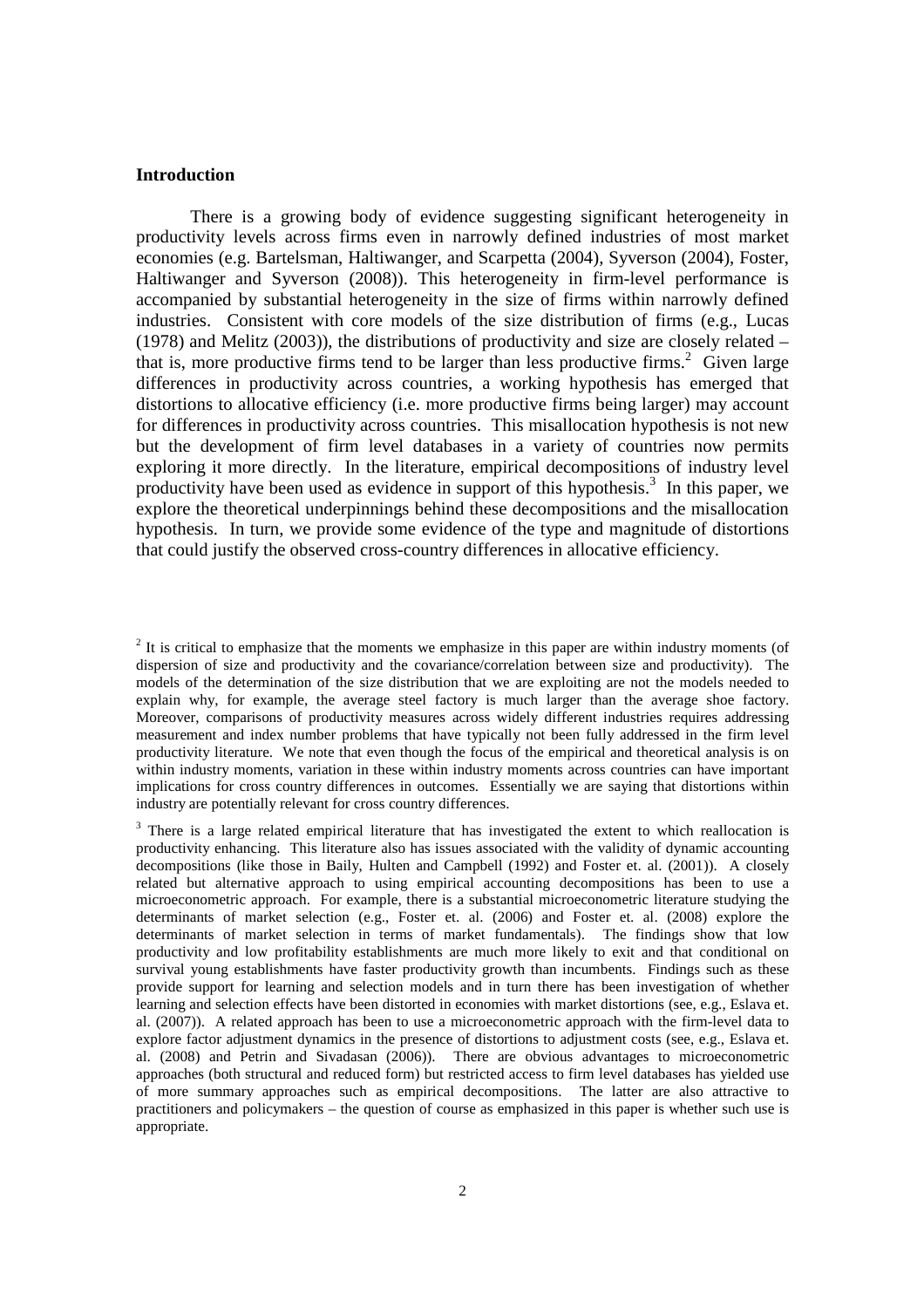One of the most widely used empirical decomposition of the *level* of industry productivity is proposed by Olley and Pakes (hereafter OP, 1996): it decomposes industry-level productivity into an *un-weighted firm level average* and a *covariance term*, or cross term, reflecting the product between the deviation of firm-level productivity from the average industry productivity and the deviation in firm-level market shares from the average market share. The cross term is a summary measure of the *within industry*  cross sectional covariance between size and productivity. It is this feature of the decomposition which is critical for our purposes since we explore the extent to which it is this margin that may vary across countries due to market distortions. As we show in this paper (and consistent with the burgeoning literature using firm level databases), this cross term is large and positive in advanced economies like the U.S. and much smaller in emerging and transition economies. In our analysis, we find that the OP cross term in U.S. manufacturing industries averages about 50 log points when decomposing industrylevel labor productivity. This implies, in an accounting sense, that productivity in the average U.S. manufacturing industry is 50 percent higher than it would be if employment shares were randomly allocated. The OP cross term only reaches 20-30 log points in Western Europe and it was close to zero, if not negative, in Central and Eastern European countries at the beginning of their transition to a market economy. However, as the transformation process evolved in these economies, the cross term increased substantially.

The use of the OP cross term to explore the role of market distortions is, of course, not new. In their seminal contribution, Olley and Pakes found that the cross term (using a decomposition of industry TFP) increased substantially in the U.S. telecommunications equipment industry following the deregulation of the sector in the early 1980s. They argued that this was because the deregulation permitted outputs and inputs to be reallocated more readily from less productive to more productive firms. Following this logic, the increases in the cross term for emerging and transition economies following market-oriented reforms, could be interpreted as a quantitative measure of the success of these reforms, at least in terms of productivity.

In this paper, we explore the validity of these inferences regarding the OP empirical decomposition. Specifically, we exploit recent theoretical models that permit analyzing and quantifying the role of market distortions in the allocation of resources (in particular those by Banerjee and Duflo, 2003; Restuccia and Rogerson, 2007, and Hsieh and Klenow, 2007) and explore whether the common inferences about these empirical decompositions are valid. In like fashion, we assess whether the empirical decompositions provide useful information to calibrate and potentially fit models of misallocation. Our findings are largely supportive of the inferences in the literature regarding the Olley and Pakes decomposition. We find that increasing distortions to allocation for an economy in the manner suggested in the recent theoretical literature tends to decrease the OP cross term. However, we also find that distortions to market mechanisms can negatively affect alternative margins of resource allocation that, while related to a decrease in welfare, may not yield much change in the Olley and Pakes cross term. For one, distortions may impact not only the covariance for a given set of firms but also the selection process of market participants. The impact that market distortions can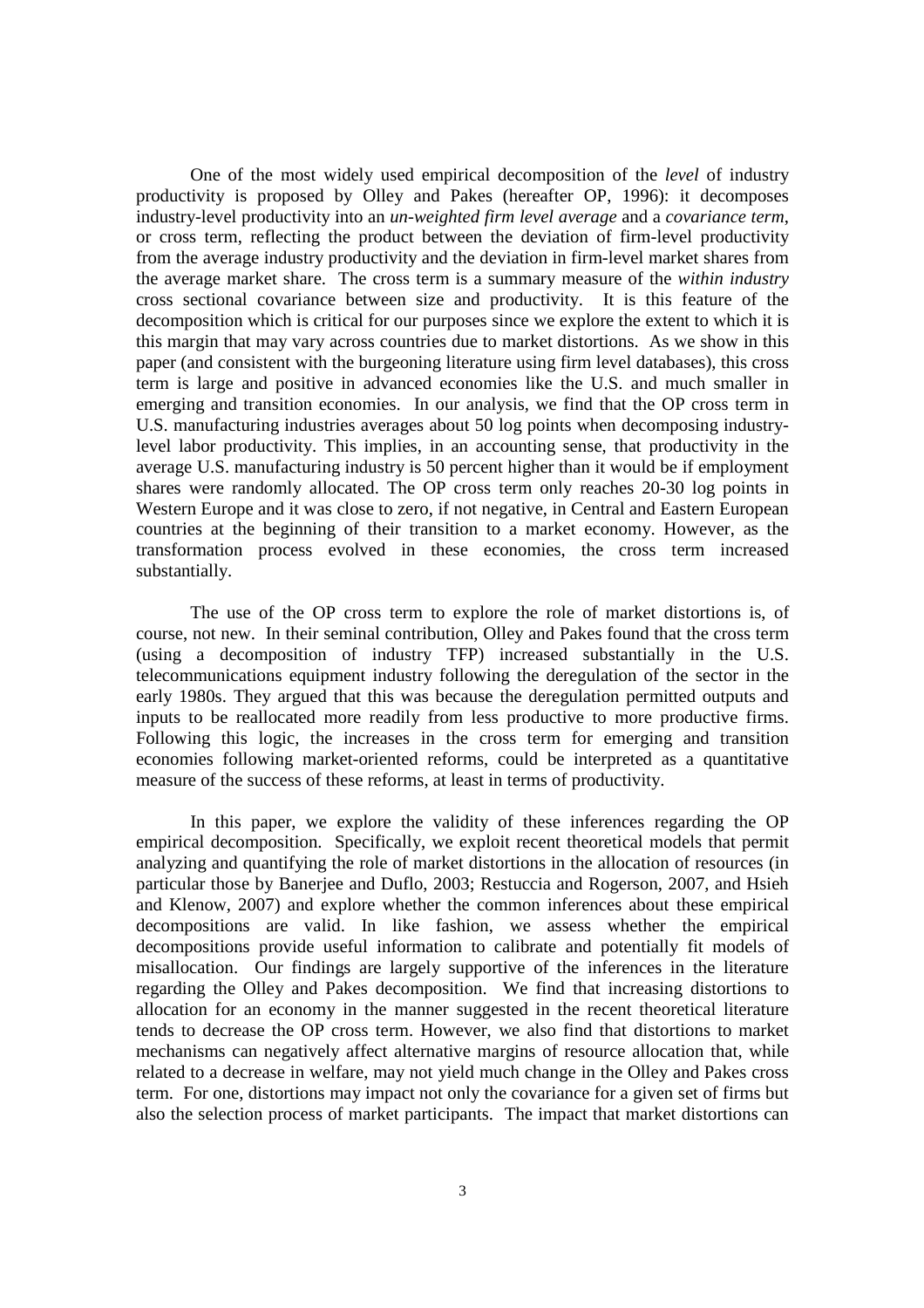have on selection is nontrivial and has a variety of related implications. First, the impact of distortions on selection tends to change the average un-weighted productivity of market participants. Second, in a model where potential market participants must pay an entry cost before learning their productivity, distortions will affect the number of new firms that pay entry costs. Distortions can also affect the mix of firms and the scale of activity; for example the average firm size and the capital-labor ratio. All of these effects can have adverse impacts on aggregate consumption (or more generally welfare). These considerations imply that although measuring allocative efficiency in terms of the OP cross term provides useful information, it is certainly not exhaustive of the potential overall impact of distortions on market economies. As such, appropriate caution needs to be used in interpreting the patterns of empirical decompositions of productivity.

As noted above, our primary contribution to the literature is to bring together the recent theoretical models of misallocation with the large literature on empirical decompositions of productivity. However, we make some important innovations to the recent theoretical models that we think makes the model better fit the empirical evidence. We build our model from those recently developed by Restuccia and Rogerson (2007) and Hsieh and Klenow (2007). In these models, dispersion in labor productivity is driven by the presence of market distortions. That is, in both papers firms in a non-distorted economy hire workers up to the point when the marginal revenue product of labor is equal to the market-clearing wage. Moreover, the standard production functions used in the analysis have the property that the marginal product of labor is proportional to the average product of labor. The implication is that in these models, while there may be substantial dispersion in physical TFP, there should be no dispersion in labor productivity in the absence of distortions. However, in the data, a notable feature emphasized by Syverson (2004a) is that labor productivity dispersion within narrowly defined industries is very large even in countries with little or no distortions such as the U.S. Syverson (2004a) reports that, within narrowly defined industries, the difference in the U.S. between the  $90<sup>th</sup>$  and the  $10<sup>th</sup>$  percentiles of the firm-level productivity distributions is about 99 log points for total factor productivity (TFP) and about 140 log points for labor productivity. Understanding the nature of this productivity dispersion is critical in this context since it is this wide dispersion in productivity that provides considerable scope for misallocation. We augment our model by considering a number of additional factors that can justify the observed dispersion in productivity even in countries like the U.S. with arguably limited market distortions.

Another contribution of the paper is that we base our empirical analysis of allocative efficiency on a harmonized firm level database. As documented in Bartelsman *et. al.* (2008), this database overcomes many difficulties typically encountered in using cross country evidence from firm level databases given that the harmonized protocols for generating the firm level summary moments.

The paper proceeds as follows. Section 2 describes the harmonized firm level database. Section 3 presents some basic facts about productivity dispersion within the countries in our database as well as the empirical OP decompositions of productivity. Section 4 discusses briefly what we know about the nature of potential distortions to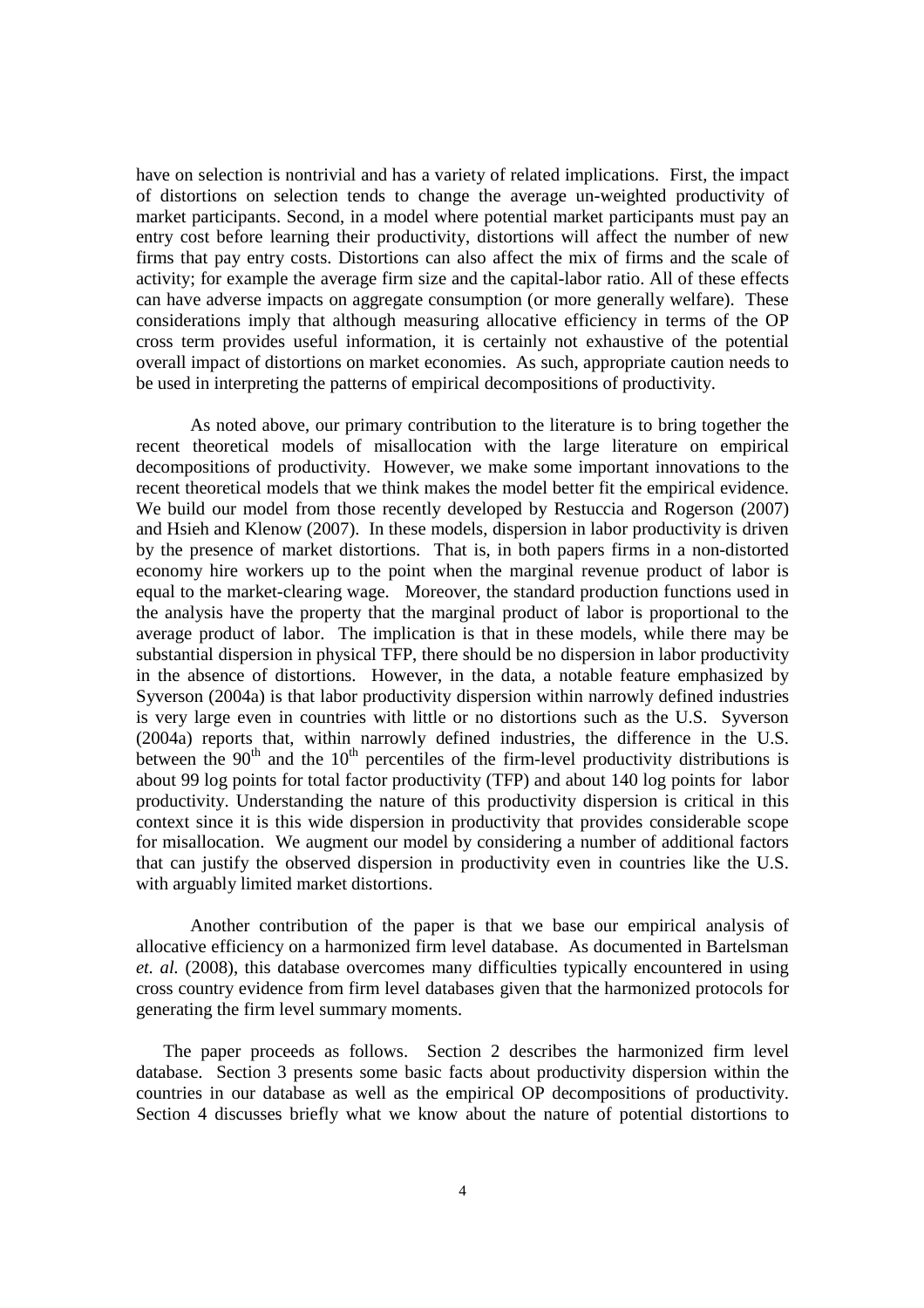misallocation from the existing indicators of policy and institutional factors shaping the business environment in a number of industrialized and emerging economies. In Section 5, we develop the model of allocative efficiency with idiosyncratic distortions in the allocative process. Section 6 calibrates the model numerically to explore its implications in light of the empirical patterns in section 3. Section 7 uses reports the results from the numerical analysis of the calibrated model under different institutional settings. Section 8 presents concluding remarks.

#### **2. The harmonized firm-level database and indicators of dispersion**

 To assess the degree of firm heterogeneity, the magnitude and characteristics of labor reallocation and, ultimately, their impact on sectoral and aggregate productivity, we use a harmonized firm-level database that covers 24 industrial and emerging economies.<sup>4</sup> These data have been collected from micro data from business registers, census and enterprise surveys playing particular attention at harmonizing, to the extent possible, of key concepts (e.g. entry, exit, or the definition of the unit of measurement) as well as at using common methods to compute the indicators. A detailed technical description of the dataset may be found in Bartelsman, Haltiwanger, and Scarpetta  $(2008)^5$ .

 The database contains information on firm demographics, such as entry and exit, jobs flows, size distribution and firm survival, as well as on productivity distributions and correlates of productivity. In particular, information was collected on the distribution of labour and/or total factor productivity by industry and year, and on the decomposition of productivity growth into within-firm and reallocation components. Further, information is provided on the averages of firm-level variables by productivity quartile, industry, and year. The classification into about 40 sectors (roughly the 2-digit level detail of ISIC Rev3) coincides with the OECD Structural Analysis (STAN) database.<sup>6</sup>

 For this paper, we highlight two dimensions of the firm-level datasets that are relevant to allocative efficiency. First, we look at the distribution of firm size across industries and countries. The observed wide and skewed distribution of firm size shows ample scope for improvements in allocative efficiency, if empirical observation also shows that the large (small) firms are not more (less) productive. Thus, an accompanying requirement for allocative efficiency effects to be important is for there to be dispersion in productivity across firms. The data allow looking at this second dimension of firm dispersion as well.

<sup>&</sup>lt;sup>4</sup> The dataset includes 10 OECD countries: (Canada, Denmark, Germany, Finland, France, Italy, the Netherlands, Portugal, United Kingdom and United States) and 14 transition and emerging economies (Estonia, Hungary, Latvia, Romania, Slovenia; Argentina, Brazil, Chile, Colombia, Mexico, Venezuela, Indonesia, South Korea and Taiwan.(China)). However, different parts of the analysis use a smaller sub-set of countries due to data availability.

<sup>&</sup>lt;sup>5</sup> The analysis of firm demographics is based on business registers, census, social security databases, or employment-based register containing information on both establishments and firms. Data for the analysis of productivity growth come more frequently from business surveys.

<sup>6.</sup> See www.oecd.org/data/stan.htm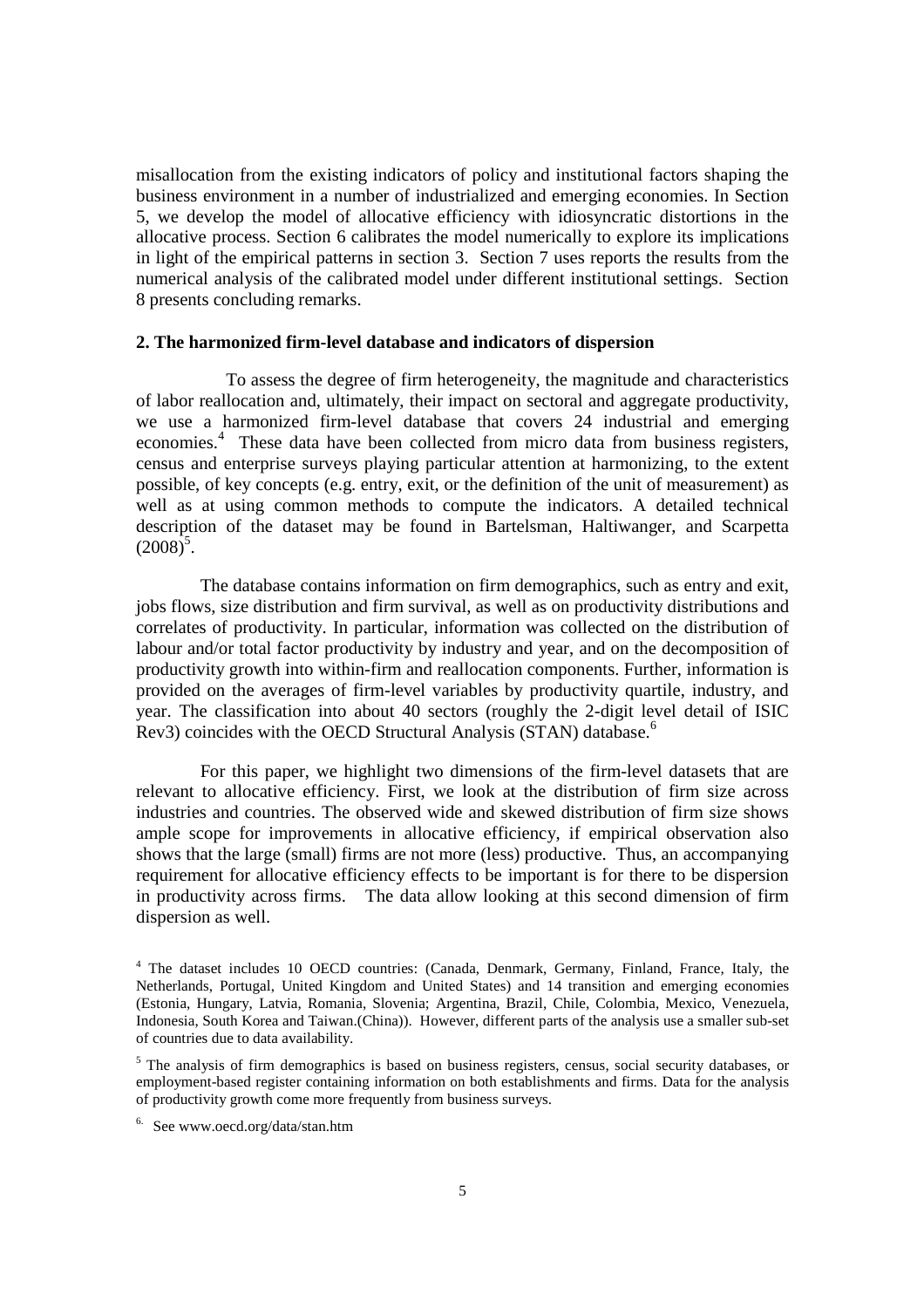- **Heterogeneity in firm size among incumbents:** Table 1 presents the ratio of the average size of the top to the bottom quartile of the distribution of firms by size in the total economy and the manufacturing sector. The table suggests a wide dispersion in firm size in all countries for which data are available. Moreover, in most countries the dispersion is larger in the manufacturing sector than in the total business sector and, within manufacturing in high-tech industries compared with sector average. It could be stressed, however, that the cross-country comparison of firm size dispersion may be influenced by the overall dimension of the internal market – especially for non-tradeables – and by the different sectoral composition of the economy. The data indeed suggest wider dispersion in firm size in some of the large economies – e.g. the United States – but also in some of the transition economies in Eastern Europe, where policy-induced distortions have allowed the survival of very large (formerly or still) state-owned firms together with many new smaller private units. In Annex Table 1, we present the indicators of firm size dispersion after controlling for industry composition. Within 2-3 digit manufacturing industries, the inter-quartile ratio of average firm size is considerable in all industries and countries.
- **Dispersion in labor productivity and TFP:** There are also wide differences in firms' productivity performance within manufacturing industries. Table 2 presents the difference between the top and bottom quartile of the log labor productivity. The differences are large: between 150-250 log points in most countries. Part of the significant cross-country differences is due to the difference sectoral composition (see column 2 in the Table), but even controlling for that, the gap in labor productivity between the most and the least productive firms is wide. And, as in the case of the dispersion in firm size, the high-tech sectors tend to be characterized by an even higher dispersion in all countries. To confirm this, Table 3 and Table 4 present the standard deviation in log labor and log multifactor productivity respectively for the different manufacturing industries. Moreover, there is a wider dispersion in labor productivity than in TFP for all the countries for which we have data (Figure 1).

 Following the insights of Foster et. al. (2008) it is important to emphasize that the measures of TFP and labor productivity we are using in the empirical analysis from the harmonized data are revenue productivity measures. That is, it is based on real revenue using industry level price deflators per unit input. In what follows, we refer to revenue productivity measures for TFP as TFPR and revenue labor productivity measures as RLP. We refer to TFP based on physical productivity as TFPQ. Foster et. al. (2008) have shown for the selected products for which all these measures are available in the U.S. that these measures are closely related. Within narrowly defined products (7-digit product classes), the correlation between log(TFPQ) and log(TFPR) is 0.75 and the correlation between log(TFPQ) and log(RLP) is 0.56. Moreover, all exhibit substantial dispersion within narrow products with std(log(TFPQ)) = 0.26, std(log(TFPR))=0.22 and  $std(log(RLP))=0.65$ . Consistent with the core models on the relationship between size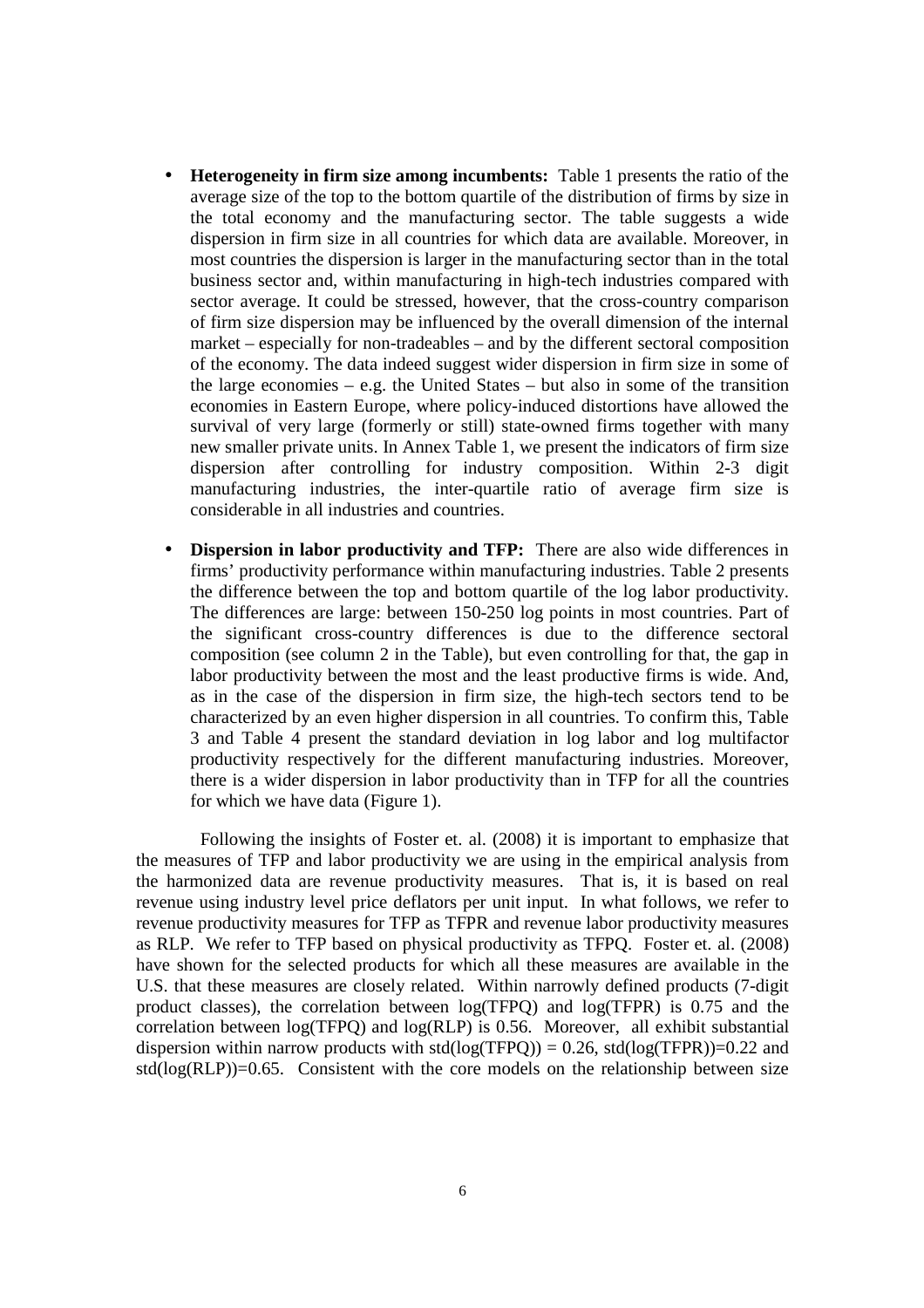and productivity, the correlation between  $log(TFPQ)$  and  $log(output)$  is 0.28.<sup>7</sup> Moreover, consistent with product differentiation models being relevant even within narrowly defined product classes, the correlation between log(TFPQ) and log(price) (where the latter is the plant-level price) is -0.54.

 These basic facts on these alternative measures of firm-level productivity help interpret our findings for other countries and serve as a benchmark for the model we develop. In terms of the latter, we want our benchmark model to reflect these basic relationships. The key relationships include: (i) substantial dispersion in TFPQ, TFPR and RLP; (ii) a positive relationship between TFPQ, TFPR and RLP; (iii) a positive covariance between size and productivity; and (iv) a negative relationship between TFPQ and plant-level prices consistent with the prediction that more productive plants have lower marginal costs and charge lower prices. In terms of interpreting our findings for other countries, the close relationship between TFPQ, TFPR and RLP suggests that patterns we find for, say, RLP, are likely to be relevant for the other measures as well. Still, we are careful in confronting our model with the empirical evidence to measure moments in the model in the same manner as we have in the data. With these findings in mind, we now turn to what we can learn from our harmonized data about the covariance between size and productivity within industries but across countries.

#### **3. The Within Industry Size Productivity Relationship Across Countries**

 How are the size and productivity distributions within industries related to each other? How does the size productivity relationship vary across countries? To address this question, we look at a measure of allocative efficiency originally proposed by Olley and Pakes (1996). They note that in the cross section, the level of productivity for a sector at a point in time can be decomposed as follows:

$$
\Pr{od_t} = \sum_i \omega_{it} \Pr{od_{it}} = \overline{\Pr{od}_t} + \sum_i (\omega_{it} - \overline{\omega}_t) (\Pr{od}_{it} - \overline{\Pr{od}_t})
$$

where  $Prod_t$  is sectoral productivity, Prod<sub>it</sub> is firm-level productivity,  $\omega_{it}$  is the share of activity for the firm, and a 'bar' over a variable represents the unweighted industry average of the firm-level measure. The simple interpretation of this decomposition is that aggregate productivity is composed of two terms: the un-weighted average of firm-level productivity and a cross-term that reflects the extent to which firms with higher than average productivity have a greater market share. Olley and Pakes (1996) used this decomposition to show that following the deregulation of the telecommunications

<sup>&</sup>lt;sup>7</sup> While this correlation is large and positive, it is far from one. Foster, Haltiwanger and Syverson  $(2008)$ note that this is because demand shocks play such an important role in the variation in size across establishments in the same industry. Our model below includes demand shocks although in this draft we have not fully explored the potential role of demand shocks.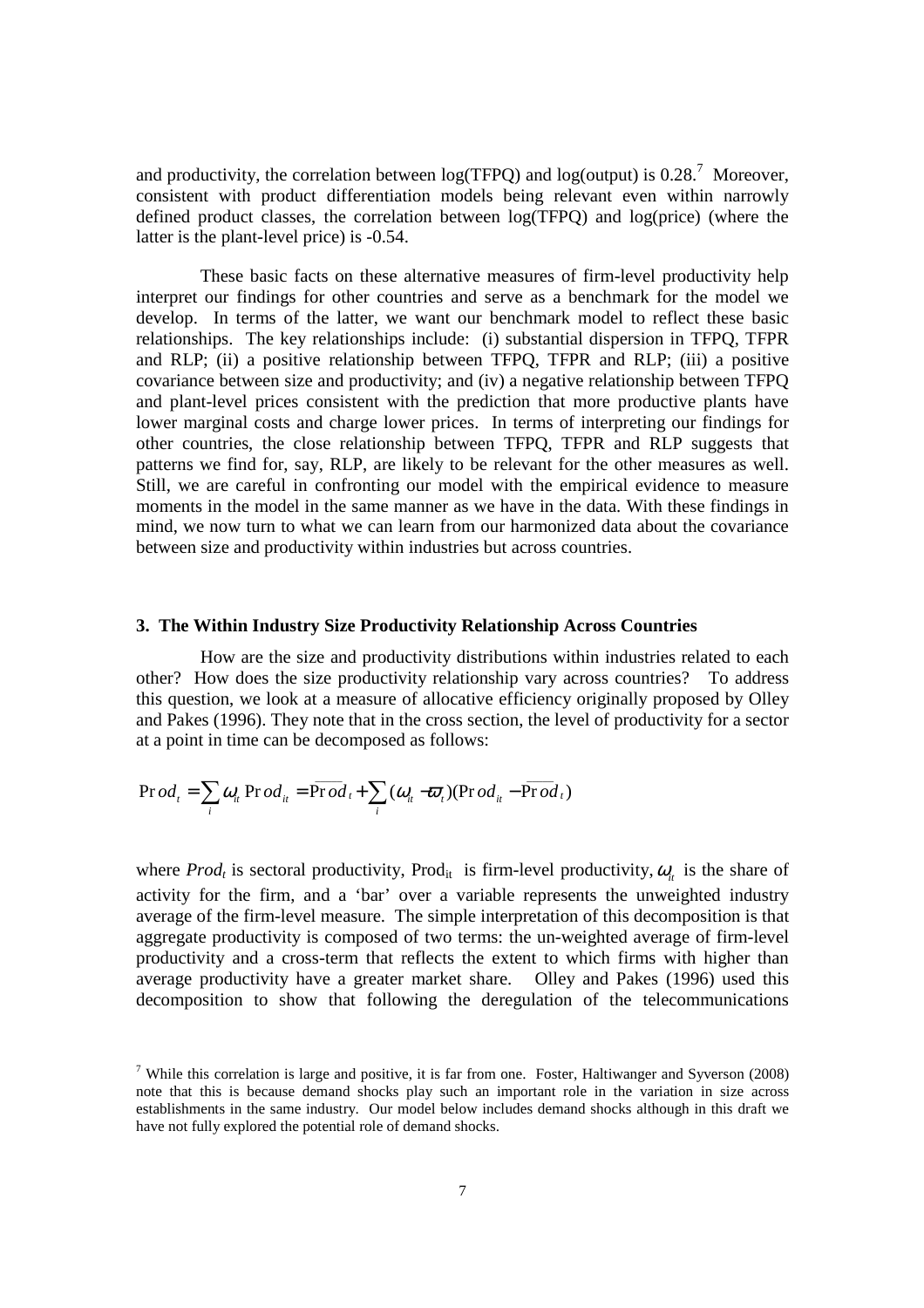markets in the U.S. in the early 1980s the cross term increased substantially in the telecommunications equipment industry.

 This decomposition is easy to implement as it involves measures of the un-weighted average productivity and of the weighted average productivity. Measurement problems make comparisons of the levels of either of these measures across sectors or countries potentially problematic, but taking the difference between these two measures reflects a form of a difference-in-difference approach. As such, in principle the OP cross term is comparable across countries since a measurement problem that affects productivity levels is differenced out by the indicator.

 In most of the analysis in this paper, we use log labor productivity at the micro level as our measure of  $P_{it}$ , and the firm's labor share in the industry as our measure of  $\theta_{it}$ . We focus on labor productivity because it is more readily available (and likely more accurately measured) in our sample of countries. Foster, Haltiwanger and Krizan (2001) have shown that the patterns of the OP decomposition within a country are similar for labor productivity and total factor productivity. In the numerically simulated model discussed in the next sections, we consider labor productivity, but also TFP and consumption to derive inferences on the impact of distortions on the patterns of allocative efficiency. We also note that the measures of labor productivity we are using here are revenue-based measures of labor productivity. A small but important technical point to emphasize is that our implementation of the OP decomposition uses log productivity rather than levels at the firm. As such, we are decomposing the employment-weighted mean of firm-level log productivity. This makes our decomposition unit free which facilitates comparisons across industries and countries.<sup>8</sup>

 Figure 2 shows the results of applying the OP decomposition at the industry level and then taking the weighted average results by industry for the countries in the harmonized database. We focus our attention on the cross term. We find that for virtually all countries the OP cross term is positive, suggesting a positive covariation between market share and its productivity at the micro level. For example, we find that the OP cross term is slightly less than 0.50 in the U.S. Since productivity is measured in logs, this implies that, within the average U.S. manufacturing industry, labor productivity would be about 50 logs point smaller if labor were allocated randomly across firms. The international comparison also suggests that the OP cross term is substantially higher in the U.S. than in most European countries. By contrast, there is evidence of high OP cross terms in some East Asian economies. Latin American economies have lower cross terms than the U.S., but higher than most European economies and the transition economies have the lowest cross terms.

 While the OP cross term avoids the standard problems of cross country comparisons of productivity, it is not immune from measurement problems. In particular, measurement in the second moment of productivity or size within an industry that

 $8$  Our use of log productivity is a modification of the original implementation by Olley and Pakes (1996). They used TFP in levels for a single industry and examined the changes in the components of the decomposition over time which mitigates problems of units.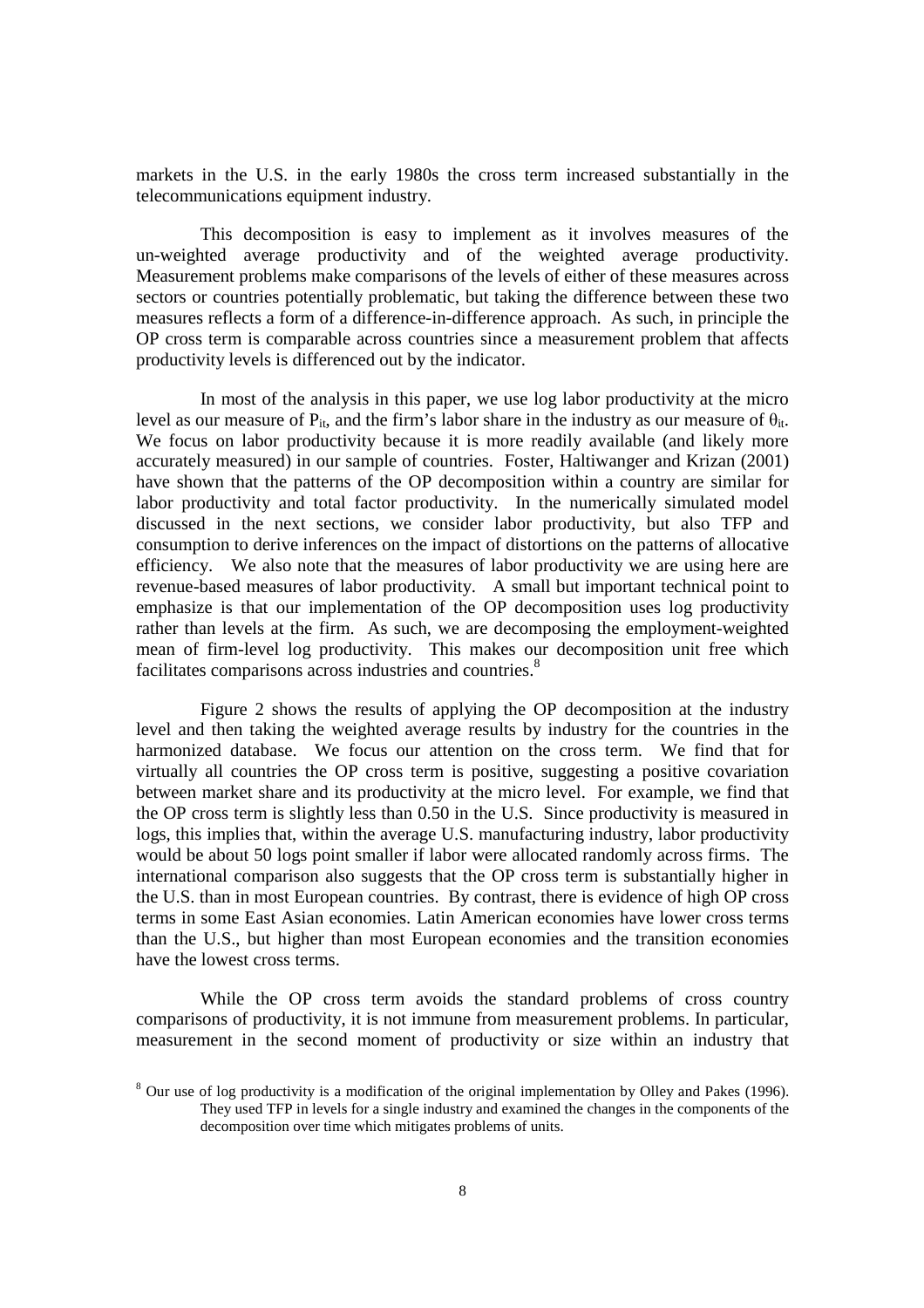systematically varies by country because the firm level data is systematically noisier in one country than another will impact the OP cross term. For example, classical measurement error in the input size measure will reduce the OP cross term since it will mimic a more random allocation of market shares with respect to productivity. This consideration suggests some caution in assessing the observed cross-country patterns of the OP cross terms presented in Figure 1. To tackle this issue, we also present the evolution of the OP cross term over time within a country. To the extent measurement error within a country is relatively stable over time, the within country variation over time in the OP cross term will difference out the country-specific second moment measurement error.

 The transition economies offer a rich context for assessing the potential links between distortions and allocative efficiency. Over the period observed by the available data (the 1990s), these countries undertook systemic reforms in their transitions from central-planning to a market economy. Arguably, many distortions affected the different margins of resource allocation, from barriers to entry, to distorted allocation of resources across firms, sectors and geographical areas. These distortions were gradually reduced if not eliminated in the transition to a market economy. Figure 3 shows the within country variation over time for the transition economies of the OP cross term. Interestingly, except for Estonia which starts with a relatively high cross term, the OP cross term increases in the transition economies and, in many cases, substantially. For example, in both Hungary and Slovenia, the OP cross term increases by about 20 log points during the transition.

 Another advantage of examining the OP cross term over time within countries is that the variation can be put in the context of the overall patterns of productivity growth. Figure 4 shows the patterns of overall (industry-level) productivity, the un-weighted average productivity and the OP cross term for Hungary and Slovenia. Put in this context, the OP cross term has increased substantially but the overall and un-weighted productivity term have increased as well. Thus, while the differences in the OP crossterm are important, they do not account for most of the cross sectional or time series variation in productivity between and within countries.

The main points from Figures 2-4 are that the OP cross term is large, it varies substantially across countries and, within transition economies, it has increased substantially over time. These results are consistent with those found in other empirical studies for individual countries. First and foremost, Olley and Pakes, using TFP as the measure of productivity, found a positive and large cross term in the U.S. telecommunications industry. Moreover, they found that the cross term increased substantially following deregulation in the U.S. telecommunications industry. Along the same line, Eslava *et al.* (2004) found (also using TFP) that the OP cross term rose substantially within 3-digit Colombian industries in the 1990s – a period of substantial market reforms in Colombia. While the interpretation of the OP cross-term as capturing allocative efficiency is suggestive, in what follows we explore the relationship in the context of a model of heterogeneous firms faced with distortions.

#### **4. Mapping different distortions to institutional and policy settings**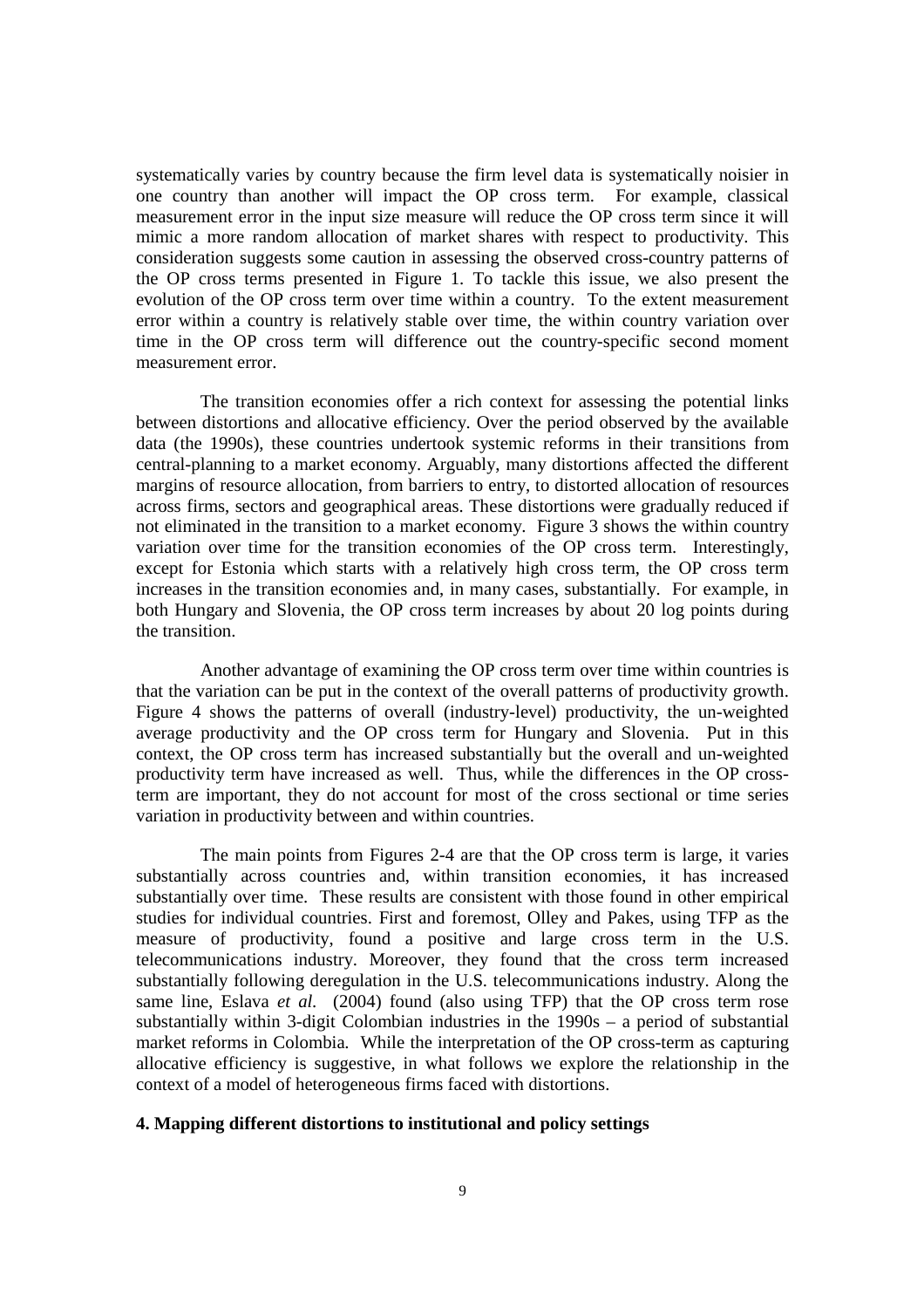What kind of market distortions can justify the observed differences in allocative efficiency and what type of reforms could bring about the improvements in efficiency as indicated in our OP cross terms? Over the past decade, a growing body of indicators have emerged covering a large number of countries and showing a marked variation in policy and institutional settings that could affect the process of resource allocation. These indicators generally point to considerable cross country variation in the degree of financial development, employment protection legislation, which affects the costs of adjusting the workforce to shocks, the costs of starting a new business as well as the cost associated with contract enforcement and bankruptcy procedures. As an example, Table 5 reports a sampling of such indicators for the countries covered in the empirical analysis discussed above. The reported cross-country differences in the indicators cannot be simply explained by differences between industrialized and developing and emerging economies. Indeed, while the degree of financial development tends to be higher in the industrialized countries in our sample compared with the transition economies and the Latin American countries, the rigidity of employment regulations as well as the costs of starting up a new business vary a lot also within the industrialized sub-sample of countries, and some of the latter countries are also characterized by high costs of enforcing a contract or closing down a business.

Bearing in mind the caveats discussed in the previous section about the cross-country comparability of the OP cross term, we note a statistically significant correlation between this term and both the indicators of financial development (positive) and employment rigidities (negative) and a weaker though correctly signed (negative) correlation between the OP cross term and the time to enforce a contract.

However, for the purpose of our analysis of allocative efficiency, we are also interested in policy-induced distortions that have an idiosyncratic impact on individual businesses. One way of obtaining an idiosyncratic impact is through differences in enforcement. In countries where enforcement is weak, it is easy to argue that the enforcement is also likely to have an arbitrary and capricious component. To shed some light on this issue, Figure 5 draws from the *World Bank Investment Climate Surveys* (see World Bank, 2004) and shows the differential impact of different institutional and policy factors on the operation and growth prospects of firms of different size. In particular, the figure reports the percentage point difference in the perceived constraint of a particular aspect of the business environment for medium-size (20-100 employees) and large firms (more than 100 employees) relative to micro firms (fewer than 20 employees). These estimates are obtained from firm-level probit regressions that, beyond size, also control for age, ownership, industry, country and export orientation effects.<sup>9</sup>

<sup>&</sup>lt;sup>9</sup> The constructed dependent variables (one for each constraint) consist in binary variables equal to 1 if the firms report the constraint to be a major or very severe obstacle and 0 otherwise. A probit model is used to estimate the relationship between these dependent variables and a set of explanatory variables. The Figure reports the average size effect for two regions (European and Central Asia, ECA; and Latin America and the Caribbean, LAC). Aterido, Hallward-Driemeier, and Pages (2007) provide a more comprehensive analysis on how distortions affect firms with different characteristics differently exploiting within country variation using a difference-in-difference (DiD) approach to identify the impact of distortions on various measures of performance. Other papers have also used similar DiD approaches to assess how different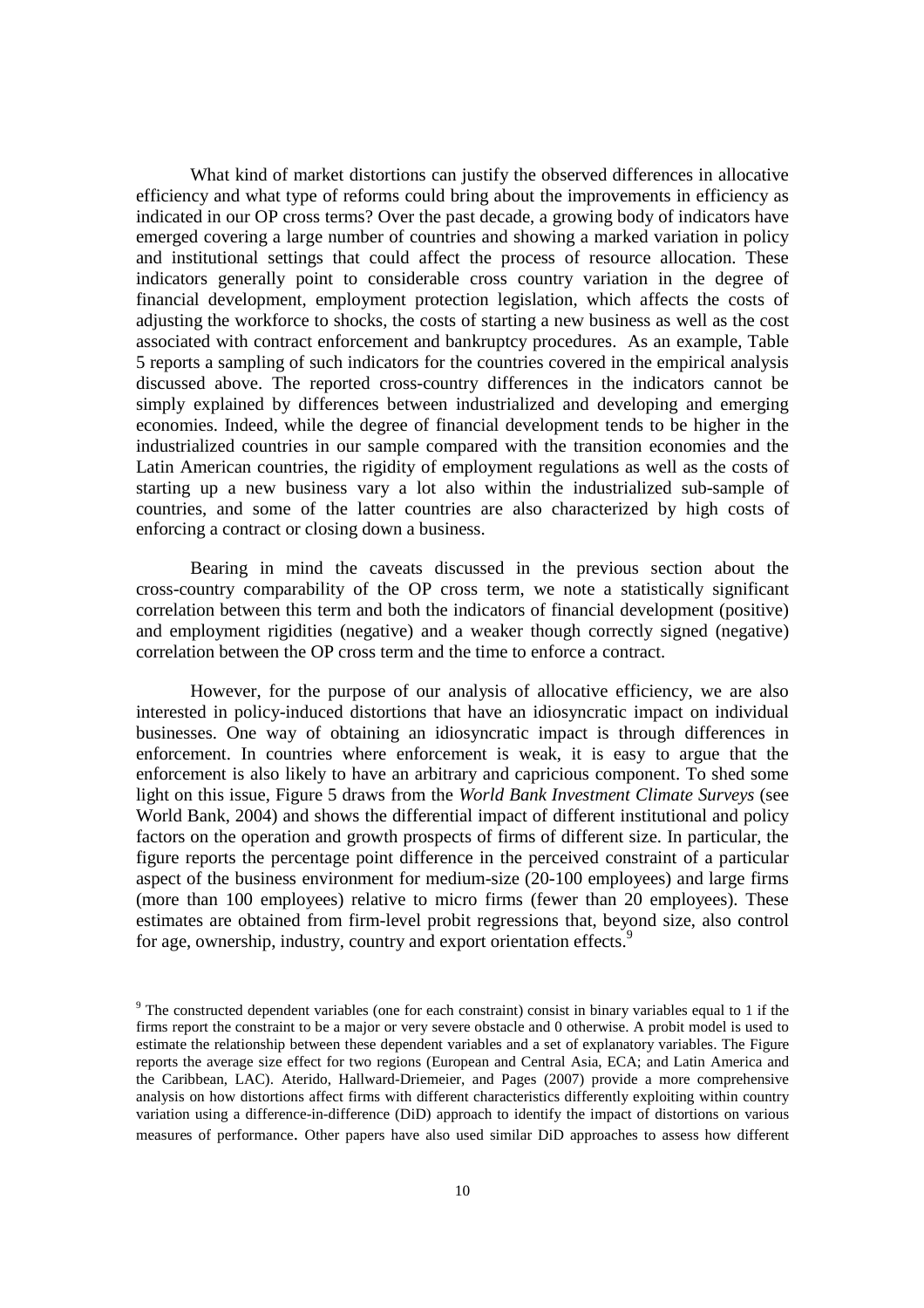Figure 5 suggests significant differences in the way business environment conditions constrain the operation and growth prospect of small versus medium-size and large businesses. Medium-size and, especially, large businesses seem to be more affected by stringent labor regulations as well as by high taxes and cumbersome tax administration than small firms – most likely because it is more difficult for them to stay below the radar screen of the public authorities. Medium and large businesses tend to be relatively less affected by lack of access to, and the cost of, financing, as well as by political and economic instability and, not surprisingly, the anti-competitive effect of firms operating informally. There are also significant differences between the two regions – Latin America and the transition economies of Europe and Central Asia. In the latter, large firms tend to be the least affected by constraints in the business environment, with the exception to stringent labour market regulations that raise the labour adjustment costs. In Latin America – where informal activities loom large – large businesses are more affected than small and medium-size ones labor regulations as well as economic and policy uncertainties. All in all, this descriptive material provides evidence of how distortions in the institutional and policy setting characterizing the business environment can have very different impact on firms with different salient characteristics.

In the next section of the paper, we present a stylised model that allows us to rationalise the key empirical findings discussed above. In particular, we consider distortions that have an idiosyncratic component in the same manner as in Restuccia and Rogerson (2007) and Hsieh and Klenow (2007). While we interpret this recent empirical evidence as providing support for this core assumption and approach, much empirical work needs to be done to quantify the distributions of distortions faced by different firms and the extent to which distortions are correlated with firm characteristics including endogenous characteristics such as firm performance.

#### **5. A Simple Model of Allocative Efficiency and Misallocation**

l

 To guide our analysis of distortions and allocative efficiency we develop a simple model drawing heavily from Restuccia and Rogerson (2007) and Hsieh and Klenow (2007). Key features of the model are diminishing returns and heterogeneous production units (as in Hopenhayn (1992) and Hopenhayn and Rogerson (1993)) that face *idiosyncratic* distortions (Restuccia and Rogerson (2007)). The model presented here differs from the recent literature on a number of key dimensions. As emphasized in the introduction, we want to be able to match the empirical observation that there is

distortions in the market affect firms with different characteristics. For example, in their pioneering work, of Rajan and Zingales (1998) exploits within country variation across industries to show that financiallydependent industries tend to have better growth performance in more financially developed countries. Moreover, Aghion, Fally, and Scarpetta (2007) using the same firm-level data of this paper found that financial development promotes not only the entry of small firms but also the post-entry expansion of the successful new businesses. Klapper, Laeven, and Rajan (2006) focus on micro data for a sample of European countries and show that financial development has a positive effect on gross firm entry in sectors that are more dependent on external financing while entry regulations tend to hamper entry of new firms. Finally, Micco and Pages (2006) and Haltiwanger, Scarpetta, and Schweiger (2008) find evidence that stringent labor regulations, by raising labor adjustment costs, discourage the entry of firms especially in sectors characterized by relatively high job turnover.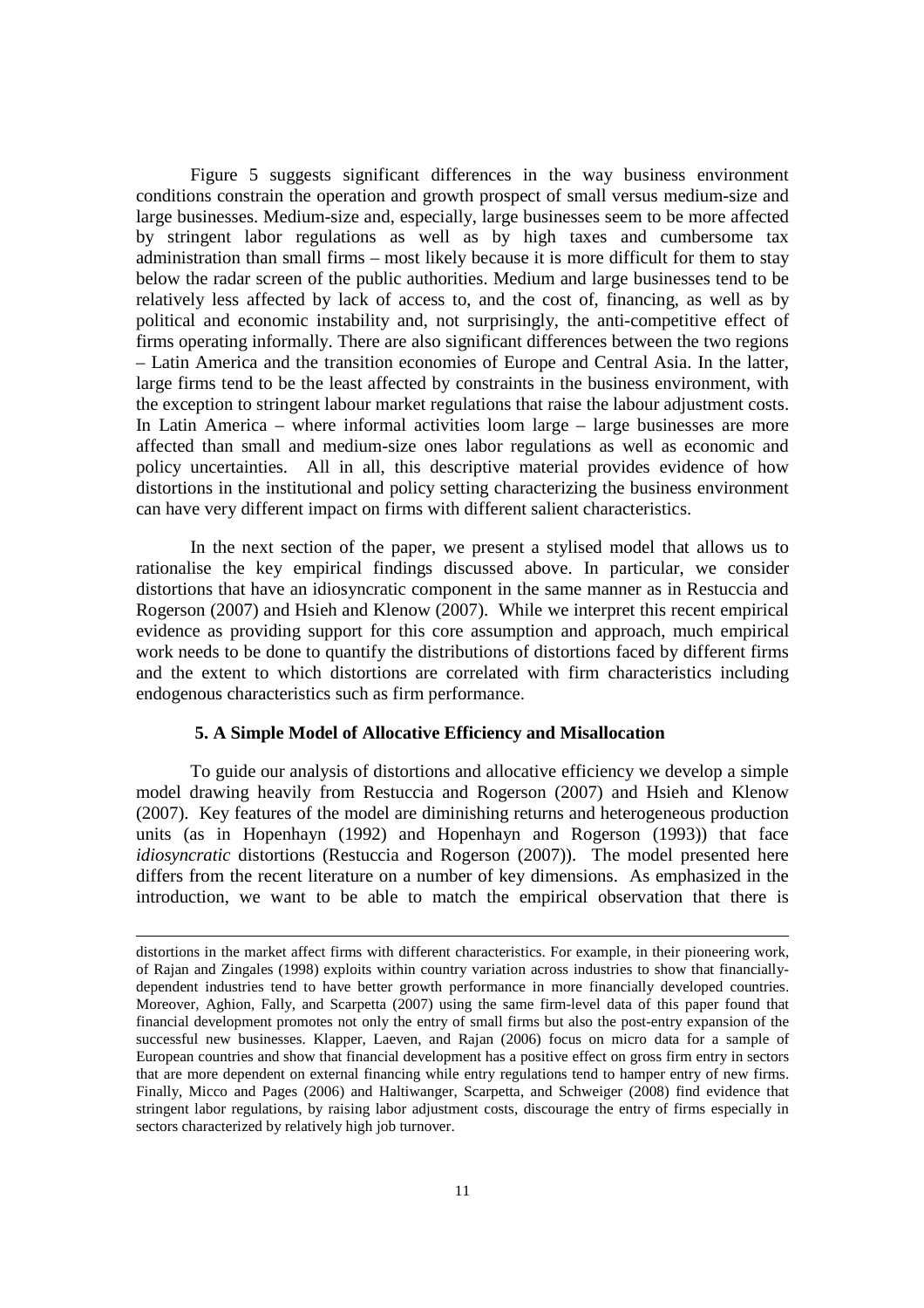substantial dispersion in labor productivity within industries even in economies with little or no distortions such as the U.S. As such, we include two key features to account for such productivity dispersion even in the absence of distortions: quasi-fixed capital in the presence of transitory productivity shocks and overhead labor.

 Starting with the behaviour of firms, we assume that firms produce according a production function given by:

(1) 
$$
Y_{it} = A_i \varepsilon_{it} (n_{it} - f)^{\gamma} k_{it}^{\alpha}, \gamma < 1
$$

where  $Y_i$  is output for firm in period *t*,  $A_i$  is the firm-specific, time-invariant productivity component for firm i,  $k_{i}$  is the amount of capital input of firm *i* at time *t*,  $n_{i}$  is the employment, *f* is overhead labor, and  $\varepsilon$ <sub>*ii*</sub> is an *iid* shock drawn from a time invariant distribution and observed each period after *k* is chosen and the decision to produce has been made. We also allow for decreasing returns to scale, possibly related to some unobserved fixed factor – such as managerial ability -- as in Lucas (1978). The decreasing returns hypothesis insures that the most productive firm/manager does not take over the market. The overhead labor implies that the distribution of labor productivity is not degenerate even in an economy without distortions (i.e., while the marginal revenue product of labor will be set equal to the wage rate, the average product of labor will vary with scale given overhead labor). Moreover, since capital is quasifixed, only labor will absorb the transitory shocks which will yield heterogeneity in the marginal revenue product of capital.

 Firms face a downward demand schedule that arises from a differentiated products environment. The final good is assumed to be a CES aggregator of intermediate goods produced by the individual firms. The final goods sector is assumed to be perfectly competitive with the only inputs coming from intermediate goods. In particular:

$$
Y_t = N_t^{(\rho-1)/\rho} \left(\sum_i \theta_i Y_{it}^{\rho}\right)^{1/\rho}
$$

where  $\rho < 1$ . The  $\theta_i$  is a firm specific shifter in the aggregator that, from the perspective of the firm producing good *i*, acts as a demand shifter (firms will not know this upon entry). This implementation of the CES aggregator includes an adjustment factor to make the degree of substitution scale-free, as in Alessandria and Choi (2007) where N is the number of intermediate firms in operation.<sup>10</sup> This implies the inverse demand for good  $i$ is given by:

 $P_{it} = P_{t} \theta_{i} (\bar{Y}_{t} / Y_{it})^{1-\rho}$ 

 $10$  As discussed by Alessandria and Choi (2007), including this adjustment factor permits distinguishing between the love of variety effect and the impact of market power.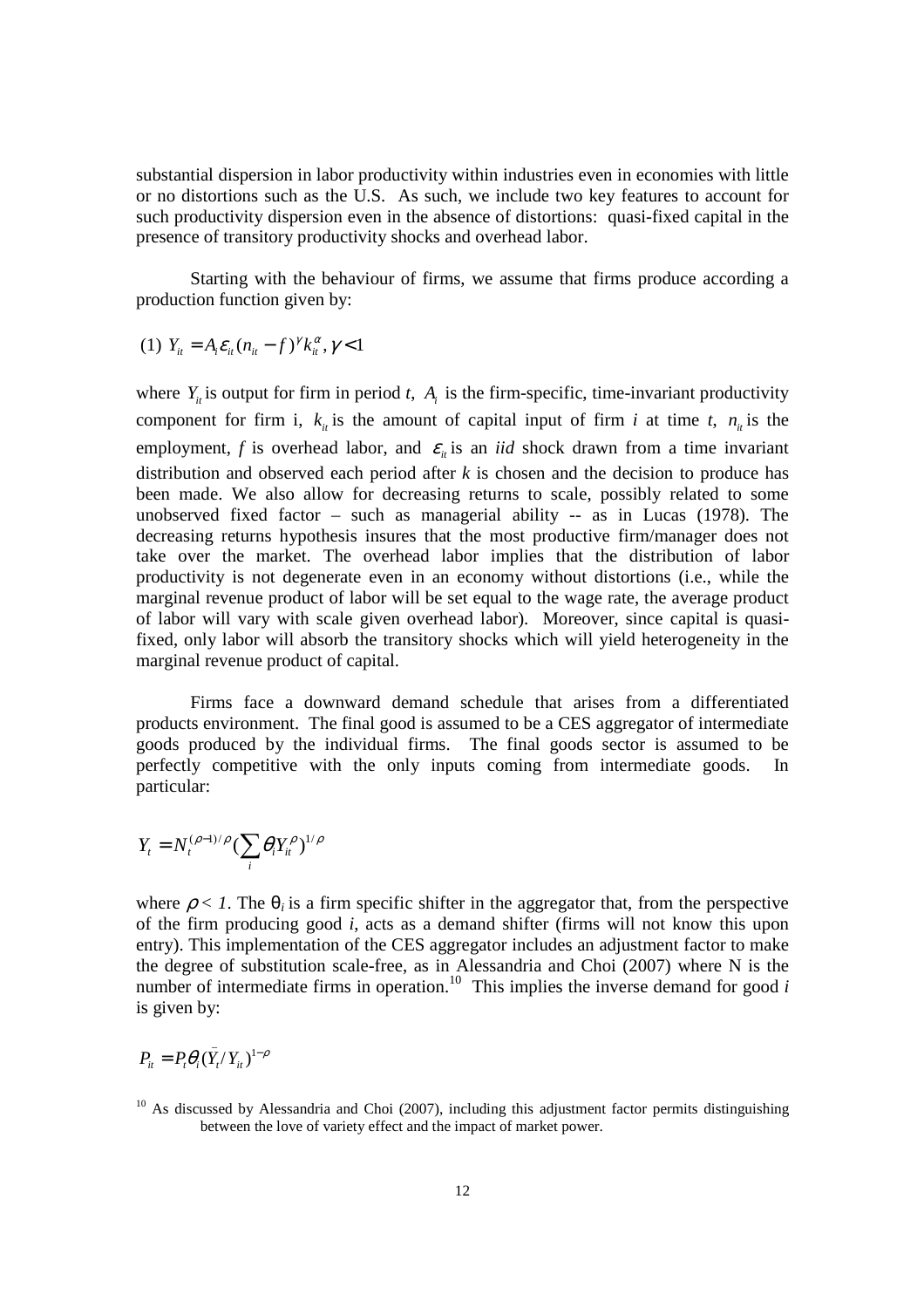where  $P_t$  is the aggregate price for the final good and  $\overline{Y}_t$  is average output measured as final output divided by *N*.

 Firms producing the intermediate goods maximize profits, within an environment with distortions to capital expenditures and nominal output, in each period given by:

(2) 
$$
\pi_{ii} = (1 - \tau_i) P_t \theta_i \overline{Y}_t^{1 - \rho} [A_i \varepsilon_{ii} (n_{ii} - f)^{\gamma} k_{ii}^{\alpha}]^{\rho} - w_t n_{ii} - R k_{ii} (1 + \kappa_i)
$$

where  $\tau$ <sub>i</sub> is the firm specific and time invariant distortion to revenue for firm *i*,  $\kappa$ <sub>i</sub> is the firm specific distortion to capital allocation,  $w_t$  is the wage paid to homogenous workers, and  $R_1 = r_1 + \delta_1$ , is the user cost of capital which equals the real interest rate plus the rate of depreciation. In considering these distortions,  $\tau$ <sub>i</sub> can be interpreted broadly to include any distortion that impacts the scale of a business, while  $\kappa$ <sub>i</sub> represents any distortion that impacts the factor mix of a business. In what follows, we call these distortions a "scale distortion" and a "factor mix distortion" respectively. In addition, there is an extra cost of having employment deviate from some firm specific constant – we will specify the latter as the optimal employment in the absence of *iid* shocks and such additional costs.

 To make the model and analysis tractable, we assume a simple ex ante and ex post timing of information and decisions in any given period. Ex ante, before a new firm enters, we assume that firms do not know their production, demand and distortion draws but they know the distribution of these idiosyncratic variables. There is a fixed cost of entry, given by  $c_e$ , that new firms must pay to enter and to learn their draws from the joint ex ante distribution of productivity and distortions,  $G(A, \theta, \tau, \kappa)$ . Once a firm learns their draws of *A*,  $\theta$ ,  $\tau$ , and  $\kappa$  their values remain constant. Each period the firm is subject to a further idiosyncratic productivity shock that it learns after deciding whether to produce and choosing *k* each period.

Firms discount the future at rate  $\beta = 1/1 + r$  and face an exogenous probability of exiting in each period given by  $\lambda$ . Given free entry and the assumptions about the arrival of information, new firms enter up to the point where the expected discounted value of profits is just equal to the entry fee. Moreover, given that the draws are time invariant in the steady state, the present discounted value for an incumbent firm *i* ex post is given simply by:

$$
(3) W(Ai, \taui) = E\varepsilon[\pi(Ai, \thetai, \taui, \kappai)]/(1 - \chi)
$$

where

 $\chi = (1 - \lambda)/(1 + r)$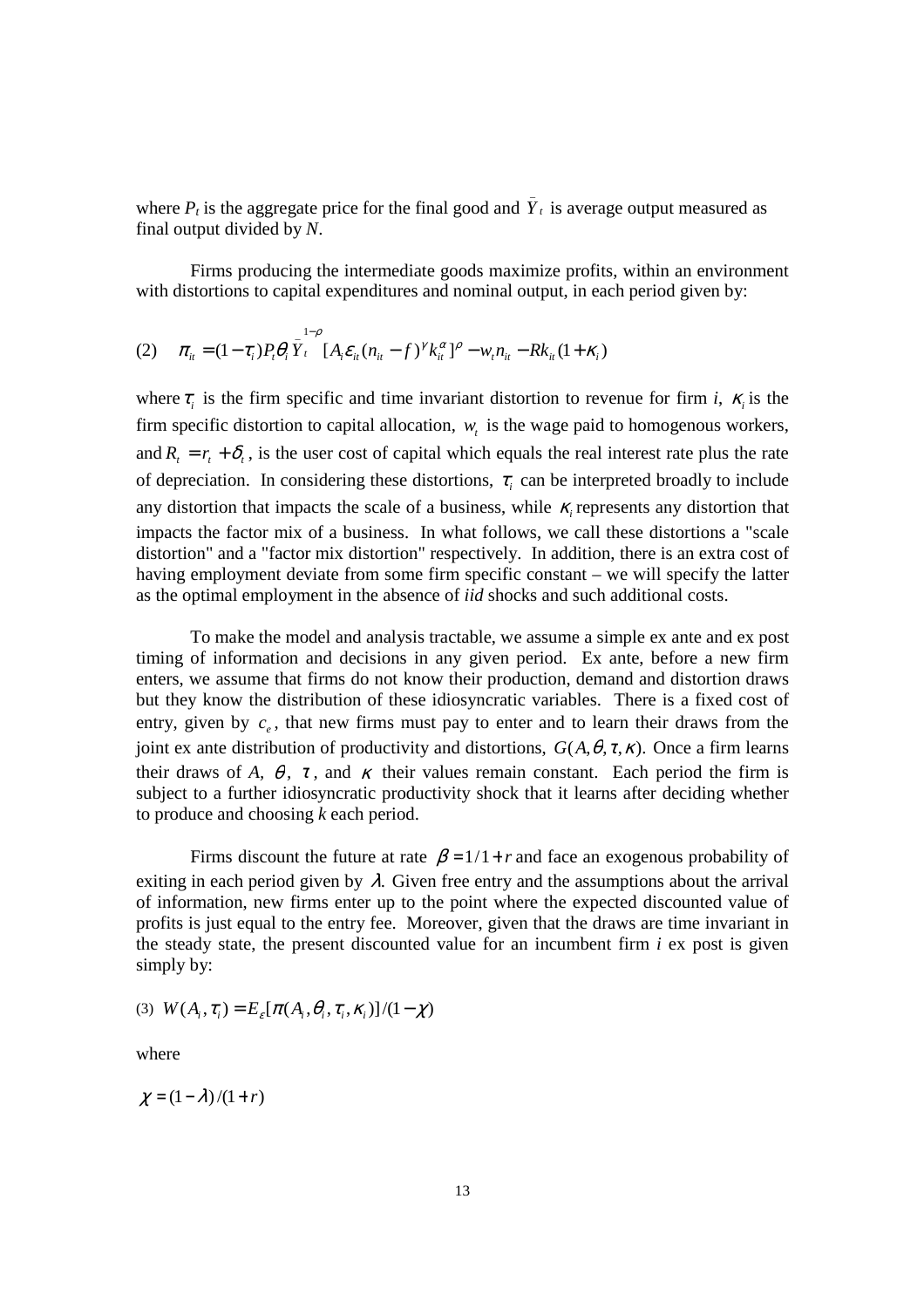In turn, the free entry condition is given by:

$$
(4) \ W^e = \int_{A,\theta,\tau,\kappa} \max(0, W(A,\theta,\tau,\kappa) dG(A,\theta,\tau,\kappa) - c_e
$$

 New firms with a low productivity and/or a high scale (or factor mix) distortion draw will immediately exit upon learning their draws if they cannot cover their fixed operating costs. In what follows, we find that the fraction of firms that survive upon learning their productivity and distortion draws is an important factor for assessing the consequences of distortions. This is not surprising since distortions influence the pace of churning of firms and, in this model, this is captured by the pace of entry (the number of firms deciding to pay the entry fee) and exit (the number of firms that exit upon learning their draws).

The optimal capital and labor choices will depend on input prices and the idiosyncratic capital distortion. In addition, the optimal labor choice will depend upon the realization of the iid shock. It is useful to start backwards within a period considering optimal employment for a given capital stock which must satisfy:

(5) 
$$
\mathcal{W}(1-\tau_i)(\theta_i P_i \overline{Y}_t^{1-\rho} [A_i \varepsilon_{it} k_{it}^{\alpha}]^{\rho} (n_{it} - f)^{m-1} = w_t
$$

In turn the optimal capital stock must satisfy:

(6) 
$$
k_{ii} = [(1 - \tau_i)\alpha A_i^{\rho} P_t \theta E_{\varepsilon} (\bar{Y}_t^{1-\rho} (\varepsilon_{ii} (n_{ii} - f)^{\gamma})^{\rho}))/(R(1 + \kappa_i)]^{1/(1-\alpha\rho)}
$$

 Output and profits for the operating firm are given by (1) and (2). Even though the firm is subject to an *iid* shock each period, the expected profits of the firm are the same every period and the optimal capital stock is the same every period. The firm adjusts to the ex post information each period about productivity by adjusting employment. Even in the absence of distortions, there will be dispersion in labor productivity given the overhead labor interacting with the heterogeneity in TFP and the heterogeneity in capital stocks.

 To close the model we must describe labor supply and the behaviour of households and workers. In this case, this is relatively straightforward as a fixed number of households are assumed to supply labor inelastically so that aggregate labor supply is equal to  $N<sup>s</sup>$ . Aggregate labor demand is given by the sum of labor demands for operating firms from (5). In equilibrium the number of firms and wages must satisfy both the free entry condition and that labor demand equals aggregate labor supply.

$$
W^e = 0, N_t^d = N_t^s
$$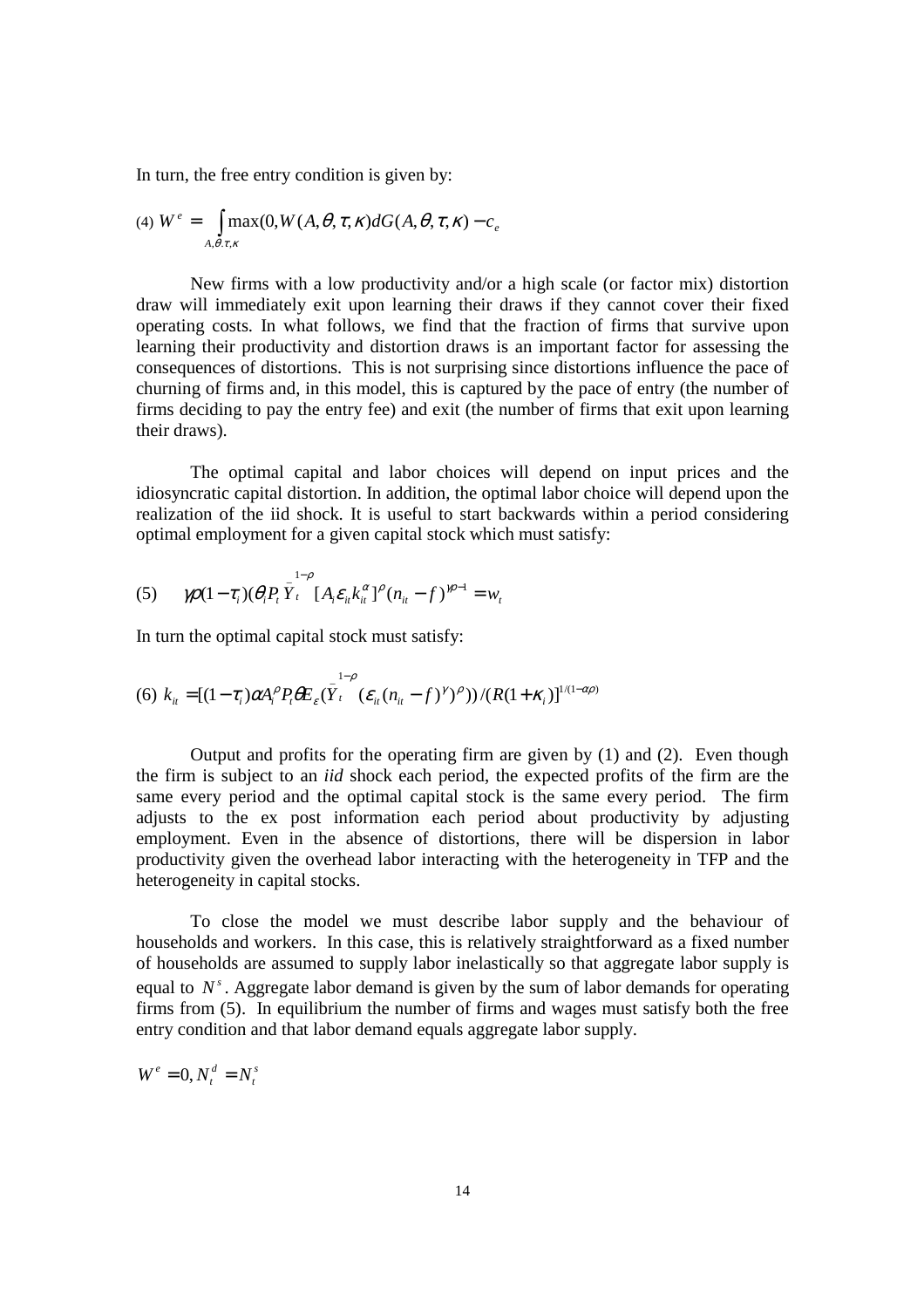Aggregate consumption plus resources spent on entry and depreciation will equal aggregate output in the stochastic steady state: $11$ 

$$
C_t + E_t c_e + \delta K_t = Y_t
$$

Where  $K_t$  is the aggregate of capital of ex-post operating firms.

 Underlying this model is the standard assumption that households maximize utility and given the assumption of inelastic labor supply this is assumed to be given by for the representative household:

$$
\sum_{\iota=0}^{\infty} \beta^t U(C_{_t})
$$

Subject to the budget constraint:

$$
\sum_{t=0}^{\infty} p_t (C_t + K_{t+1} - (1 - \delta) K_t) = \sum_{t=0}^{\infty} p_t (w_t N_t + r_t K_t + \pi_t)
$$

Where  $p_t$  is the time zero price of period t consumption,  $w_t$  and  $r_t$  are the period t rental prices of labor and capital measured relative to period t output, and  $\pi$ <sub>t</sub> is the total profit from the operations of all plants. A standard result emerges from the first order conditions of this problem given by:

$$
r_t = R_t - \delta = (1/\beta) - 1
$$

So the real interest rate and rental cost of capital is pinned down by the discount factor for utility and the capital depreciation rate.<sup>12</sup>

#### **6. Calibration of Model**

 We calibrate the model in two steps. First, we choose some "benchmark" parameters for the model and explore its numerical properties for a non-distorted economy. The parameters are chosen to match key features from the U.S. data. We then explore the implications of measures of allocative efficiency for a non-distorted economy. This analysis helps us to understand the interactions in the model and the relationship between firm size and productivity and the resulting measures of allocative efficiency look like when there are no idiosyncratic distortions. Second, we consider alternative forms of institutional distortions. The goal here is to understand the impact of these distortions on the moments from the micro data as discussed in Section 3. In particular, we are interested in understanding the extent to which the OP empirical

 $11$  In steady state gross investment is only equal to replacement investment.

<sup>&</sup>lt;sup>12</sup> See Restuccia and Rogerson (2007) for further discussion.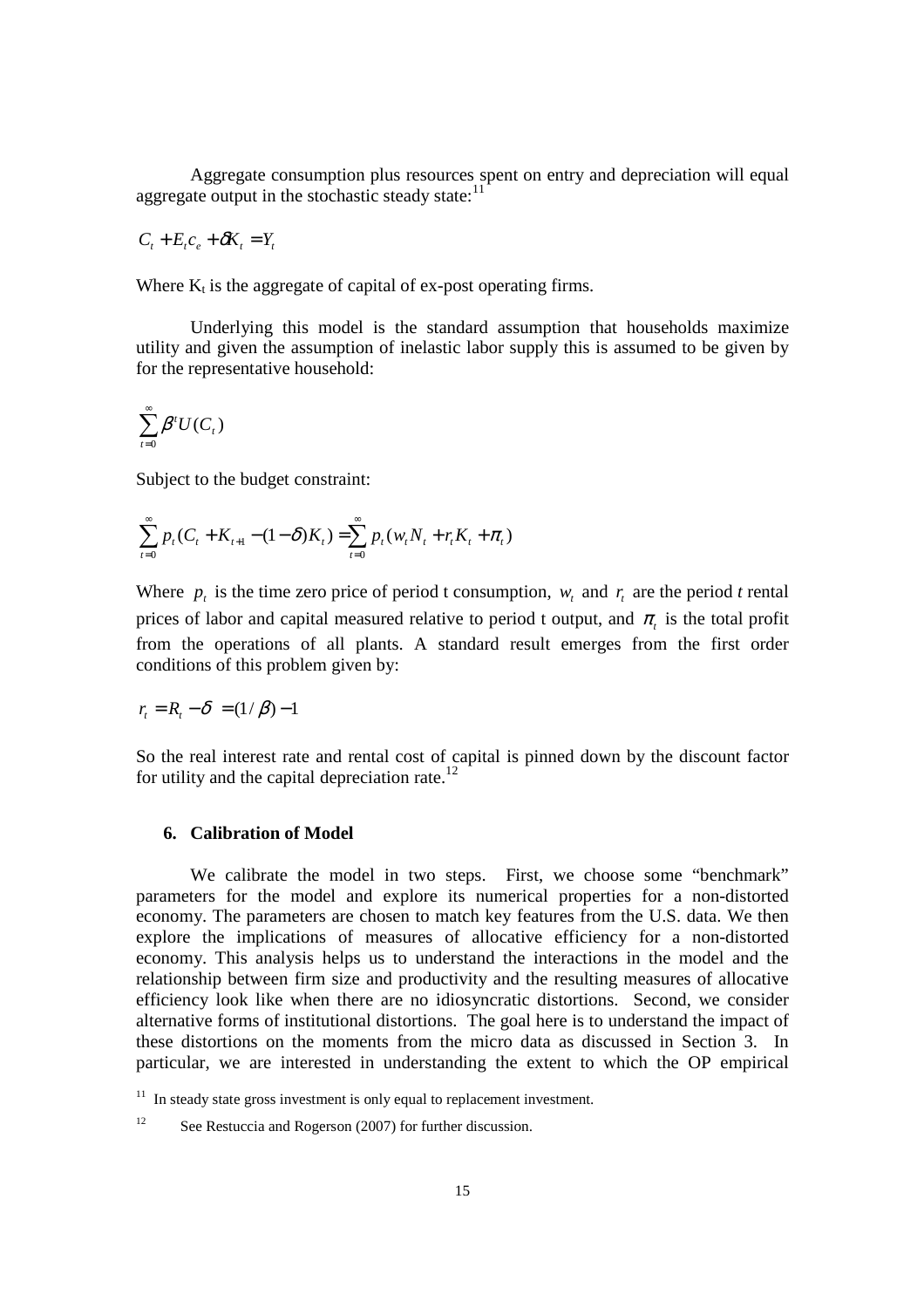decomposition is a valuable metric for assessing the extent of distortions to an economy. We also explore the extent to which other metrics are useful summary measures for the extent of distortions.

In exploring the model simulations it is useful to note that there are a number of possible measures of firm-level productivity that are interesting to examine in this context. The measure of physical TFP (what Foster et. al. (2008) and Hsieh and Klenow (2007) call TFPO)) is given in the model by the product  $A\mathcal{E}$  with the permanent component of physical productivity given by A. The measure of revenue TFP (what Foster et. al. (2008) and Hsieh and Klenow (2007) call TFPR) and the associated measure of revenue labor productivity (what we refer to as RLP) are also of interest. As shown in Appendix A, the employment weighted average of revenue labor productivity yields the total final output divided by total employment. This reflects the point that firm-level prices are relevant values for aggregating the intermediate goods into final output. In what follows, we examine all of these different measures of firm-level productivity within the context of the model simulation. It is important to note that in all of the numerical analysis, the moments and decompositions we report are based on log(TFPQ), log(TFPR) and log(revenue labor productivity) or log(RLP). In the discussion that follows in the text, when we refer to TFPQ, TFPR and labor productivity we typically omit the reference to logs for expositional convenience but in all cases log based measures are used.

We also note that in our numerical analysis of the theoretical model we consider an OP decomposition of revenue labor productivity that corresponds to what we measure in the data. That is, one of the OP decompositions we consider is based on the employment-share weighted average of firm-level log revenue labor productivity. The point of this is to investigate how the moments associated with this specific decomposition vary as the institutional settings (in terms of market distortions) varies. In the numerical analysis we also consider OP decompositions of TFPR as part of our exploration of the relationship between alternative moments of firm-level productivity measures and distortions.

For our calibration of the non-distorted economy, we select a number of the parameters to be in the range from existing evidence. These include:

- $\gamma = 0.95$ , (returns to scale)
- $\alpha$  =0.3, (capital output elasticity)
- $\lambda = .10$ , this is consistent with evidence of exit rates in the United States and other OECD countries for businesses more than five years old (Bartelsman, Haltiwanger, and Scarpetta (2008) and Davis, Haltiwanger and Jarmin (2008))
- R=.02, and  $\delta$  =.10, consistent with long run real interest rates in OECD countries and typical depreciation rates from national accounts.
- $\rho = 0.8$ , this is in the Broda and Weinstein (2006) range and imply a markup of 25 percent.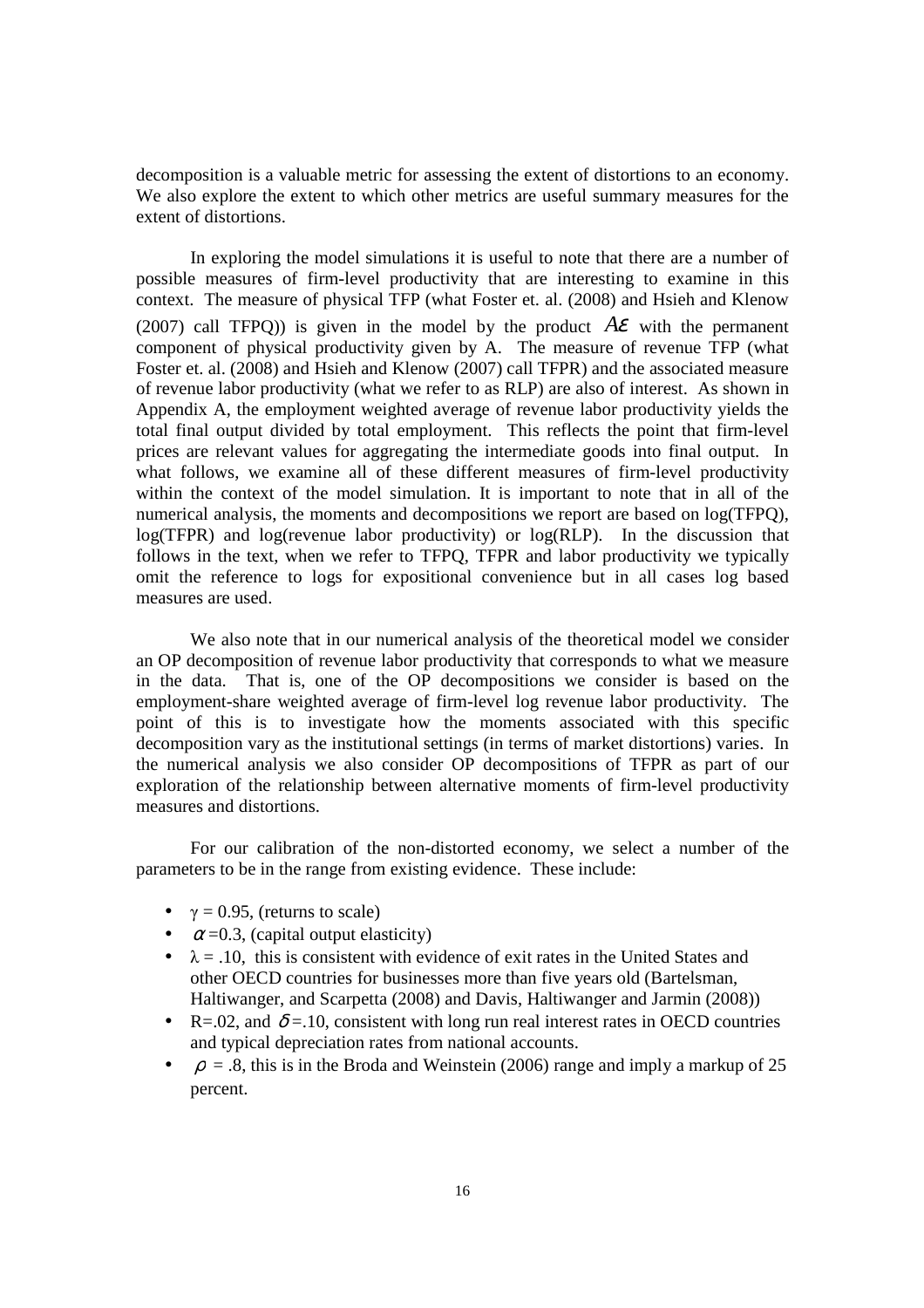For parameters where there is less guidance from existing evidence, we choose parameter values with the objective of matching the U.S. moments regarding the labor productivity and OP decomposition in Section 3. These parameters include overhead labor, the entry cost, and the dispersion of the productivity shocks (e.g., A,  $\varepsilon$ ,  $\theta$ ). We report the values of these parameters in the discussion of the results of the calibration below and discuss their reasonableness relative to the evidence in the literature.

#### **7. Results from Calibrated Model**

The results for the calibration for the non-distorted economy are reported in first column of each of the panels of Table 6. Unlike Restuccia and Rogerson (2007) and Hsieh and Klenow (2007), our model yields dispersion in TFPR and labor productivity in the non-distorted economy given the presence of overhead labor, transitory shocks and quasi-fixed capital. Even though there is positive dispersion in RLP and TFPR in the non-distorted economy, the calibrated dispersion for the non-distorted economy is substantially lower that the range reported in Tables 3 and 4 for the U.S. for RLP and TFPR, respectively. Moreover, the calibrated dispersion for TFPQ is much higher in the non-distorted economy than that for labor productivity or TFPR. In this respect, we do not capture the patterns discussed in section 2 that suggest that measured dispersion in labor productivity is much higher than dispersion in either TFPR or TFPQ.

These patterns in the calibrated results reflect the fact that there still is some tendency for marginal revenue products to be equalized. Firms with high physical productivity in this model are larger in size and produce more. As such, they charge lower prices and along with the decreasing returns this lowers marginal revenue products. Given the frictions (overhead labor, transitory shocks and quasi-fixed capital), labor productivity and TFPR exhibit dispersion and are highly correlated with physical productivity and the level of activity of the firm. The correlation between TFPQ and TFPR is 0.97, the correlation between TFPQ and labor productivity is 0.90, the correlation between employment and labor productivity is 0.51. Moreover, as reported in Table 6, the correlations between measures of size and productivity for RLP, TFPR, and TFPQ are all very high. The relationship between labor productivity and employment from the nondistorted economy is depicted in Figure 6. The strong positive relationship is clearly evident. The observed patterns reflect all of the factors discussed above as well as the discrete distributions used in the simulations.

The strong positive correlations between labor productivity and employment and TFPR and output yield positive and large OP cross terms. The OP cross term for labor productivity (which uses employment weights) is 0.21, the OP cross term for TFPR (which uses revenue weights) is 0.25, and the OP cross term for TFPQ (which uses output weights) is 0.73. While these are substantial OP cross terms in an absolute sense the value for the OP cross term involving labor productivity is still only about half the value reported for the U.S. in Figure 2.

In the existing framework, it is difficult to change the pattern of labor productivity and TFPR dispersion having smaller dispersion than TFPQ. As noted there is still a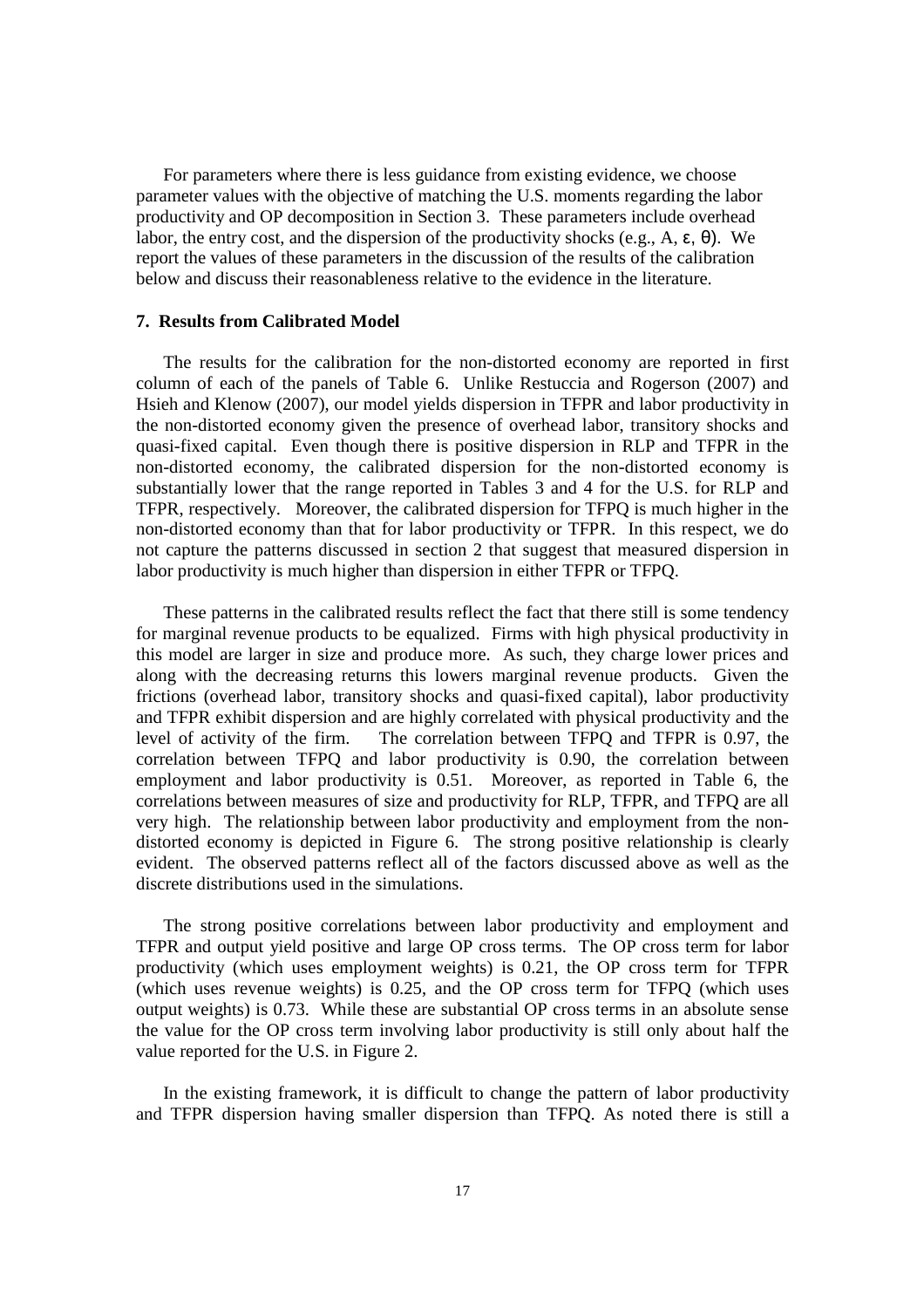tendency for equalization of marginal revenue products which in this setting implies reduced dispersion of TFPR and labor productivity. Further frictions could be added to the model (e.g., making the model explicitly dynamic with adjustment costs) but this will not by itself reverse the finding of higher TFPQ dispersion than labor productivity dispersion (but can potentially reduce the gap between TFPQ dispersion and labor productivity dispersion). For the latter, it is likely that a richer model of wage determination is required where wages are not determined in a competitive labor market.<sup>13</sup> That is, if firms face different wages then this can potentially serve a source of variation in labor productivity across firms. For now, we leave the investigation of these issues for future work but note that our model is only partially successful in capturing U.S. moments on dispersion and the OP cross term in labor productivity. We view that the frictions we have incorporated in the model as first steps towards capturing the full range of frictions that are apparently necessary to match empirical observations on labor productivity dispersion.

Other factors also work against having a high labor productivity dispersion and a OP cross term for labor productivity in this setting. For example, while including overhead labor is important in this context, increasing the value of *f* also yields less survival of entering firms. That is, firms with low productivity draws are more likely to exit. This theme that it is important to take into account market selection effects plays a role in the impact of distortions below.

Beyond the moments on productivity dispersion and the OP cross terms, we also report a number of additional statistics from the numerical simulation which provide both perspective on the reasonableness of the benchmark simulation and parameters and are quite useful in terms of providing insights about the alternative margins that distortions may impact. The capital cost share of total output (defined as RK/Y) in the non-distorted economy is 0.22. The overhead share of labor defined as the total overhead labor divided by total employment is equal to 0.12 in the non-distorted economy. In manufacturing in the U.S., non-production workers account for roughly 0.30 of all employment. Classifying all non-production workers as overhead labor is probably too strong an assumption but this suggests our fraction is not unreasonably high. The fraction of firms that after entering and learning their productivity and distortion draws decide to continue is 0.47 in the non-distorted economy. This is roughly consistent with the fifty percent exit rate of new firms in their first five years in the U.S. economy (see, Haltiwanger, Jarmin and Miranda (2008)).

We now turn to the implications of the model with distortions. For distortions, we consider three different cases:

(i) A random ex-ante scale distortion case with the ex-ante mean( $\tau$ )=0 and corr(A,  $\tau$ )=0

<sup>&</sup>lt;sup>13</sup> We thank John Fernald for pointing out that differences in factor elasticities across plants might also be relevant. We note that the dispersion in RLP is twice that of TFPQ so this would require substantial within industry variation in factor elasticities.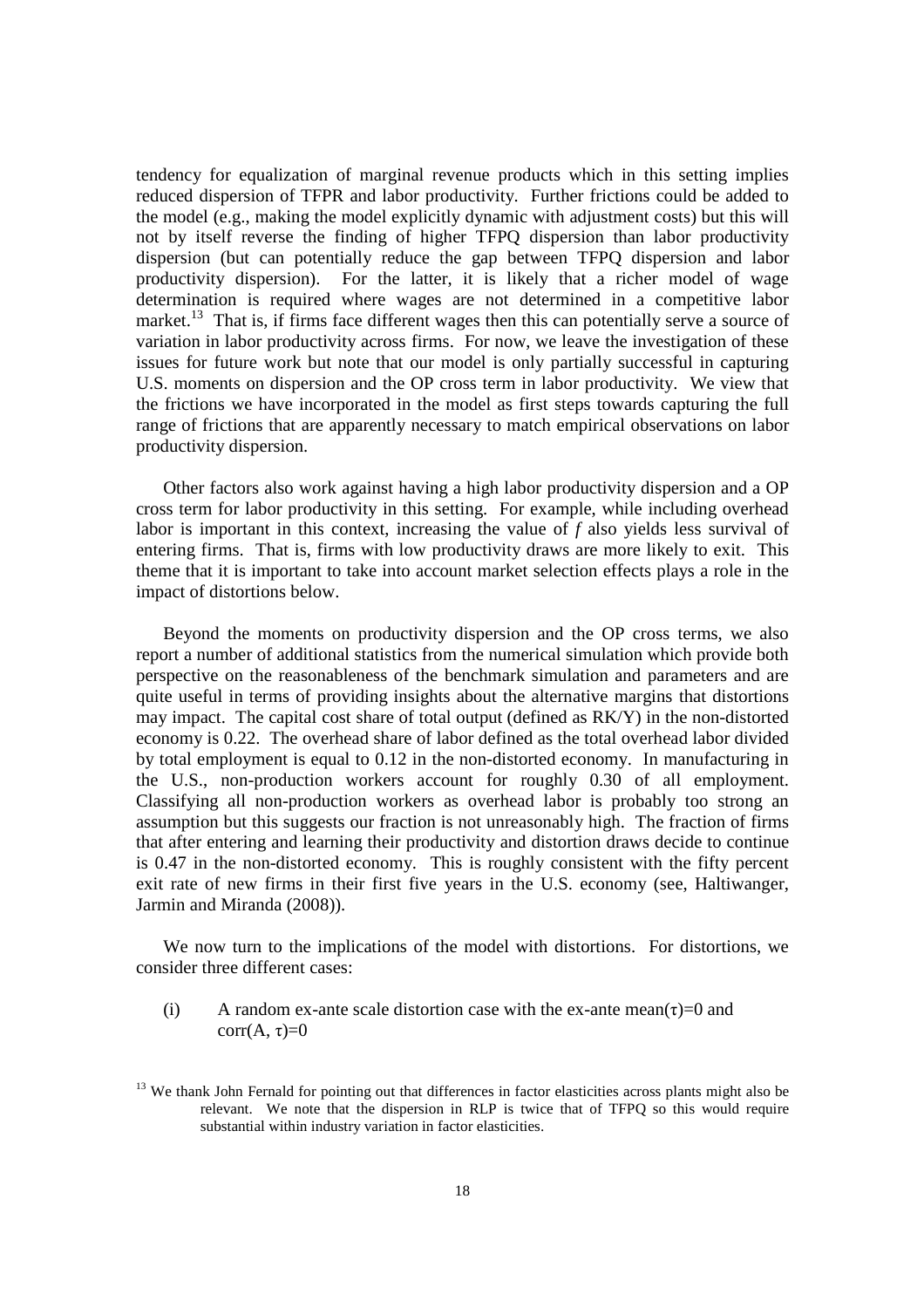- (ii) A random ex-ante factor mix distortion case with the ex-ante mean( $\kappa$ )=0 and corr(A, κ)= $0$
- (iii) A correlated ex-ante scale distortion case ex-ante mean( $\tau$ )=0 and corr(A,  $\tau$ )>0.

 Columns 2 and 3 of Table 6 show the results using uncorrelated scale distortions but with different levels of dispersion of the distortions. The reported institutional parameter statistics are from the ex ante distribution. It is important to note that the ex post distributions have different properties. That, even with zero ex ante mean and zero ex ante correlations, we obtain via selection an ex post distribution of distortions that is non random, non zero mean. This makes sense as firms with low  $\tau$  draws are more likely to survive and those with high  $\tau$  draws are less likely to survive. Given this pattern, the average surviving firm actually faces a negative distortion (the equivalent to a positive subsidy) and the ex-post correlation between distortions and productivity is positive (this is because one needs to be high productivity to survive with a high distortion).<sup>14</sup>

 The impact of the distortions in the uncorrelated scale case (using the results from column 3 of Table 6) is visually evident in Figure 7 showing a number of high productivity very small firms that have been adversely made smaller by the distortions and fewer high productivity large firms than in the non-distorted economy in Figure 6. A firm will be large here only if they obtain both a high productivity draw and a low distortion draw. As a consequence, we observe lower OP cross terms for labor productivity and TFPQ and a slightly higher OP cross term for TFPR. We see that all correlations between size and productivity decline especially for column 3. However, a number of other margins are also impacted. We see much lower survival which implies too much churning and paying of entry costs relative to the non-distorted economy as well as too little production. We also see that the capital cost share of output is much higher than in the non-distorted economy. We don't see much change in the unweighted means of TFPQ or TFPR but we actually see an increase in the mean of labor productivity. This reflects the higher capital share and the too low survival rate. We observe higher dispersion in TFPR, slightly higher dispersion in TFPQ but no change in dispersion in labor productivity. We find that consumption per capita is much lower (as much as 41 log points lower than the non distorted economy in column 3) given the distortions. We don't find much change in aggregate labor productivity (measured by aggregate final output per worker). Interestingly, we find that as we increase the dispersion of the distortions these effects are magnified – lower consumption, higher dispersion, and lower size-productivity relationships either measured by the correlations or by the OP cross terms.

<sup>14</sup> One open issue both conceptually and empirically is that we permit distortions to be both positive and negative. A business with a negative distortion effectively has a subsidy for activity on some margin. A related issue is that we, as in Hsieh and Klenow (2007) view these distortions as distortions not taxes while in the Restuccia and Rogerson (2007) model these distortions as taxes. The latter is relevant for the welfare/consumption impact as Restuccia and Rogerson make a lump sum transfer that could be positive or negative depending on the tax revenue.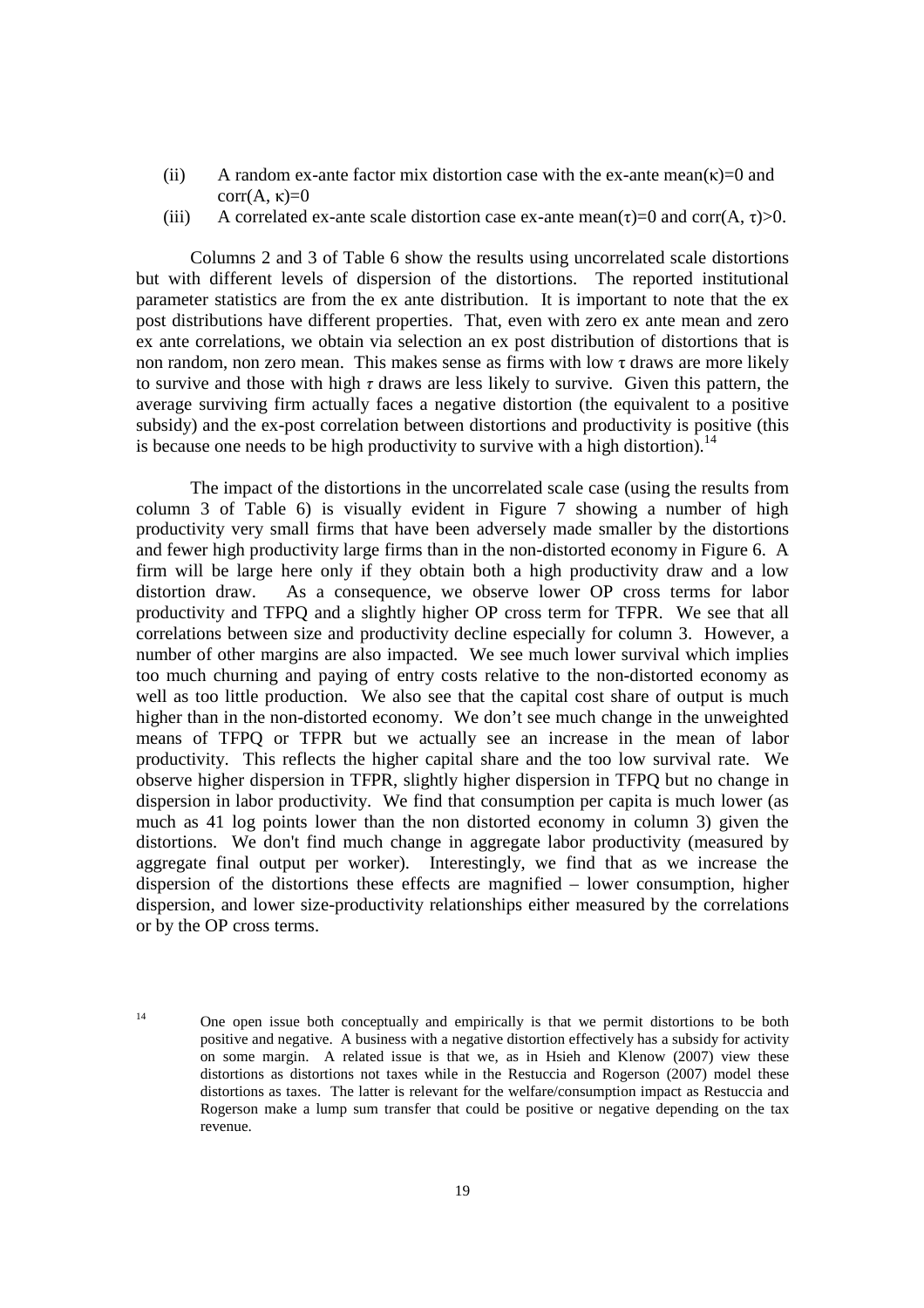Columns 4 and 5 of Table 6 show the patterns for correlated scale distortions. The relationship between labor productivity and employment for the correlated scale distortion case (for column 5) is depicted in Figure 9. Here the evidence of the distortions is very evident with much less of a systematic relationship between labor productivity and employment. The correlation between labor productivity and employment for column 5 drops to 0.38 and the other correlations between size and productivity drop substantially as well. The OP cross term for labor, TFPR and TFPQ decrease to 0.03, 0.17 and 0.45 respectively. Even though the size-productivity relationships clearly reflect the impact of distortions in this case, other margins are also distorted. For example, the capital cost share is also distorted. The reduction in consumption per capita is substantial in column 5 with a reduction of 51 log points relative to the non-distorted economy. We also observe a large decline in aggregate labor productivity (39 log points).

Column 4 depicts similar patterns but somewhat muted given the smaller dispersion and correlation of distortions. In column 4, consumption declines by 26 log points and aggregate labor productivity by 28 log points. The size-productivity correlations and OP cross terms are substantially smaller than the non-distorted economy but larger than the highly distorted case depicted in column 5.

 It is instructive to note that, in comparing the OP cross term for the correlated scale case of 0.03 of column 5 to the OP cross term for the non-distorted economy of 0.21, there is roughly a 20 log point swing. This 20 log point swing is comparable to the variation within countries in the OP cross term measure from actual data in Figure 3 for the transition economies suggesting this class of models has the potential to account for a substantial fraction of the magnitude of variation observed in the data. However, as noted above there are a number of features of the productivity distributions and OP decomposition patterns that are not yet well captured by this model.

 The patterns for the uncorrelated factor mix distortion are reported in the rightmost column of Table 6. The relationship between labor productivity and employment for the uncorrelated factor mix distortion case is depicted in Figure 9. Interestingly, while careful examination shows the pattern is distorted relative to Figure 6, the qualitative nature of the relationship is similar to the non-distorted economy. Consistent with this pattern, we find only a modest decline in the OP cross term for labor productivity. We find no decline in the OP cross term for TFPQ and a slight increase in the OP cross term (relative to the non-distorted economy) for TFPR. In like fashion, there is not much change in the size-productivity correlations relative to the non-distorted economy. However, we find substantial effects on a number of other margins including the capital cost share of output and the fraction of entrants that survive. As with the scale distortion case, those firms that draw especially high distortions exit. The consequences of these distortions in terms of consumption are non-trivial with a reduction of about 21 log points even though we observe relatively modest effects on the moments involving productivity including the OP cross term. In this case, we observe an increase in aggregate labor productivity reflecting the higher capital share.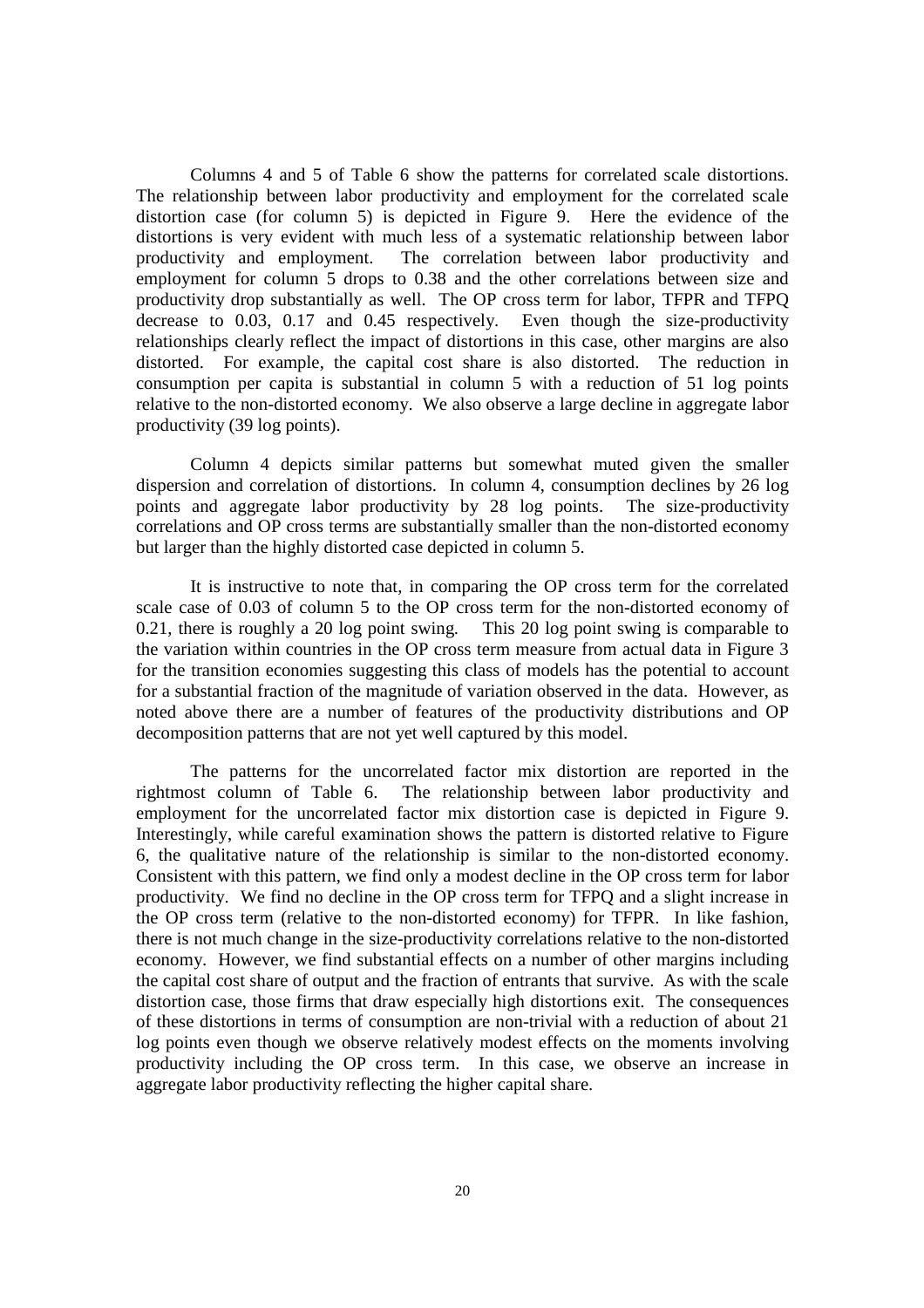What lessons do we draw from these calibrations? First, consistent with the intuition from Olley and Pakes (1996) and further interpretations in the literature, we find that economies with distortions to the allocation of activity in terms of scale distortions have distorted size-productivity relationships as measured either by the OP cross terms or the size-productivity relationships. As an important aside, we have found that the impact on the OP cross terms closely mimics the impact on the size-productivity correlations. In this respect, these moments essentially capture the same variation. Second, we find the size-productivity relationship is distorted exactly in those cases where distortions lower aggregate labor productivity. In cases where aggregate labor productivity does not decline substantially, we find this margin (the size-productivity relationship) is also not much impacted. Third, we find that many other margins may be adversely impacted other than the size-productivity relationship including the market selection margin as well as the mix of capital and labor in an economy. As these other margins are impacted, the consequences for consumption are sometimes large even when the size-productivity margin is not impacted. It is clear in this respect that the size-productivity relationship is not a sufficient statistic to capture the nature and impact of distortions. Put differently, the size-productivity relationship is an important margin but not the only margin.

 A related question is whether there are other summary statistics from the productivity distribution that could be used as summary statistics about the performance of an economy. One candidate summary statistic suggested by Hsieh and Klenow (2007) is to use the dispersion of TFPR as a metric to identify distortions. In their model, TFPR (and labor productivity) only exhibits dispersion because of distortions.<sup>15</sup> Also, for the distortion cases they consider, TFPR dispersion increases with distortions. In our model, there is substantial dispersion in TFPR even in the non-distorted economy. However, consistent with their findings and intuition, we see some evidence that increasing distortions increases dispersion in TFPR in our model. For example, in comparing columns 1-3 of Table 6, dispersion in TFPR is higher with distortions than without and increases in the dispersion of distortions. However, in considering the role of correlated distortions observe that the dispersion in TFPR in column 5 is the same as in column 3. However, in column 5 both the dispersion of distortions as well as the correlation of distortions with productivity is much higher. In addition, column 5 has much lower aggregate consumption than column 3. Thus, TFPR dispersion is also not a sufficient statistic in our model to identify the nature and impact of distortions. The suggested inference is that there are multiple moments (and multiple margins) that are impacted by allocative distortions. A challenge for future work is to pin down theoretically and empirically the most relevant moments. We would argue that we have identified one relevant moment and certainly think that dispersion is another candidate moment. However, even in our simple model there are many other margins potentially adversely impacted so additional moments (and margins) need to examined.

<sup>&</sup>lt;sup>15</sup> In unreported results we have verified that our model yields no dispersion in TFPR or labor productivity if we set overhead labor equal to zero and we remove transitory productivity shocks.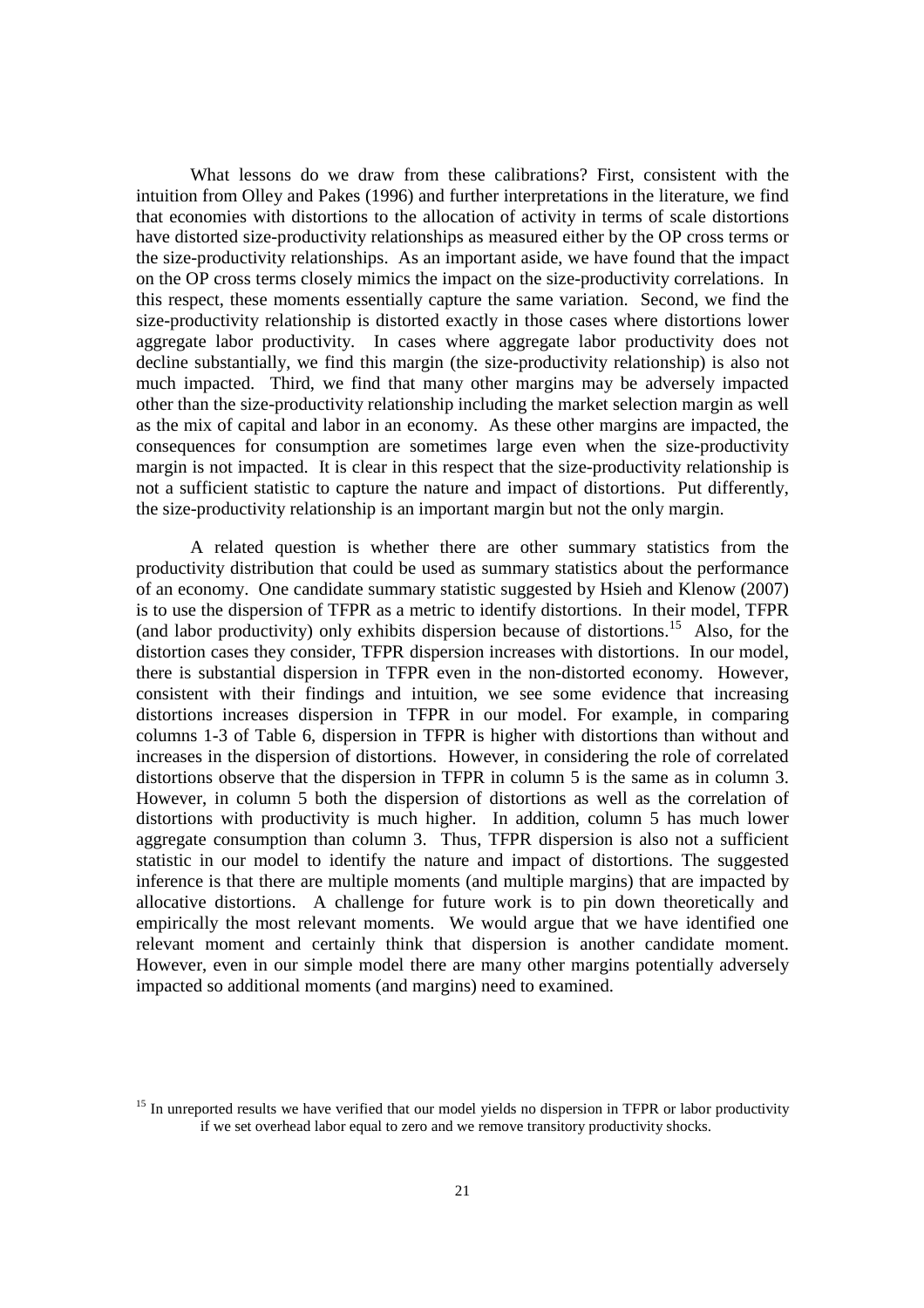#### **8. Concluding Remarks**

In this paper, we provide empirical evidence of substantial within industry dispersion in measured labor productivity and measured TFP as well as in firm size across a wide range of countries. We also show that the distributions of productivity and size are closely related to each other but also that their relationship varies significantly across countries. Using the Olley and Pakes (1996) decomposition, we provide a summary measure of the extent to which size and productivity exhibit positive covariance within industries. The evidence presented suggests that the size/productivity relationship is stronger in the more advanced economies and becomes stronger for transition economies as they move through the transition to a market economy. Moreover, there are variations in the size/productivity relationship among the market economies that is suggestive of differences in market distortions to allocative efficiency.

 It is tempting to conclude from the empirical evidence alone that the OP decomposition is a useful summary measure for evaluating the efficiency in the allocation of resources of different countries. While it is tempting to draw this inference, the OP decomposition is an accounting decomposition. As such, it is an open question in what classes of theoretical models (if any) where allocative efficiency plays a potentially important role does the OP decomposition yield such inferences. In this paper, we exploit some recent theoretical models developed in the literature that are well suited to take a first step towards answering this question. The models (developed by Banerjee and Duflo (2003), Restuccia and Rogerson (2007) and Hsieh and Klenow (2007)) all suggest that the level of productivity in a country depends critically on the nature and extent of idiosyncratic distortions to the incentives of firms to produce and to hire factors of production. We modify these models in important ways to capture features of the empirical evidence that are missing from these models. In particular, we consider quasifixed capital in the presence of transitory and permanent productivity shocks and overhead labor. These frictions enable our version of the model to yield substantial dispersion in labor productivity within narrowly defined sectors even in economies that arguably (e.g., the U.S.) have relatively modest distortions.

 Our model simulations suggest that the size/productivity relationship within an industry as captured by the OP cross term is a potentially important margin impacted by distortions to allocative efficiency. That is, we find we find that adding distortions to our model tends to yield reductions in the OP cross term and equivalently in the sizeproductivity correlation within industries. However, we also find that even in our reasonably simple setting many other margins are potentially impacted by distortions including the market selection margin and the factor mix margin. Distortions to either of these latter margins is associated with reductions in consumption without necessarily yielding changes in the OP cross term (or almost equivalently in the size/productivity correlation).

 Note however that we find the OP cross term is most adversely impacted by distortions in the case when the distortions lower aggregate labor productivity. This suggests that in countries exhibiting low levels of aggregate labor productivity that a potentially important margin that may be contributing to this low aggregate labor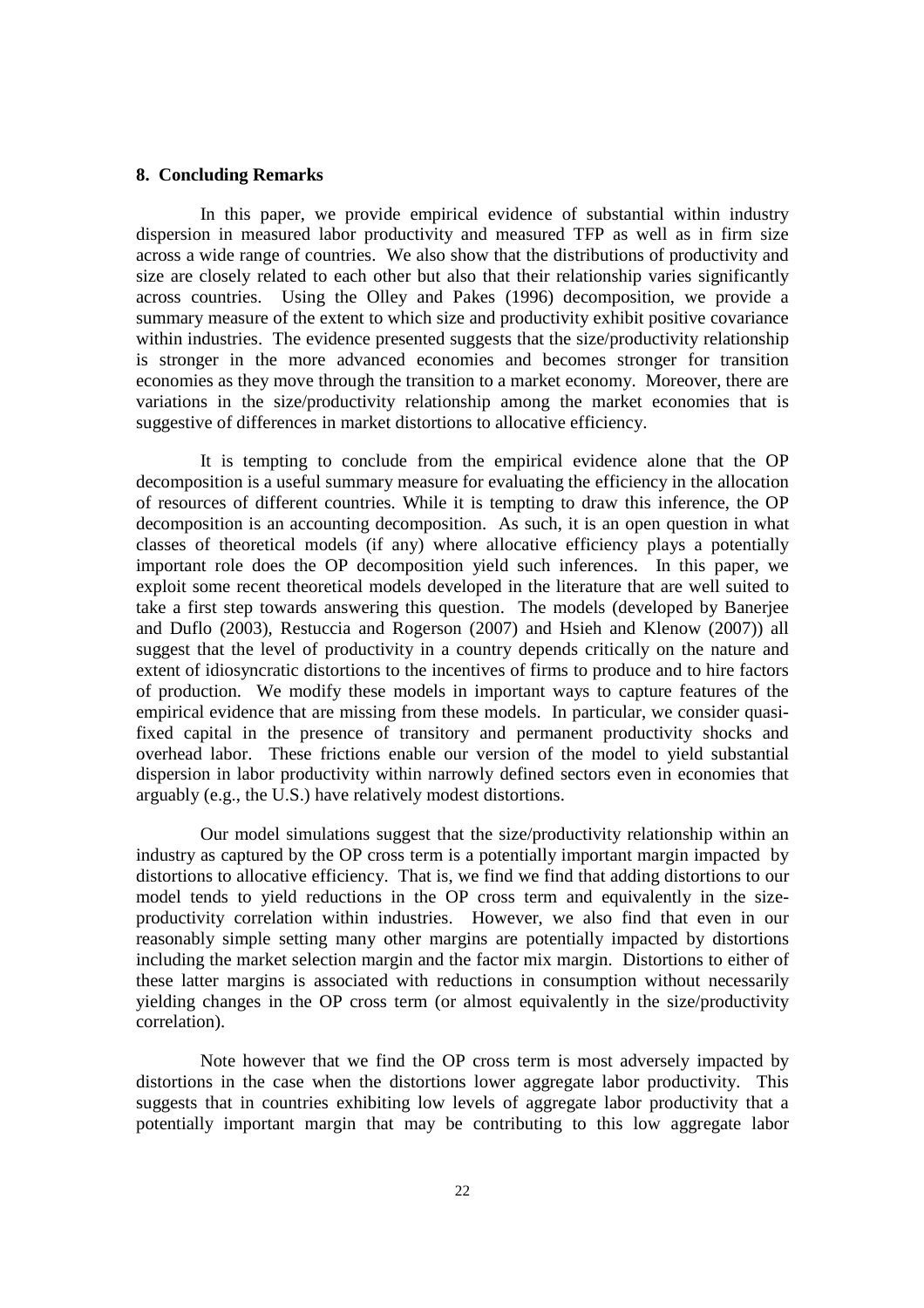productivity is a low covariance between labor productivity and employment. Put simply, if more productive firms are not larger in a country this is likely an indication that there is a distortion to this core prediction of market based models of the size distribution of activity.

 Our analysis should be viewed as a first step in many ways. While we believe these recent models of misallocation with idiosyncratic distortions offer rich new insights they are quite simple relative to the theoretical and empirical models on firm behavior in the literature. These misallocation models are steady state models with no meaningful dynamics. A large literature exists that models and empirically analyzes firm dynamics including the role of selection and learning effects for young firms as well as the adjustment dynamics of capital and labor. The type of distortions we include in our model quite plausibly distort these dynamics – indeed there are many models in the literature that make just this point. In a related way, there are a number of dynamic empirical decompositions of productivity that have been used in an analogous fashion to the OP decomposition. It would be of interest to evaluate the validity of these dynamic decompositions within the context of appropriate models of firm dynamics with distortions to the reallocation process. We think that adding dynamics to these models is of interest for many reasons including providing sources of frictions beyond those that we use here to capture the observed dispersion in labor productivity.

 As a final note of caution and perspective, the empirical approach taken here has been to focus on firm-level labor productivity even though it clear for many reasons (including the results from the model presented here) that it would be preferable to have moments capturing firm level TFPQ and TFPR. There are a number of countries (e.g., the U.S., many Western European, some transition and some emerging) where it is feasible to construct measures of firm level TFPR for manufacturing firms and a very small number of countries where it is feasible to disentangle TFPR into its price and TFPQ components for manufacturing firms. However, for many countries and for most non-manufacturing firms, the most readily available measure of productivity at the firm level is revenue labor productivity. Interestingly and fortunately in some respects for analysis, in the countries where it is feasible to measure all of these alternatives, the correlations between TFPQ, TFPR and labor productivity are high at the firm level. Moreover, basic moments exhibit similar properties suggesting that the type of analysis presented here yields insights even when limited to measures of labor productivity. Still, an obvious additional direction for research and analysis of the type presented here is to use moments of TFPQ and TFPR as available.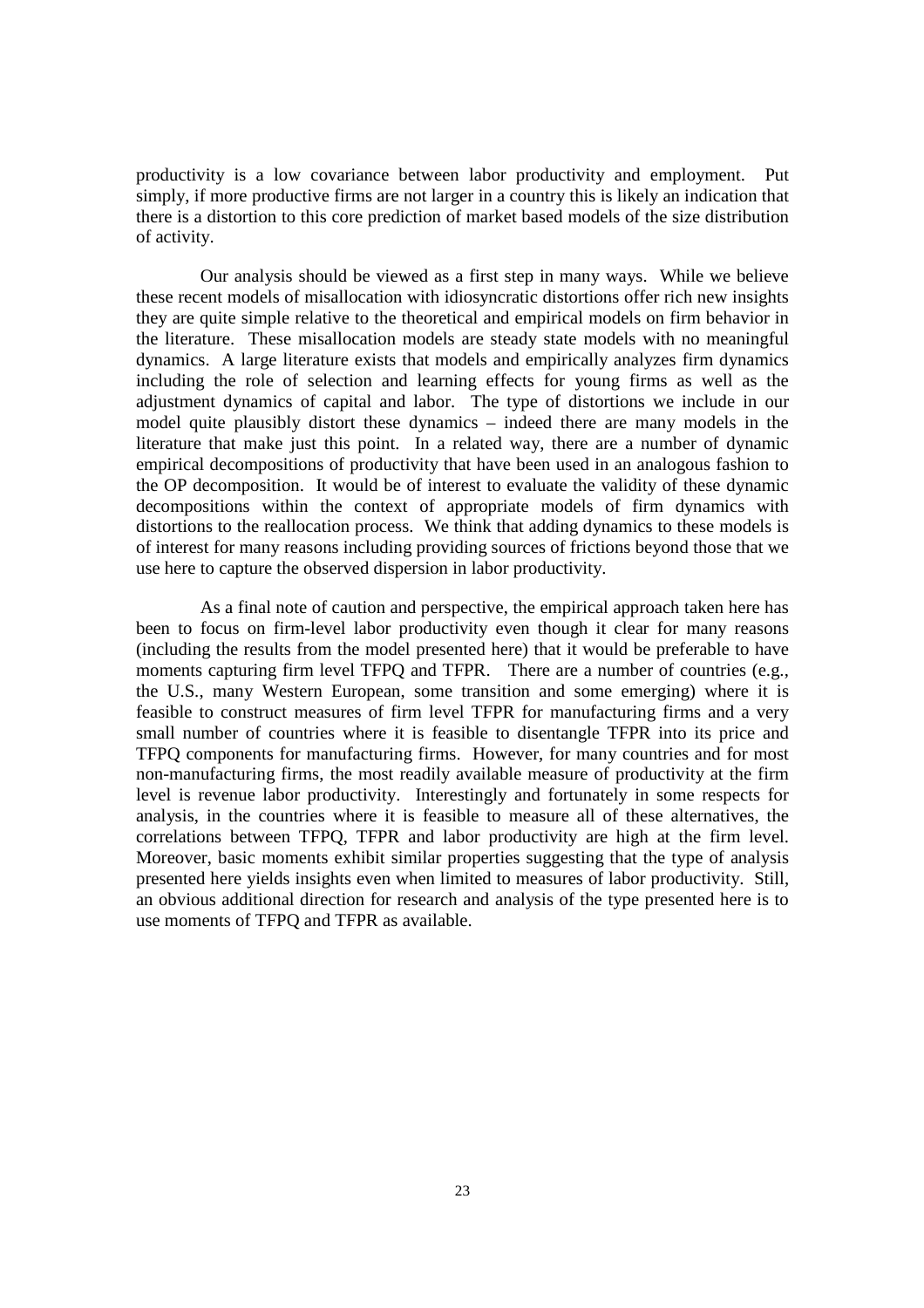#### Appendix A Revenue Firm-Level Productivity and Aggregate Labor Productivity

In this appendix, we explore the relationship between firm-level revenue labor productivity and a measure of aggregate labor productivity based upon final output. Revenue labor productivity for an individual producer is given by :

$$
RLP_{it} = P_{it}Y_{it} / n_{it}
$$

Consider that the firm level price in the model is given by:

$$
P_{it} = P_t \theta_i (\bar{Y}_t / Y_{it})^{1-\rho}
$$

so that revenue productivity at the micro level can be written as (without loss of generality after normalizing aggregate industry price to one ):

$$
RLP_{it} = \theta_i (\overline{Y}_t)^{1-\rho} Y_{it}^{\rho} / n_{it}
$$

This implies that the employment-weighted average of revenue productivity is given by:

$$
\sum_i (\theta_i (\overline{Y}_t)^{1-\rho} Y_i^{\rho})/n_t = (\overline{Y}_t)^{1-\rho} \sum_i (\theta_i Y_{it}^{\rho})/n_t
$$

where note that lower case n is the number of workers (not the number of firms N).

But note that expression embedded here given by:

$$
(\overline{Y}_t)^{1-\rho}\sum_i(\theta_iY_{it}^{\rho})=(\overline{Y}_t)^{1-\rho}\left(\sum_i(\theta_iY_{it}^{\rho})/N_t\right)N_t=\left(\left(\sum_i(\theta_iY_{it}^{\rho})/N_t\right)^{1/\rho}\right)^{1-\rho}\left(\sum_i(\theta_iY_{it}^{\rho})/N_t\right)N_t=\overline{Y}_tN_t=Y_t
$$

so that our weighted average of revenue productivity is exactly equal to aggregate labor productivity defined as total (final) industry output divided by total employment.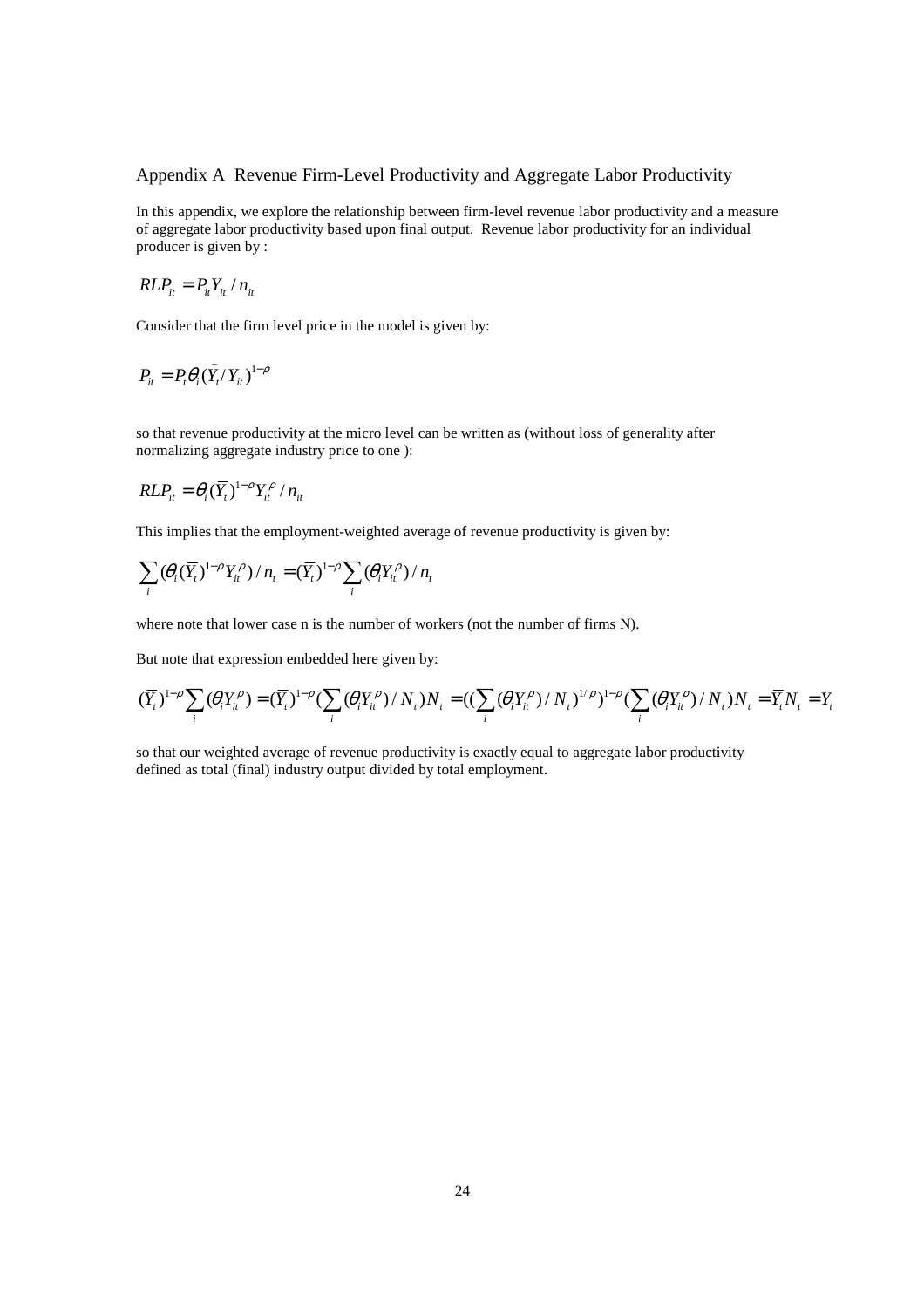#### References

Aghion, Phillipe, Fally, T, and Scarpetta, Stefano, (2007), "Credit constraints as a barrier to the entry and post-entry growth of firms,"mimeo.

Ateriodo, Reyes, Mary Hallward-Driemeir and Carmen Pages, (2007), "Investment Climate and Employment Growth: The Impact of Access to Finance, Corruption and Regulations Across Firms," IDB Working Paper No. 626.

Banerjee, Abhijit, Duflo, Esther, (2005), "Growth Theory through the Lens of Development Economics," Aghion, Phillipe, Durlauf, Steven, *Handbook of Economic Growth*. Elsevier.

Bartelsman, Eric J., Haltiwanger, John, and Scarpetta, Stefano, (2004), "Microeconomic evidence of creative destruction in industrial and developing countries," IZA Working Paper, no. 1374.

Bartelsman, Eric J., Haltiwanger, John, and Scarpetta, Stefano, (2008), "Measuring and analyzing cross-country differences in firm dynamics," forthcoming in (Dunne, Jensen and Roberts, eds.) *Producer Dynamics: New Evidence from Micro Data* NBER/University of Chicago Press.

Bertrand, M Nad, Kramarz, Francis, (2002), "Does Entry Regulation Hinder Job Creation? Evidence from the French Terail Industry," *Quarterly Journal of Economics*, *117* (4).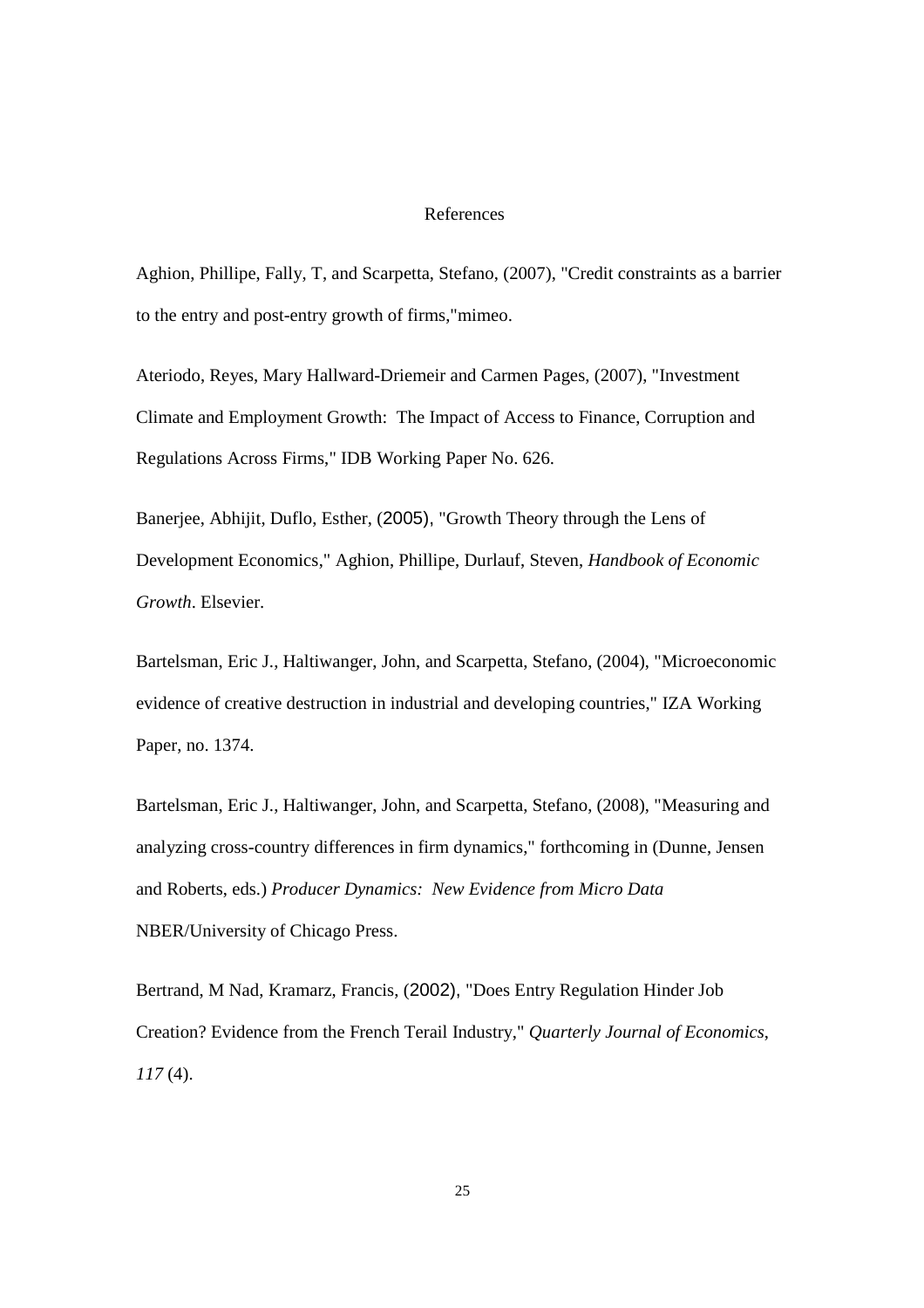Broda, Christian and Weinstein David E. (2006), "Globalization and the Gains from Variety," *Quarterly Journal of Economics* 121 (May): 541-585. Davis, Steven J., Haltiwanger, John C., Schuh, Scott, (1996), *Job creation and destruction,* Cambridge: MIT Press.

 Haltiwanger, John, Jarmin, Ron, and Javier Miranda (2008)," Business Formation and Dynamics by Business Age: Results from the New Business Demography Statistics", mimeo.

Desai, M. A., P.A.Gompers, and J.Lerner, (2003), "Constraints and Entrepreneurial Firm Dynamics: Evidence from Europe," NBER Working Paper No. 10165.

Eslava, Marcela, Haltiwanger, John C., Kugler, Adriana, Kugler, Maurice, (2004), "The Effects of Structural Reforms on Productivity and Profitability Enhancing Reallocation: Evidence from Colombia," *Journal of Development Economics*, *75* (2), 333-372.

Eslava, Marcela, Haltiwanger, John C., Kugler, Adriana, Kugler, Maurice, (2008), "Factor Adjustment After Deregulation: Panel Evidence from Colombian Plants," mimeo.

Fisman, R and Sarria-Allenda, V., (2004), "Regulation of entry and the Distortion of industrial organization," Working paper No. 10929.

Foster, Lucia, Haltiwanger, John, Krizan, C. J., (2006), "Market Selection, Restructuring and Reallocation in the Retail Trade Sector in the 1990s," *Review of Economics and Statistics*, (November).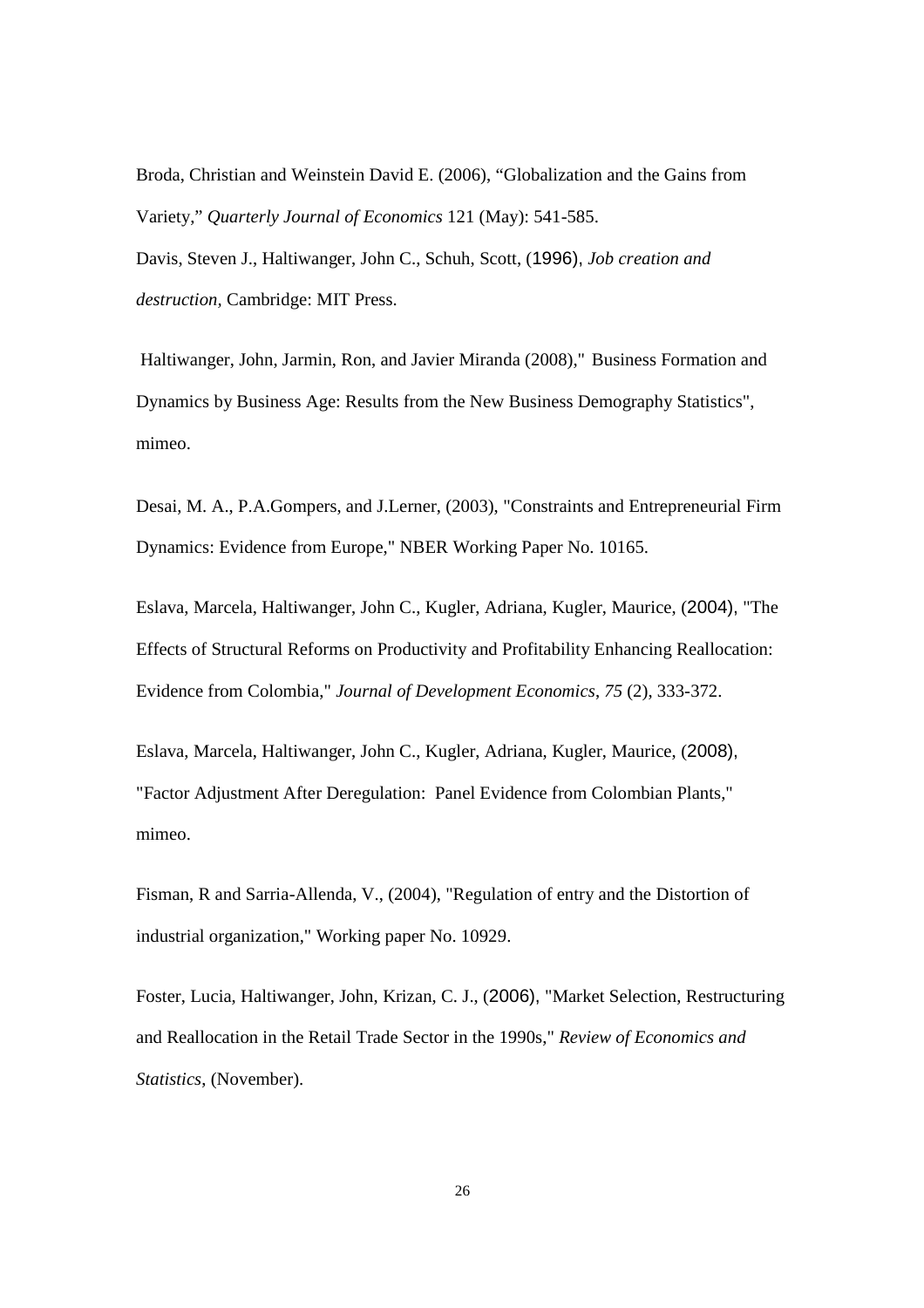Foster, Lucia, Haltiwanger, John, and Syverson, Chad, (2008), "Reallocation, Firm Turnover and Efficiency: Selection on Productivity or Profitability," *American Economic Review*, March.

Foster, Lucia, Haltiwanger, John C., Krizan, C. J., (2001), "Aggregate Productivity Growth: Lessons from Microeconomic Evidence," Chicago: University of Chicago Press.

Hallward-Driemeir, Mary and Brooke Helppie, (2007), "Why Don't Firms Take Advantage of More Flexible Labor Options? Regulation, Enforcement and Corruption," mimeo.

Haltiwanger, John, Jarmin, Ron, and Miranda, Javier, (2008), " Business Formation and Dynamics by Business Age: Results from the New Business Demography Statistics", mimeo.

Haltiwanger, John, Scarpetta, Stefano, and Schweiger, H., (2008), "Assessing Job Flows across Conutries: The Role of Industry, Firm Size and Regulations," mimeo.

Hopenhayn, Hugo, Rogerson, Richard, (1993), "Job Turnover and Policy Evaluation: A General Equilibrium Analysis," *Journal of Political Economy*, *101* (5), 915-938.

Hopenhayn, Hugo A., (1992), "Entry, Exit, and Firm Dynamics in Long Run Equilibrium," *Econometrica*, *60* (5, pag. 1127-1150 .), 1127-1150.

Hsieh, Chang-Tai, Klenow, Peter J., (2007), "Misallocation and Manufacturing Productivity in China and India," Working paper.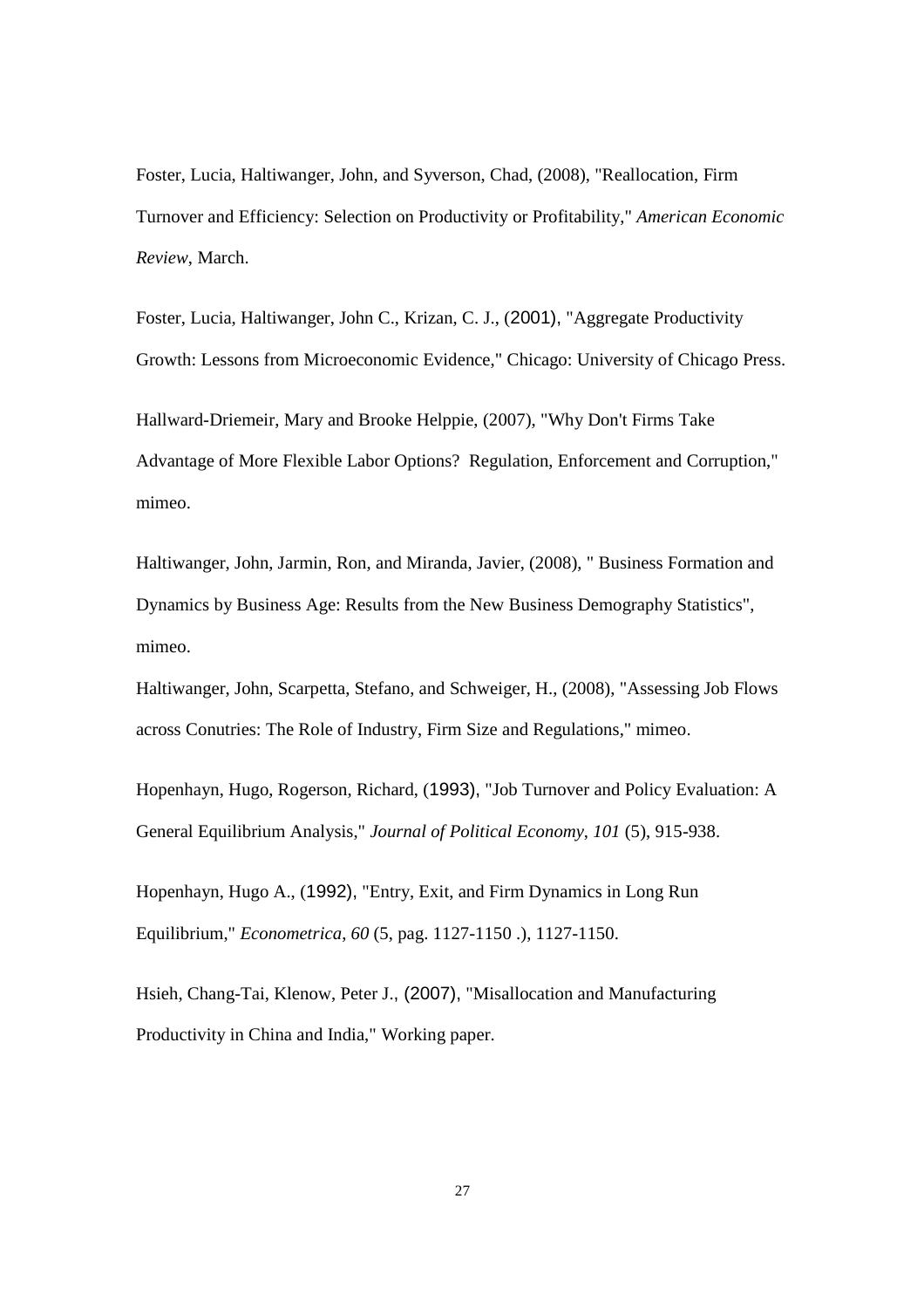Hulten, Charles, (1978), "Growth accounting with intermediate inputs," *Review of economic studies*, *45* (3), 511-518.

Klapper, L., Laeven, L, Rajan, R, (2006), "Entry Regulation as a Barrier to Entrepreneurship," *Journal of Financial Economics*, *82* 591-629.

Levinsohn, James, Petrin, Amil, (2006), "Measuring Aggregate Productivity Growth Using Plant-level Data," Working paper.

Lucas, Robert E., (1978), "On the Size Distribution of Business Firms," *The Bell Journal of Economics*, *9* (2), 508-523.

Melitz, Marc J. (2003), "The Impact of Trade on Intra-Industry Reallocations and Aggregate Industry Productivity," *Econometrica* 71: 1695-1725.

Micco, A. and Pages, R., (2006), "The Economic Effects of Employment Protection: Evidence from International Industry-Level Data," IZA Discussion Papers No. 2433.

Olley, G. Steven, Pakes, Ariel, (1996), "The Dynamics of Productivity in the Telecommunications Equipment Industry," *Econometrica*, *64* (6), 1263-1297.

Petrin, Amil and Jagadeesh Sivadasan, (2006), "Job Security Does Affect Economic Efficiency: Theory, A New Statistic and Evidence from Chile," mimeo.

Rajan, R, Zingales, L, (1998), "Financial Dependence and Growth," *American Economic Review*.

Restuccia, Diego and Rogerson, Richard, (2007), "Policy Distortions and Aggregate Productivity with Heterogeneous Plants," NBER Working Paper, no. 13018.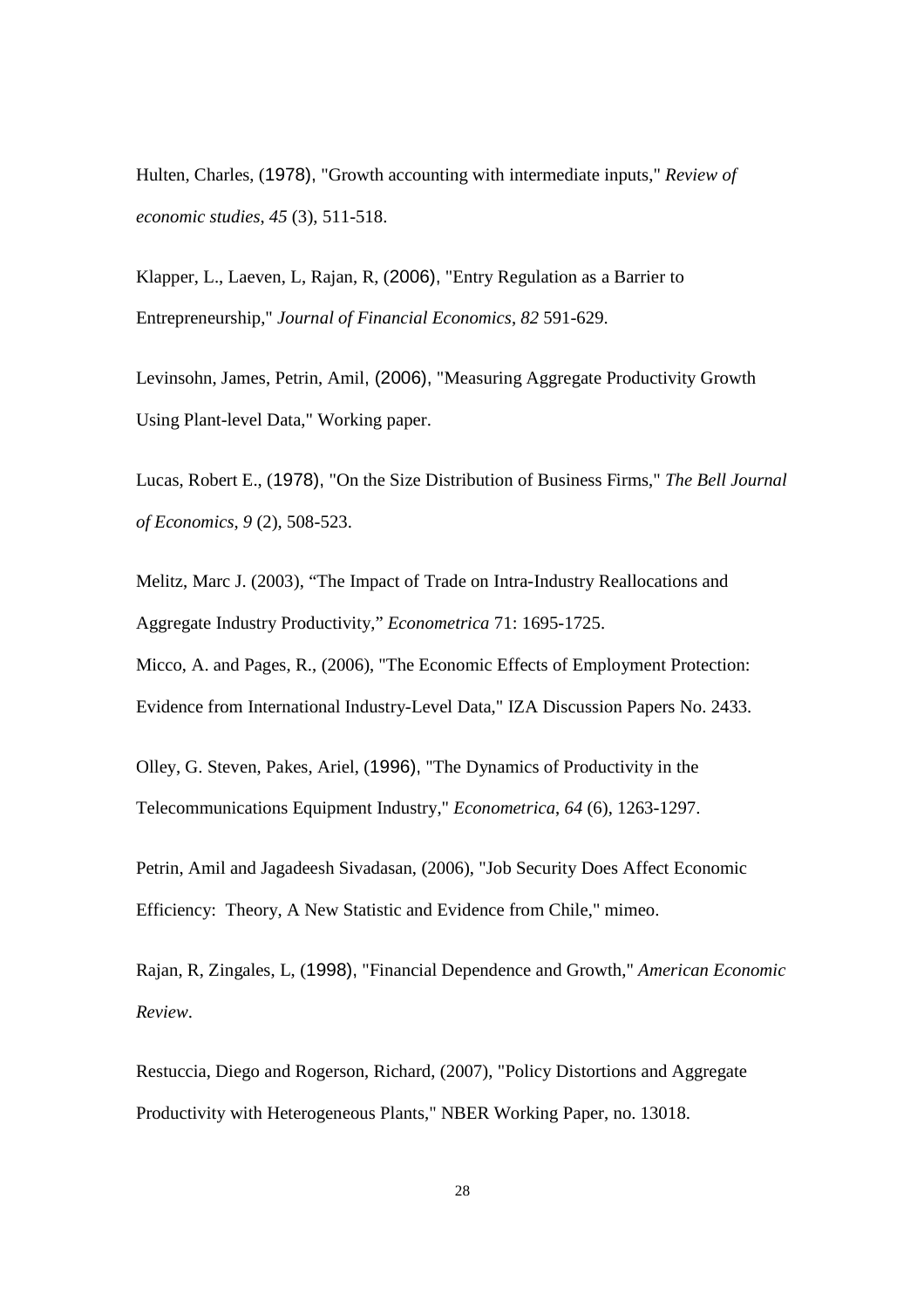Scarpetta, Stefano, Hemmings, Philip, Tressel, Thierry, and Woo, Jaejoon, (2002), "The Role of Policy and Institutions for Productivity and Firm Dynamics: Evidence from Micro and Industry Data," OECD Economics Department Working Paper, no. 329.

Syverson, Chad, (2004a), "Market Structure and Productivity: A Concrete Example," *Journal of Political Economy*, *112* (6), 1181-1222.

Syverson, Chad, (2004b), "Substitutibility and Product Dispersion," *Review of Economics and Statistics*, *86* (2), 534-550.

World Bank, (2004), "A Better Investment Climate - for Everyone", World Development Report, World Bank, Washington D.C.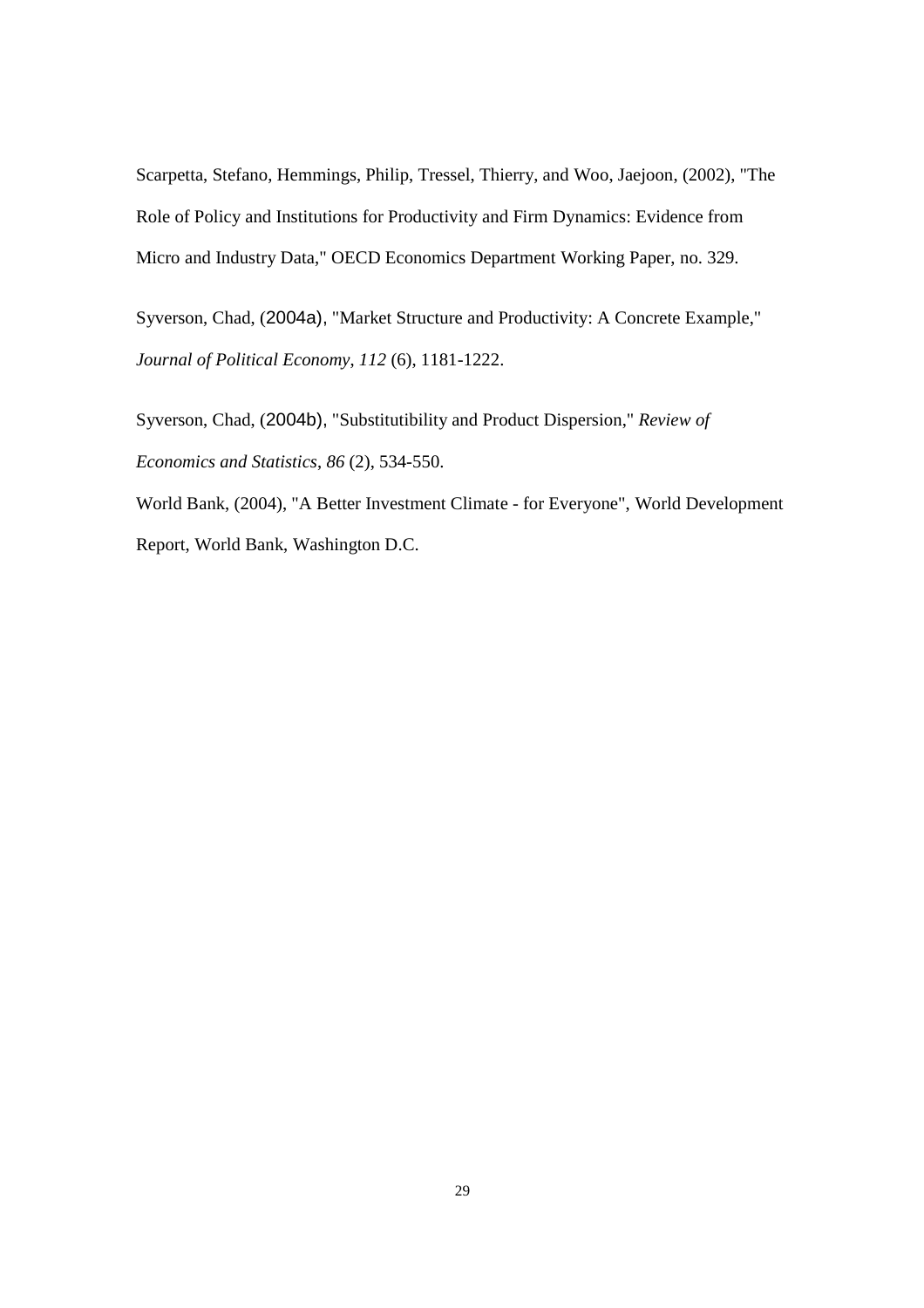#### **Table 1.**

#### **Distribution of firms by size**

(ratio of the mean size of fourth to the first quartile of the distribution of firms)

|                        | Total   | Total         | High & medium tech |
|------------------------|---------|---------------|--------------------|
| Country                | economy | manufacturing | industries         |
| Finland                | 15      | 37            | 46                 |
| France                 |         | 52            | 77                 |
| Italy                  | 32      | 66            | 111                |
| <b>Netherlands</b>     | 32      | 113           | 192                |
| Portugal               | 34      | 60            | 78                 |
| <b>United Kingdom</b>  |         | 133           | 221                |
| <b>United States</b>   | 76      | 236           | 381                |
|                        |         |               |                    |
| Argentina              | 29      | 47            | 52                 |
| <b>Brazil</b>          | 65      | 74            | 117                |
| Estonia                | 35      | 56            | 85                 |
| Latvia                 | 51      | 47            | 44                 |
| Mexico                 | 51      | 108           | 277                |
| Romania                | 114     | 433           |                    |
| Slovenia               | 126     | 283           | 314                |
|                        |         |               |                    |
| Chile $^1$             |         | 16            | 15                 |
| Colombia <sup>1</sup>  |         | 25            | 24                 |
| Venezuela <sup>2</sup> |         | 39            | 29                 |
|                        |         |               |                    |

## **Table 2**

#### **Labor Productivity dispersion, manufacturing, 1990s** (differences between the fourth and the first quartile, log

of mean levels for quartile)

|                     | $\frac{1}{2}$        |                             |                              |  |  |  |  |  |  |
|---------------------|----------------------|-----------------------------|------------------------------|--|--|--|--|--|--|
| Total manufacturing |                      |                             |                              |  |  |  |  |  |  |
|                     | weighted             | controlling for             | High & medium                |  |  |  |  |  |  |
|                     | average <sup>2</sup> | industry comp. <sup>3</sup> | tech industries <sup>1</sup> |  |  |  |  |  |  |
| DEU                 | 2.48                 | 1.47                        |                              |  |  |  |  |  |  |
| <b>EST</b>          | 2.47                 | 2.29                        | 2.59                         |  |  |  |  |  |  |
| <b>FIN</b>          | 1.64                 | 1.33                        | 1.51                         |  |  |  |  |  |  |
| <b>FRA</b>          | 1.53                 | 1.18                        | 1.32                         |  |  |  |  |  |  |
| <b>GBR</b>          | 1.38                 | 1.14                        | 1.43                         |  |  |  |  |  |  |
| LAT                 | 2.66                 | 2.51                        | 2.71                         |  |  |  |  |  |  |
| <b>NLD</b>          | 1.46                 | 1.16                        | 1.24                         |  |  |  |  |  |  |
| <b>SLO</b>          | 2.20                 | 1.90                        | 5.15                         |  |  |  |  |  |  |
| <b>USA</b>          | 1.59                 | 1.39                        | 1.81                         |  |  |  |  |  |  |
|                     |                      |                             |                              |  |  |  |  |  |  |

1. Chemicals, Electrical and optical equipment, Motor

vehicles, aircraft and railroad equipment

2. Weighted averages of industry-level data.

3. Country fixed effects in inter-quartile regression with country, industry

and year fixed effects.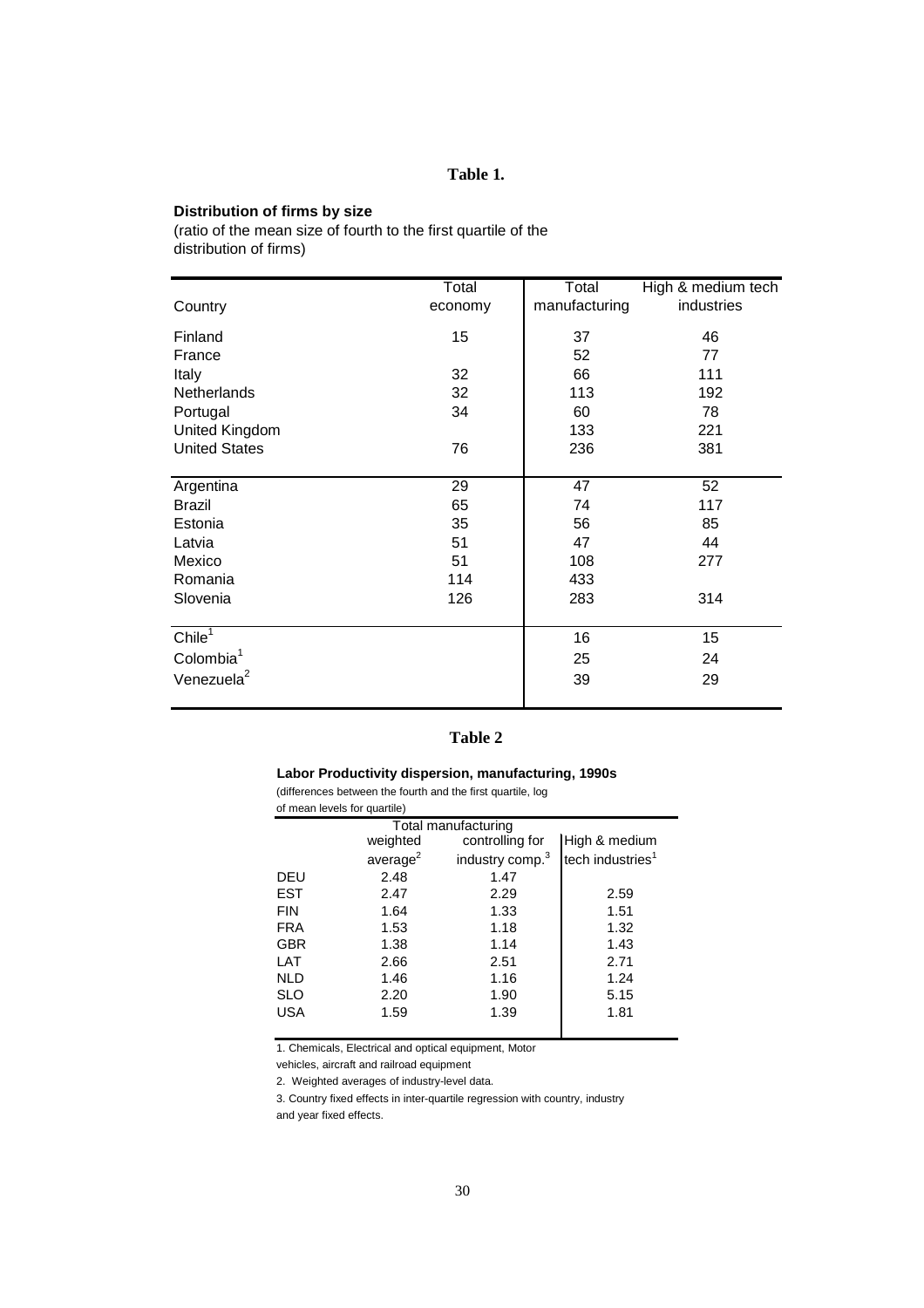## **Table 3.**

## **STANDARD DEVIATION OF LOG LABOR PRODUCTIVITY**

| <b>DEU</b> | <b>FIN</b> | <b>FRA</b> | <b>NLD</b> | <b>PRT</b> | <b>UK</b> | <b>USA</b> |
|------------|------------|------------|------------|------------|-----------|------------|
| 0.75       | 0.66       | 0.55       | 0.53       | 0.80       | 0.54      | 0.57       |
| 0.95       | 0.83       | 0.75       | 0.78       | 0.92       | 0.73      | 0.74       |
| 0.75       | 0.60       | 0.69       | 0.60       | 0.82       | 0.56      | 0.75       |
| 0.72       | 0.63       | 0.50       | 0.36       | 0.82       | 0.53      | 0.57       |
| 0.85       | 0.71       | 0.52       | 0.45       | 0.71       | 0.52      | 0.53       |
|            | 1.10       | 0.54       | 0.96       | 1.02       |           | 0.95       |
|            | 0.68       | 0.57       | 0.54       | 0.86       | 0.50      | 0.62       |
|            | 0.78       | 0.55       | 0.54       | 1.01       | 0.60      | 0.62       |
| 0.44       | 0.50       | 0.47       | 0.44       | 0.72       | 0.48      | 0.50       |
| 0.57       | 0.67       | 0.55       | 0.51       | 0.76       | 0.65      | 0.58       |
|            | 0.79       |            | 0.58       | 0.80       | 0.66      | 0.65       |
|            | 0.47       |            | 0.43       | 0.68       | 0.45      | 0.50       |
|            | 0.57       | 0.44       | 0.41       | 0.72       | 0.45      | 0.47       |
|            | 0.90       |            | 0.48       | 0.87       | 0.61      | 0.72       |
|            | 0.56       | 0.46       | 0.47       | 0.79       | 0.45      | 0.53       |
|            | 0.92       | 0.54       | 0.46       | 0.89       | 0.55      | 0.65       |
|            | 0.39       | 0.49       | 0.49       | 0.71       | 0.45      | 0.49       |
|            | 0.37       | 0.46       | 0.41       | 0.74       | 0.46      | 0.52       |
|            | 0.54       |            | 0.53       | 0.75       | 0.41      | 0.46       |
|            | 0.40       |            | 0.47       | 0.62       | 0.52      | 0.48       |
|            | 0.38       |            |            | 0.26       | 0.44      | 0.48       |
| 0.50       | 0.62       | 0.49       | 0.44       | 0.86       | 0.50      | 0.50       |
|            |            |            |            |            |           |            |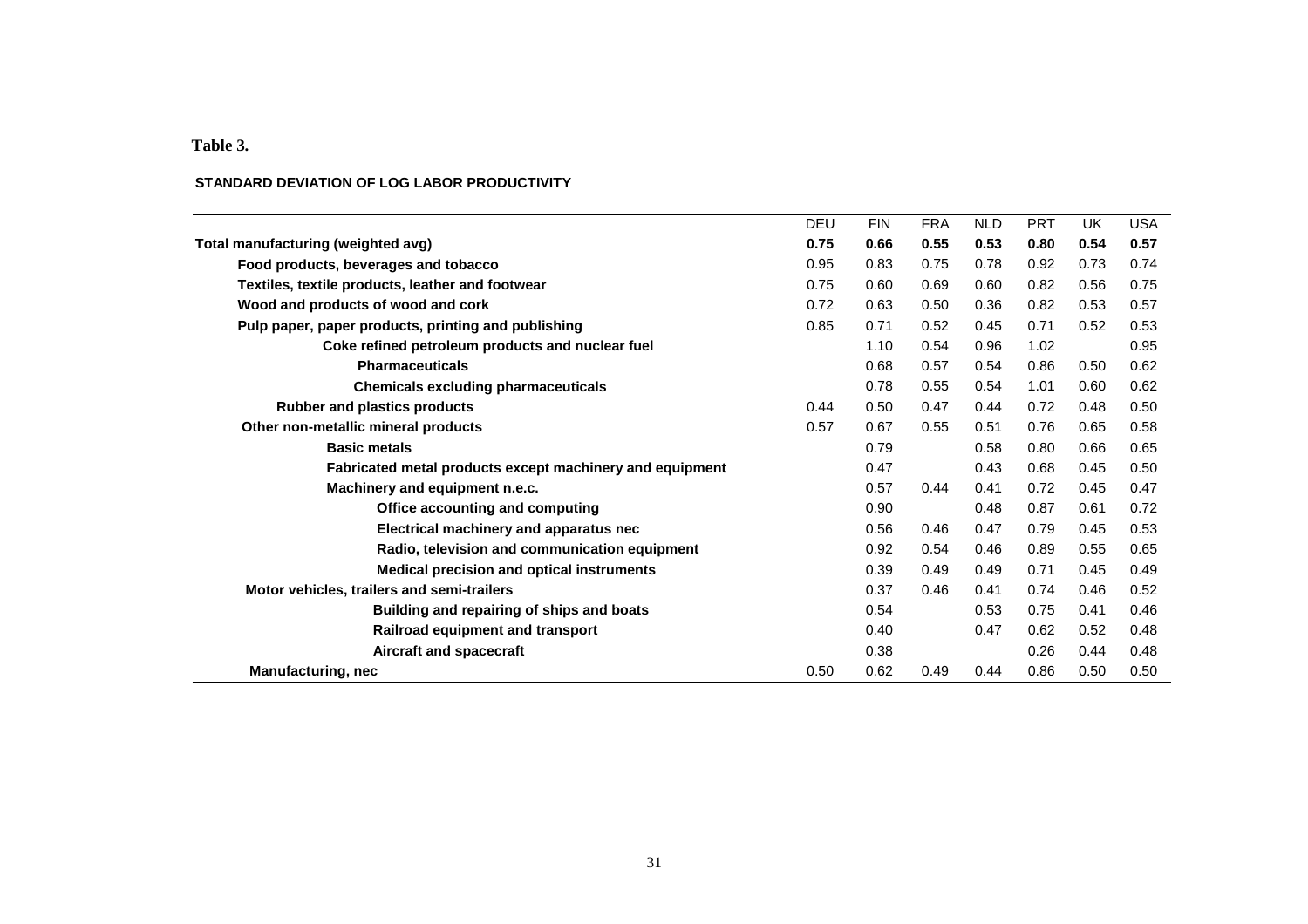#### **Table 3 (continued)**

#### **STANDARD DEVIATION OF LOG LABOR PRODUCTIVITY**

|                                                          | ARG  | <b>BRA</b> | CHI  | COL  | <b>VEN</b> | <b>EST</b> | LAT  | <b>ROM</b> | <b>SLN</b> | <b>KOR</b> | <b>IND</b> | <b>TWN</b> |
|----------------------------------------------------------|------|------------|------|------|------------|------------|------|------------|------------|------------|------------|------------|
| Total manufacturing (weighted avg)                       | 0.89 | 1.00       | 0.81 | 0.88 | 0.98       | 0.89       | 1.03 | 1.06       | 0.77       | 0.73       | 1.07       | 0.74       |
| Food products, beverages and tobacco                     | 0.95 | 1.02       | 0.86 | 1.02 | 1.06       | 0.97       | 0.96 | 1.11       | 0.72       | 0.93       | 1.21       | 0.81       |
| Textiles, textile products, leather and footwear         | 0.90 | 1.01       | 0.71 | 0.81 | 0.86       | 0.82       | 1.07 | 1.06       | 0.79       | 0.76       | 1.01       | 0.80       |
| Wood and products of wood and cork                       | 0.89 | 0.94       | 0.77 | 0.76 | 0.86       | 0.90       | 1.03 | 1.13       | 0.80       | 0.70       | 1.00       | 0.69       |
| Pulp paper, paper products, printing and publishing      | 0.79 | 0.96       | 0.83 | 0.81 | 1.01       | 0.86       | 1.04 | 1.09       | 0.67       | 0.73       | 1.05       | 0.68       |
| Coke refined petroleum products and nuclear fuel         | 1.11 | 1.01       | 1.55 | 0.96 | 1.23       |            |      | 1.03       | 0.41       | 1.02       |            |            |
| <b>Pharmaceuticals</b>                                   | 0.84 | 0.98       | 0.63 | 0.85 | 0.78       | 1.18       | 1.15 | 0.77       | 0.93       |            | 1.25       | 0.82       |
| Chemicals excluding pharmaceuticals                      | 0.98 | 0.98       | 0.82 | 0.94 | 1.05       | 1.10       | 1.13 | 1.10       | 0.78       | 0.83       | 1.41       | 0.87       |
| Rubber and plastics products                             | 0.80 | 1.01       | 0.70 | 0.80 | 0.77       | 0.85       | 1.09 | 1.14       | 0.74       | 0.65       | 1.13       | 0.72       |
| Other non-metallic mineral products                      | 0.82 | 0.96       | 0.93 | 0.94 | 0.97       | 0.99       | 1.09 | 1.03       | 0.72       | 0.77       | 1.00       | 0.72       |
| <b>Basic metals</b>                                      | 0.86 | 0.97       | 1.21 | 1.10 | 1.10       | 0.14       | 1.53 | 1.19       | 0.70       | 0.81       | 1.18       | 0.85       |
| Fabricated metal products except machinery and equipment | 0.86 | 1.07       | 0.76 | 0.77 | 0.89       | 0.87       | 1.01 | 1.07       | 0.77       | 0.66       | 1.05       | 0.68       |
| Machinery and equipment n.e.c.                           | 0.87 | 0.97       | 0.70 | 0.75 | 0.91       | 1.12       | 1.11 | 0.92       | 0.79       | 0.59       | 1.14       | 0.70       |
| Office accounting and computing                          |      | 1.04       | 0.46 | 0.59 |            | 1.09       | 1.14 | 1.20       | 0.72       | 0.79       |            | 0.75       |
| Electrical machinery and apparatus nec                   | 0.77 | 1.05       | 0.78 | 0.83 | 0.92       | 1.17       | 0.90 | 1.03       | 0.75       | 0.69       | 1.15       | 0.74       |
| Radio, television and communication equipment            | 1.02 | 0.99       | 0.90 | 0.81 | 0.29       | 0.93       | 1.23 | 1.33       | 0.79       |            | 1.11       |            |
| Medical precision and optical instruments                | 0.74 | 1.05       | 0.51 | 0.75 | 1.01       | 0.95       | 0.97 | 1.12       | 0.77       | 0.66       |            | 0.71       |
| Motor vehicles, trailers and semi-trailers               | 0.78 | 0.95       | 0.76 | 0.88 | 0.96       | 0.61       | 1.29 | 0.85       | 0.92       | 0.62       | 1.06       | 0.71       |
| Building and repairing of ships and boats                |      |            |      |      | 1.12       | 1.05       | 1.02 | 0.95       | 0.62       |            | 0.93       | 0.78       |
| Railroad equipment and transport                         | 1.00 | 1.08       |      |      | 0.68       |            |      | 0.92       | 0.73       |            | 1.14       | 0.78       |
| Aircraft and spacecraft                                  |      |            | 0.92 |      |            |            |      | 1.12       | 1.26       |            |            |            |
| <b>Manufacturing, nec</b>                                | 0.74 | 0.99       | 0.75 | 0.76 | 0.86       | 0.77       | 0.86 | 1.12       | 0.75       | 0.68       | 0.75       | 0.72       |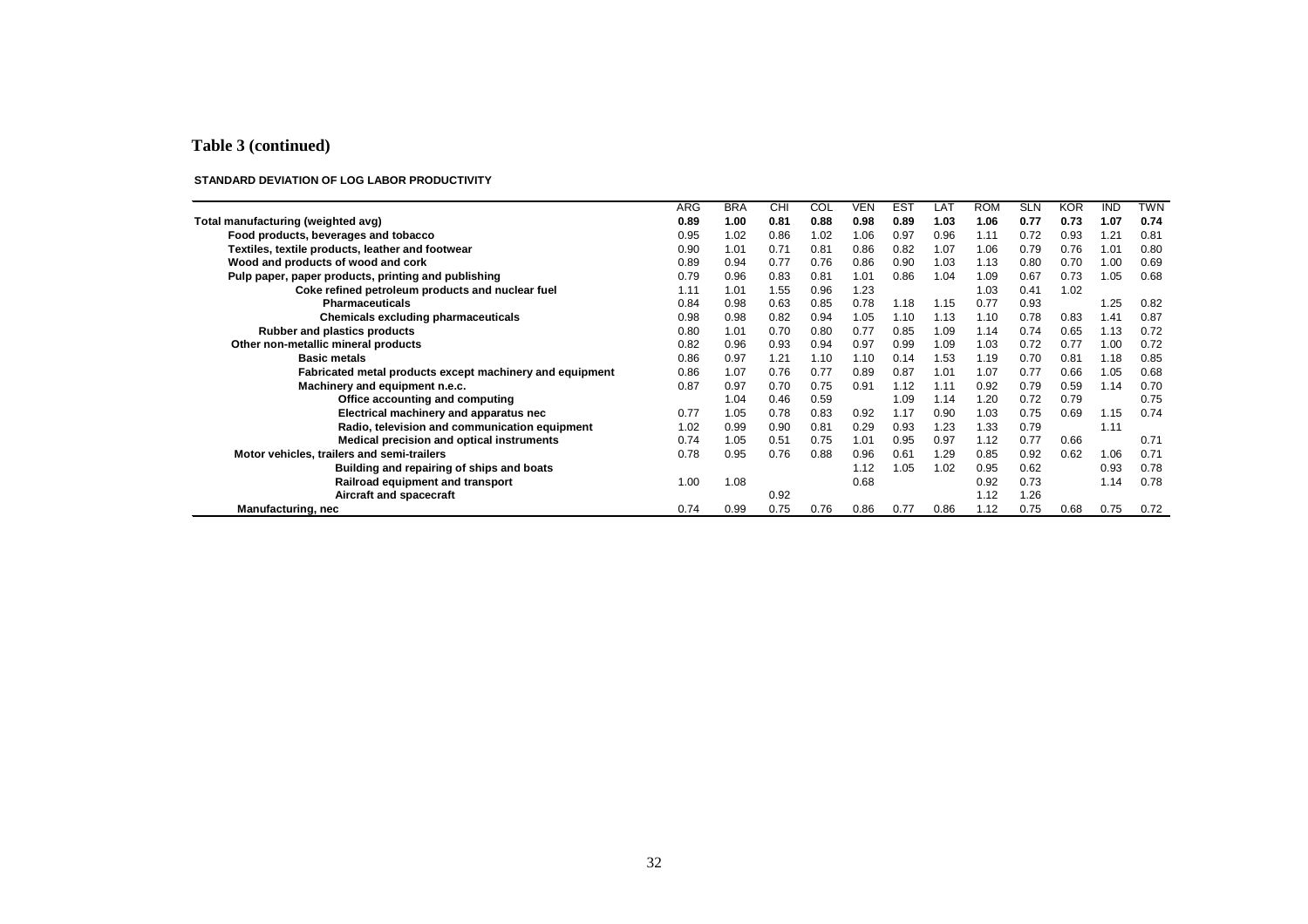**Table 4.** 

#### **STANDARD DEVIATION OF MFP**

| <b>FIN</b><br><b>FRA</b><br><b>USA</b><br><b>NLD</b><br>UK<br>0.20<br>0.15<br>0.34<br>1.77<br>0.19<br><b>Total manufacturing</b><br>0.34<br>Food products, beverages and tobacco<br>0.18<br>0.15<br>1.92<br>0.20<br>Textiles, textile products, leather and footwear<br>0.34<br>0.17<br>0.49<br>1.80<br>0.19<br>Wood and products of wood and cork<br>0.17<br>0.12<br>0.19<br>0.37<br>1.84<br>Pulp paper, paper products, printing and publishing<br>0.39<br>2.11<br>0.21<br>0.14<br>0.24<br>Coke refined petroleum products and nuclear fuel<br>2.30<br>0.09<br>0.13<br>0.27<br><b>Pharmaceuticals</b><br>0.37<br>0.24<br>0.17<br>1.87<br>0.25<br><b>Chemicals excluding pharmaceuticals</b><br>0.18<br>0.15<br>0.34<br>1.79<br>0.22<br><b>Rubber and plastics products</b><br>0.13<br>0.14<br>0.32<br>1.65<br>0.17<br>Other non-metallic mineral products<br>1.54<br>0.19<br>0.17<br>0.22<br>0.32<br><b>Basic metals</b><br>2.16<br>0.34<br>0.10<br>0.18<br>0.35<br>Fabricated metal products except machinery and equipment<br>1.56<br>0.15<br>0.20<br>0.14<br>0.37<br>Machinery and equipment n.e.c.<br>1.62<br>0.14<br>0.19<br>0.47<br>Office accounting and computing<br>1.58<br>0.16<br>0.24<br>Electrical machinery and apparatus nec<br>0.16<br>0.31<br>1.90<br>0.16<br>0.18<br>Radio, television and communication equipment<br>0.19<br>0.18<br>0.21<br>0.44<br>1.81<br><b>Medical precision and optical instruments</b><br>0.33<br>1.75<br>0.18<br>0.17<br>0.20<br>Motor vehicles, trailers and semi-trailers<br>0.30<br>0.11<br>0.18<br>0.30<br>1.68<br>Building and repairing of ships and boats<br>0.32<br>2.31<br>0.13<br>0.23 |                                  |      |      |      |      |
|-----------------------------------------------------------------------------------------------------------------------------------------------------------------------------------------------------------------------------------------------------------------------------------------------------------------------------------------------------------------------------------------------------------------------------------------------------------------------------------------------------------------------------------------------------------------------------------------------------------------------------------------------------------------------------------------------------------------------------------------------------------------------------------------------------------------------------------------------------------------------------------------------------------------------------------------------------------------------------------------------------------------------------------------------------------------------------------------------------------------------------------------------------------------------------------------------------------------------------------------------------------------------------------------------------------------------------------------------------------------------------------------------------------------------------------------------------------------------------------------------------------------------------------------------------------------------------------------------------------------------------------------------|----------------------------------|------|------|------|------|
|                                                                                                                                                                                                                                                                                                                                                                                                                                                                                                                                                                                                                                                                                                                                                                                                                                                                                                                                                                                                                                                                                                                                                                                                                                                                                                                                                                                                                                                                                                                                                                                                                                               |                                  |      |      |      |      |
|                                                                                                                                                                                                                                                                                                                                                                                                                                                                                                                                                                                                                                                                                                                                                                                                                                                                                                                                                                                                                                                                                                                                                                                                                                                                                                                                                                                                                                                                                                                                                                                                                                               |                                  |      |      |      |      |
|                                                                                                                                                                                                                                                                                                                                                                                                                                                                                                                                                                                                                                                                                                                                                                                                                                                                                                                                                                                                                                                                                                                                                                                                                                                                                                                                                                                                                                                                                                                                                                                                                                               |                                  |      |      |      |      |
|                                                                                                                                                                                                                                                                                                                                                                                                                                                                                                                                                                                                                                                                                                                                                                                                                                                                                                                                                                                                                                                                                                                                                                                                                                                                                                                                                                                                                                                                                                                                                                                                                                               |                                  |      |      |      |      |
|                                                                                                                                                                                                                                                                                                                                                                                                                                                                                                                                                                                                                                                                                                                                                                                                                                                                                                                                                                                                                                                                                                                                                                                                                                                                                                                                                                                                                                                                                                                                                                                                                                               |                                  |      |      |      |      |
|                                                                                                                                                                                                                                                                                                                                                                                                                                                                                                                                                                                                                                                                                                                                                                                                                                                                                                                                                                                                                                                                                                                                                                                                                                                                                                                                                                                                                                                                                                                                                                                                                                               |                                  |      |      |      |      |
|                                                                                                                                                                                                                                                                                                                                                                                                                                                                                                                                                                                                                                                                                                                                                                                                                                                                                                                                                                                                                                                                                                                                                                                                                                                                                                                                                                                                                                                                                                                                                                                                                                               |                                  |      |      |      |      |
|                                                                                                                                                                                                                                                                                                                                                                                                                                                                                                                                                                                                                                                                                                                                                                                                                                                                                                                                                                                                                                                                                                                                                                                                                                                                                                                                                                                                                                                                                                                                                                                                                                               |                                  |      |      |      |      |
|                                                                                                                                                                                                                                                                                                                                                                                                                                                                                                                                                                                                                                                                                                                                                                                                                                                                                                                                                                                                                                                                                                                                                                                                                                                                                                                                                                                                                                                                                                                                                                                                                                               |                                  |      |      |      |      |
|                                                                                                                                                                                                                                                                                                                                                                                                                                                                                                                                                                                                                                                                                                                                                                                                                                                                                                                                                                                                                                                                                                                                                                                                                                                                                                                                                                                                                                                                                                                                                                                                                                               |                                  |      |      |      |      |
|                                                                                                                                                                                                                                                                                                                                                                                                                                                                                                                                                                                                                                                                                                                                                                                                                                                                                                                                                                                                                                                                                                                                                                                                                                                                                                                                                                                                                                                                                                                                                                                                                                               |                                  |      |      |      |      |
|                                                                                                                                                                                                                                                                                                                                                                                                                                                                                                                                                                                                                                                                                                                                                                                                                                                                                                                                                                                                                                                                                                                                                                                                                                                                                                                                                                                                                                                                                                                                                                                                                                               |                                  |      |      |      |      |
|                                                                                                                                                                                                                                                                                                                                                                                                                                                                                                                                                                                                                                                                                                                                                                                                                                                                                                                                                                                                                                                                                                                                                                                                                                                                                                                                                                                                                                                                                                                                                                                                                                               |                                  |      |      |      |      |
|                                                                                                                                                                                                                                                                                                                                                                                                                                                                                                                                                                                                                                                                                                                                                                                                                                                                                                                                                                                                                                                                                                                                                                                                                                                                                                                                                                                                                                                                                                                                                                                                                                               |                                  |      |      |      |      |
|                                                                                                                                                                                                                                                                                                                                                                                                                                                                                                                                                                                                                                                                                                                                                                                                                                                                                                                                                                                                                                                                                                                                                                                                                                                                                                                                                                                                                                                                                                                                                                                                                                               |                                  |      |      |      |      |
|                                                                                                                                                                                                                                                                                                                                                                                                                                                                                                                                                                                                                                                                                                                                                                                                                                                                                                                                                                                                                                                                                                                                                                                                                                                                                                                                                                                                                                                                                                                                                                                                                                               |                                  |      |      |      |      |
|                                                                                                                                                                                                                                                                                                                                                                                                                                                                                                                                                                                                                                                                                                                                                                                                                                                                                                                                                                                                                                                                                                                                                                                                                                                                                                                                                                                                                                                                                                                                                                                                                                               |                                  |      |      |      |      |
|                                                                                                                                                                                                                                                                                                                                                                                                                                                                                                                                                                                                                                                                                                                                                                                                                                                                                                                                                                                                                                                                                                                                                                                                                                                                                                                                                                                                                                                                                                                                                                                                                                               |                                  |      |      |      |      |
|                                                                                                                                                                                                                                                                                                                                                                                                                                                                                                                                                                                                                                                                                                                                                                                                                                                                                                                                                                                                                                                                                                                                                                                                                                                                                                                                                                                                                                                                                                                                                                                                                                               |                                  |      |      |      |      |
|                                                                                                                                                                                                                                                                                                                                                                                                                                                                                                                                                                                                                                                                                                                                                                                                                                                                                                                                                                                                                                                                                                                                                                                                                                                                                                                                                                                                                                                                                                                                                                                                                                               |                                  |      |      |      |      |
|                                                                                                                                                                                                                                                                                                                                                                                                                                                                                                                                                                                                                                                                                                                                                                                                                                                                                                                                                                                                                                                                                                                                                                                                                                                                                                                                                                                                                                                                                                                                                                                                                                               | Railroad equipment and transport | 1.81 | 0.12 | 0.21 | 0.25 |
| Aircraft and spacecraft<br>0.16<br>0.19<br>0.29                                                                                                                                                                                                                                                                                                                                                                                                                                                                                                                                                                                                                                                                                                                                                                                                                                                                                                                                                                                                                                                                                                                                                                                                                                                                                                                                                                                                                                                                                                                                                                                               |                                  |      |      |      |      |
| 0.16<br><b>Manufacturing, nec</b><br>1.55<br>0.20<br>0.33<br>0.20                                                                                                                                                                                                                                                                                                                                                                                                                                                                                                                                                                                                                                                                                                                                                                                                                                                                                                                                                                                                                                                                                                                                                                                                                                                                                                                                                                                                                                                                                                                                                                             |                                  |      |      |      |      |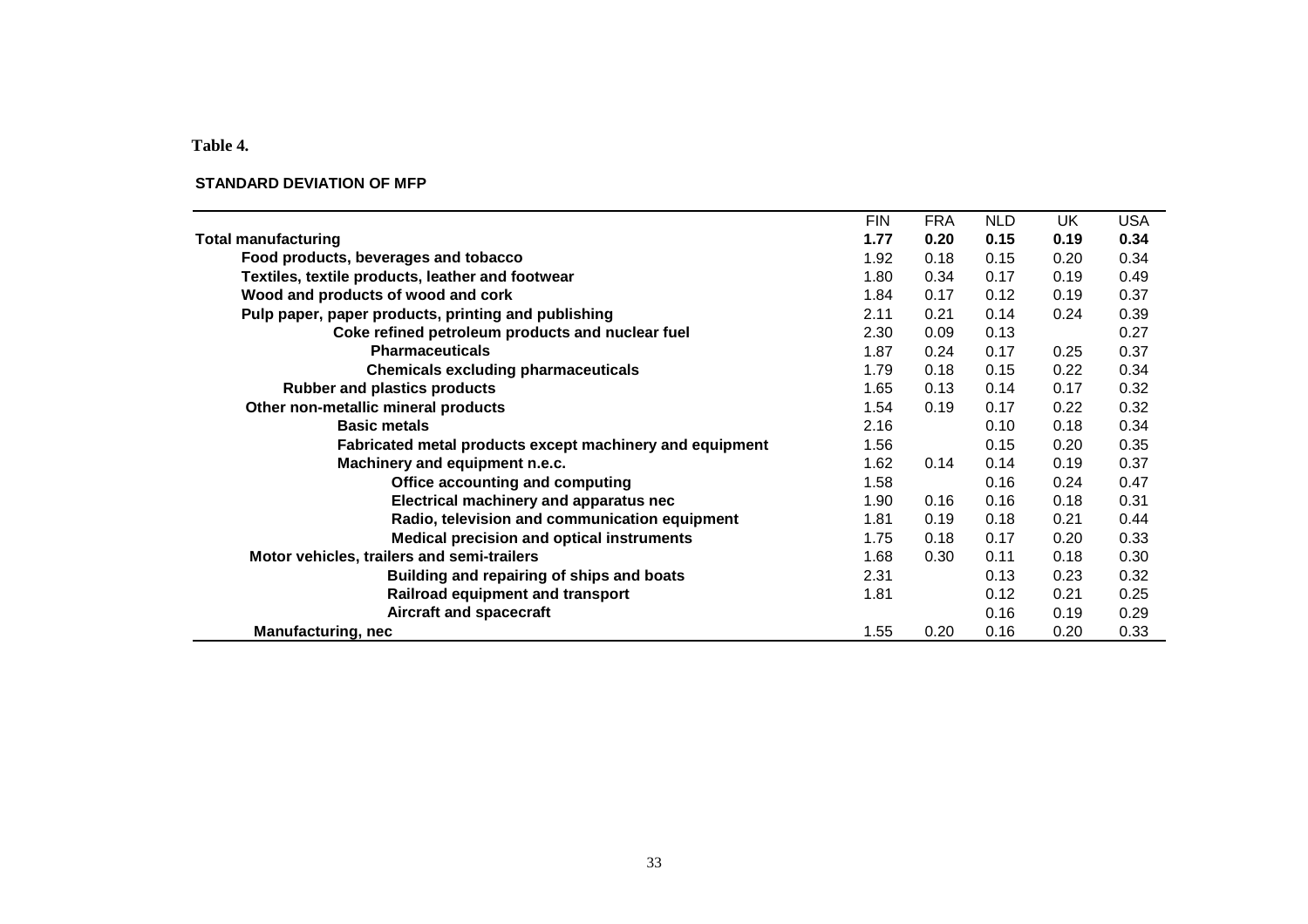## **Table 4 (continued)**

#### **STANDARD DEVIATION OF MFP**

|                                                          | <b>BRA</b> | <b>CHI</b> | COL  | <b>VEN</b> | <b>EST</b> | <b>ROM</b> | <b>SLV</b> |
|----------------------------------------------------------|------------|------------|------|------------|------------|------------|------------|
| <b>Total manufacturing</b>                               | 0.64       | 0.55       | 0.50 | 0.73       | 0.36       | 0.49       | 0.39       |
| Food products, beverages and tobacco                     | 0.99       | 0.56       | 0.49 | 0.76       | 0.24       | 0.40       | 0.28       |
| Textiles, textile products, leather and footwear         | 0.64       | 0.54       | 0.52 | 0.64       | 0.45       | 0.68       | 0.56       |
| Wood and products of wood and cork                       |            | 0.60       | 0.53 | 0.66       | 0.32       | 0.50       | 0.40       |
| Pulp paper, paper products, printing and publishing      | 0.85       | 0.59       | 0.44 | 0.65       | 0.46       | 0.71       | 0.35       |
| Coke refined petroleum products and nuclear fuel         | 0.62       | 0.44       | 0.41 | 1.20       |            | 0.37       | 0.20       |
| <b>Pharmaceuticals</b>                                   | 0.69       | 0.41       | 0.61 | 0.80       | 0.61       | 0.49       | 0.60       |
| <b>Chemicals excluding pharmaceuticals</b>               | 0.58       | 0.57       | 0.58 | 0.98       | 0.43       | 0.39       | 0.36       |
| <b>Rubber and plastics products</b>                      |            | 0.48       | 0.47 | 0.62       | 0.44       | 0.50       | 0.38       |
| Other non-metallic mineral products                      | 0.60       | 0.77       | 0.66 | 0.96       | 0.42       | 0.50       | 0.48       |
| <b>Basic metals</b>                                      | 0.93       | 0.50       | 0.53 | 0.88       |            | 0.35       | 0.24       |
| Fabricated metal products except machinery and equipment | 0.49       | 0.50       | 0.54 | 0.62       | 0.43       | 0.51       | 0.40       |
| Machinery and equipment n.e.c.                           | 0.61       | 0.45       | 0.51 | 0.44       | 0.42       | 0.50       | 0.38       |
| Office accounting and computing                          | 2.26       | 0.71       | 0.45 |            | 0.13       | 0.44       | 0.26       |
| Electrical machinery and apparatus nec                   | 0.72       | 0.67       | 0.51 | 0.60       | 0.31       | 0.52       | 0.42       |
| Radio, television and communication equipment            | 0.85       | 0.92       | 0.52 | 0.41       | 0.85       | 0.54       | 0.48       |
| <b>Medical precision and optical instruments</b>         | 0.99       | 0.50       | 0.65 | 0.51       | 0.46       | 0.56       | 0.46       |
| Motor vehicles, trailers and semi-trailers               | 0.74       | 0.53       | 0.38 | 0.57       | 0.07       | 0.40       | 0.24       |
| Building and repairing of ships and boats                |            |            |      | 0.89       | 0.36       | 0.72       | 0.36       |
| Railroad equipment and transport                         | 0.45       |            |      | 0.70       |            | 0.37       | 0.49       |
| Aircraft and spacecraft                                  |            | 0.72       |      |            |            | 0.90       | 0.25       |
| <b>Manufacturing, nec</b>                                | 0.77       | 0.48       | 0.64 | 0.53       | 0.33       | 0.51       | 0.43       |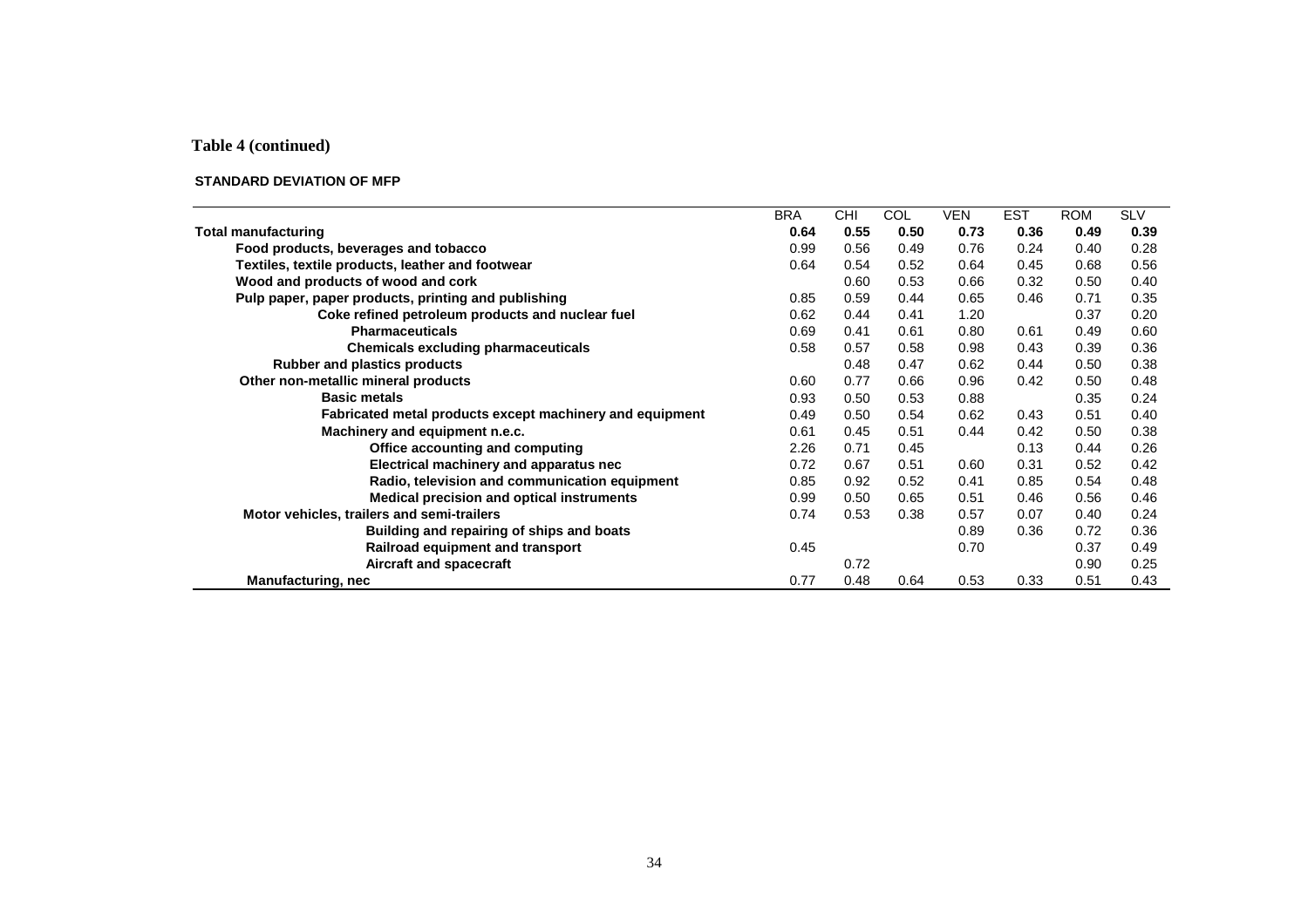|                    | Financial                |                         | Starting a | Enforcing a | Closing a |
|--------------------|--------------------------|-------------------------|------------|-------------|-----------|
|                    |                          | Rigidity of             | business   | contract    | business  |
| Country            | development <sup>1</sup> | employment <sup>2</sup> | (days)     | (days)      | (years)   |
| <b>Denmark</b>     | 0,73                     | 17                      | 5          | 0,5         | 3,0       |
| <b>Finland</b>     | 1,04                     | 48                      | 14         | 0,6         | 0,9       |
| <b>France</b>      | 1,22                     | 56                      | 8          | 0,9         | 1,9       |
| <b>Germany</b>     | 1,29                     | 44                      | 24         | 1,1         | 1,2       |
| <b>Italy</b>       | 0,7                      | 54                      | 13         | 3,3         | 1,2       |
| <b>Netherlands</b> | 2,36                     | 42                      | 10         | 1,1         | 1,7       |
| Portugal           | 0,83                     | 51                      | 8          | 1,4         | 2,0       |
| UK                 | 2,26                     | 14                      | 18         | 0,6         | 1,0       |
| <b>USA</b>         | 1,8                      | $\theta$                | 5          | 0,8         | 1,5       |
| <b>Argentina</b>   | 0,4                      | 41                      | 32         | 1,4         | 2,8       |
| <b>Chile</b>       | 1,27                     | 24                      | 27         | 1,3         | 5,6       |
| Colombia           | 0,37                     | 27                      | 44         | 3,7         | 3,0       |
| <b>Estonia</b>     | 0,56                     | 58                      | 35         | 0,8         | 3,0       |
| <b>Hungary</b>     | 0,46                     | 34                      | 38         | 0,9         | 2,0       |
| <b>Indonesia</b>   |                          | 44                      | 97         | 1,6         | 5,5       |
| Korea              | 1,86                     | 34                      | 22         | 0,6         | 1,5       |
| Latvia             |                          | 59                      | 16         | 0,7         | 3,0       |
| <b>Mexico</b>      | 0,51                     | 38                      | 27         | 1,1         | 1,8       |
| Romania            | 0,1                      | 51                      | 11         | 0,9         | 4,6       |
| Slovenia           | 0,34                     | 57                      | 60         | 3,7         | 2,0       |
| Taiwan (China)     |                          | 56                      | 48         | 1,4         | 0,8       |
| Average            | 1,01                     | 40                      | 27         | 1,36        | 2,38      |
| Standard           |                          |                         |            |             |           |
| deviation          | 0,68                     | 16                      | 22         | 0,97        | 1,40      |

**Table 5 Business sector regulatory indicators** 

1*.* The synthetic indicator of financial development is the simple average of two sub-indicators: i) the ratio of domestic credit to the private sector to GDP (from the IMF International Financial Statistics); and ii) the ratio of stock market capitalization to GDP (from Standard and Poor's and World Bank's World Development Indicators). See Beck, Demirgurc-Kunt and Levine (2000).

2. The average of three indicators: difficulty of hiring a new worker (Difficulty of Hiring Index), restrictions on expanding or contracting the number of working hours (Rigidity of Hours Index), difficulty and expense of dismissing a redundant worker (Difficulty of Firing).

*Sources*: World Bank, Doing Business Indicators, 2007.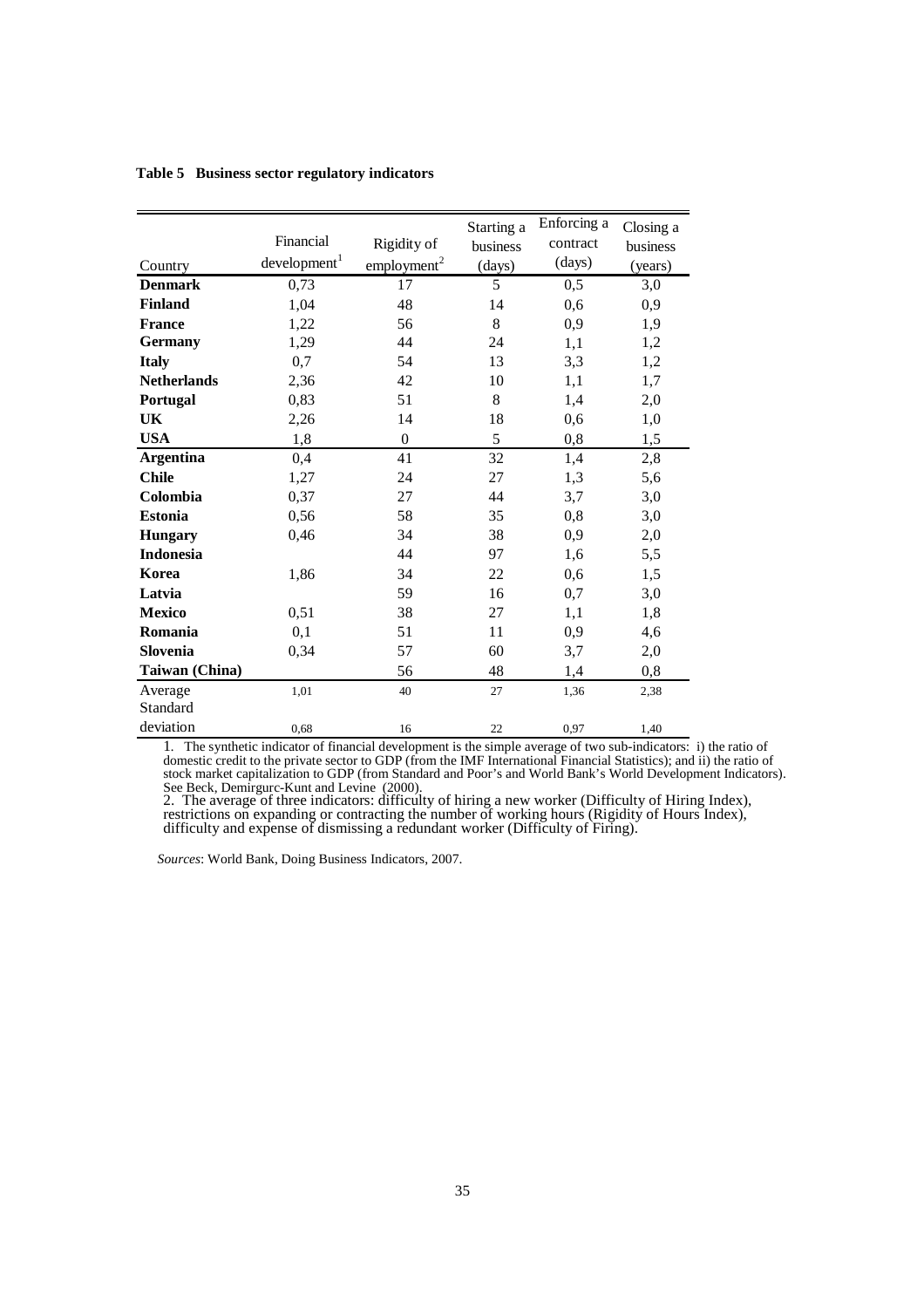|                                   | <b>Institutional Setting</b>                        |                                         |              |            |            |              |  |  |  |  |
|-----------------------------------|-----------------------------------------------------|-----------------------------------------|--------------|------------|------------|--------------|--|--|--|--|
| Measure                           | (1)                                                 | (2)                                     | (3)          | (4)        | (5)        | (6)          |  |  |  |  |
|                                   | Non-                                                | Uncorrelated                            | Uncorrelated | Correlated | Correlated | Uncorrelated |  |  |  |  |
|                                   | Distorted                                           | Scale                                   | Scale        | Scale      | Scale      | Factor Mix   |  |  |  |  |
|                                   |                                                     | <b>Ex ante Institutional Parameters</b> |              |            |            |              |  |  |  |  |
| Std(Distortions)                  | 0.00                                                | 0.14                                    | 0.29         | 0.32       | 0.45       | 0.29         |  |  |  |  |
| Corr(Distortions,                 | 0.00                                                | 0.00                                    | 0.00         | 0.20       | 0.28       | 0.00         |  |  |  |  |
| log(TFPQ))                        |                                                     |                                         |              |            |            |              |  |  |  |  |
|                                   | Moments from Plant-level Productivity Distributions |                                         |              |            |            |              |  |  |  |  |
| Diff unweighted mean              | 0.00                                                | 0.06                                    | 0.10         | $-0.13$    | $-0.20$    | 0.18         |  |  |  |  |
| log(RLP)                          |                                                     |                                         |              |            |            |              |  |  |  |  |
| Std(log(RLP))                     | 0.31                                                | 0.31                                    | 0.31         | 0.24       | 0.23       | 0.30         |  |  |  |  |
| OP cross term                     | 0.21                                                | 0.18                                    | 0.16         | 0.08       | 0.04       | 0.20         |  |  |  |  |
| log(RLP)                          |                                                     |                                         |              |            |            |              |  |  |  |  |
| Diff unweighted mean              | 0.00                                                | 0.00                                    | $-0.01$      | $-0.21$    | $-0.29$    | 0.03         |  |  |  |  |
| log(TFPR)                         |                                                     |                                         |              |            |            |              |  |  |  |  |
| Std(log(TFPR))                    | 0.28                                                | 0.30                                    | 0.33         | 0.32       | 0.33       | 0.31         |  |  |  |  |
| OP cross term                     | 0.25                                                | 0.26                                    | 0.24         | 0.21       | 0.17       | 0.27         |  |  |  |  |
| log(TFPR)                         |                                                     |                                         |              |            |            |              |  |  |  |  |
| Diff unweighted mean              | 0.00                                                | 0.01                                    | $-0.01$      | $-0.17$    | $-0.24$    | 0.05         |  |  |  |  |
| log(TFPQ)                         |                                                     |                                         |              |            |            |              |  |  |  |  |
| Std(log(TFPQ))                    | 0.58                                                | 0.59                                    | 0.61         | 0.56       | 0.54       | 0.61         |  |  |  |  |
| OP cross term                     | 0.73                                                | 0.70                                    | 0.69         | 0.52       | 0.45       | 0.73         |  |  |  |  |
| log(TFPQ)                         |                                                     |                                         |              |            |            |              |  |  |  |  |
| Corr(log(RLP),                    | 0.86                                                | 0.77                                    | 0.68         | 0.50       | 0.38       | 0.84         |  |  |  |  |
| log(labor))                       |                                                     |                                         |              |            |            |              |  |  |  |  |
| Corr(log(TFPR),                   | 0.90                                                | 0.88                                    | 0.82         | 0.76       | 0.65       | 0.89         |  |  |  |  |
| $log(revenue)$ )                  |                                                     |                                         |              |            |            |              |  |  |  |  |
| Corr(log(TFPQ),                   | 0.98                                                | 0.97                                    | 0.95         | 0.92       | 0.89       | 0.97         |  |  |  |  |
| log(output))                      |                                                     |                                         |              |            |            |              |  |  |  |  |
|                                   |                                                     | <b>Key Aggregate Moments</b>            |              |            |            |              |  |  |  |  |
| Capital Share of Final            | 0.22                                                | 0.24                                    | 0.29         | 0.30       | 0.35       | 0.28         |  |  |  |  |
| Output                            |                                                     |                                         |              |            |            |              |  |  |  |  |
| <b>Overhead Share</b>             | 0.12                                                | 0.11                                    | 0.11         | 0.11       | 0.10       | 0.10         |  |  |  |  |
|                                   |                                                     |                                         |              |            |            |              |  |  |  |  |
| Share of entrants that<br>survive | 0.47                                                | 0.38                                    | 0.31         | 0.50       | 0.46       | 0.30         |  |  |  |  |
| Entry cost share of               | 0.10                                                | 0.12                                    | 0.14         | 0.12       | 0.14       | 0.12         |  |  |  |  |
| Output                            |                                                     |                                         |              |            |            |              |  |  |  |  |
| Diff log(consumption)             | 0.00                                                | $-0.17$                                 | $-0.41$      | $-0.26$    | $-0.51$    | $-0.21$      |  |  |  |  |
| Diff log(Agg Labor                | 0.00                                                | 0.03                                    | 0.05         | $-0.28$    | $-0.39$    | 0.18         |  |  |  |  |
| Productivity)                     |                                                     |                                         |              |            |            |              |  |  |  |  |

# **Table 6: Calibrated Model Results for Alternative Institutional Settings**

**Notes: Diff refers to difference from benchmark non-distorted mean of relevant statistic.**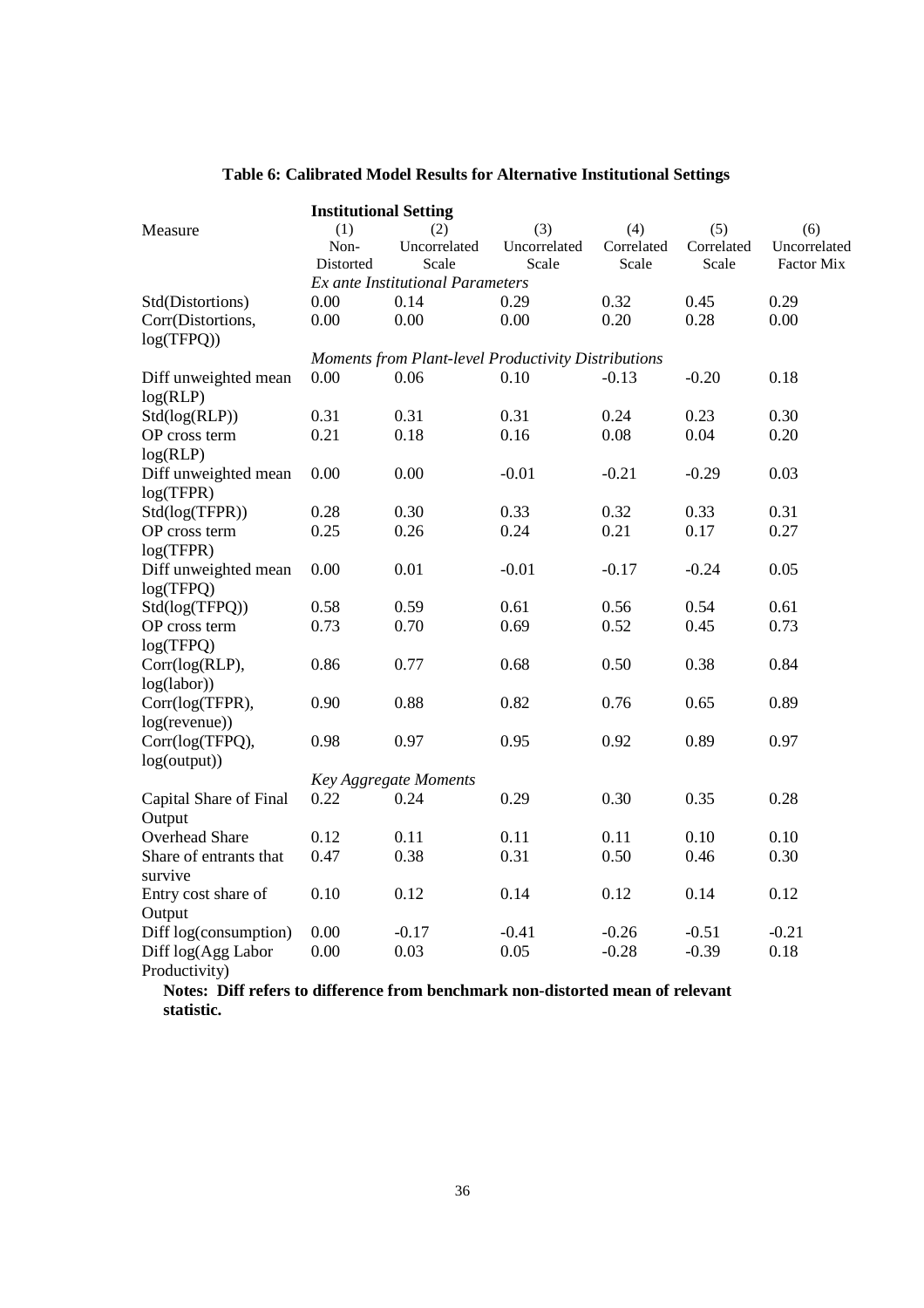# **Figure 1. Comparison of dispersion of labor and MFP productivity -- manufacturing, 1990s**



(standard deviation in log productivity)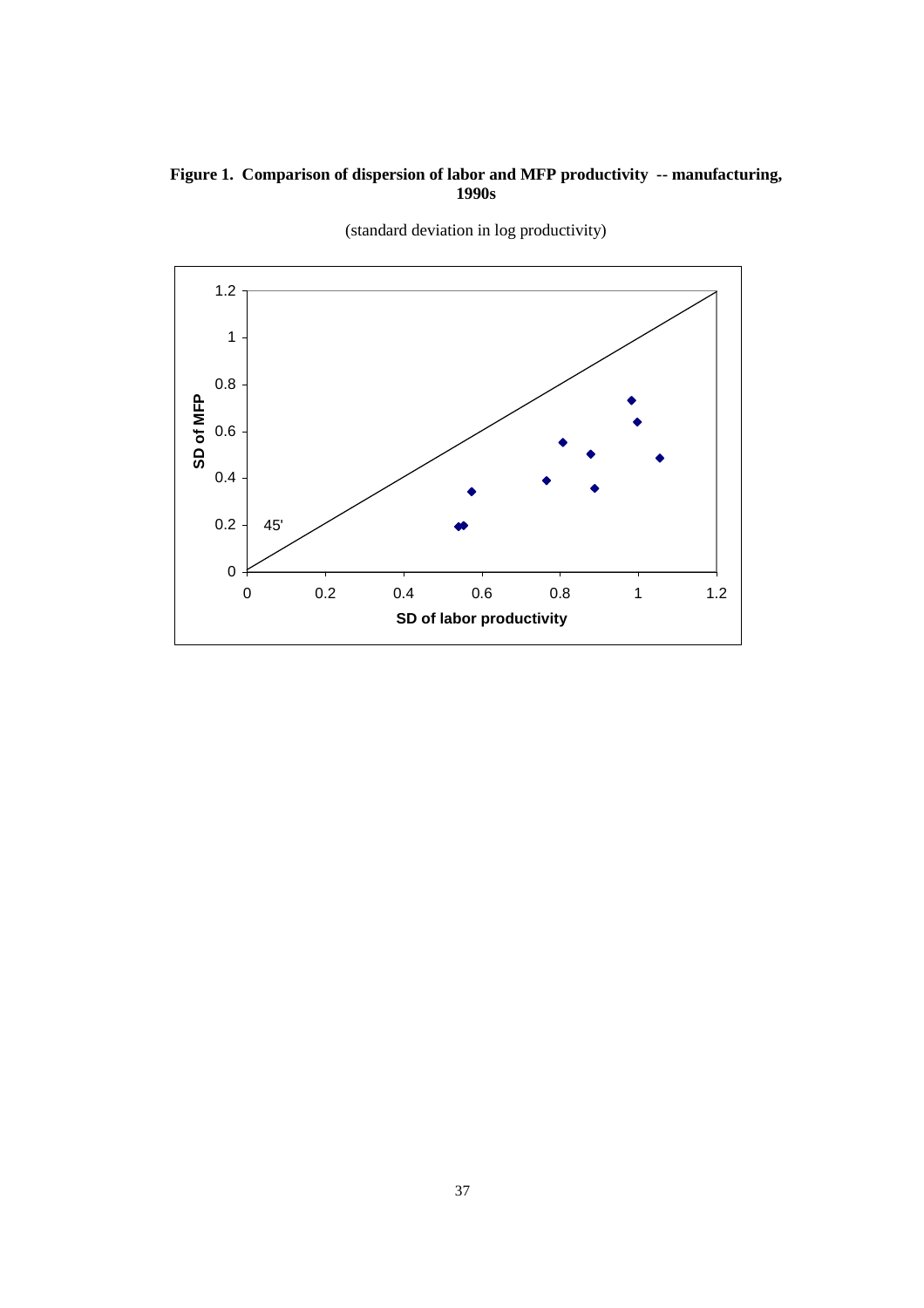# **Figure 2.**



(weighted averages of industry level cross terms from OP decomposition)



1. Based on the three-year differences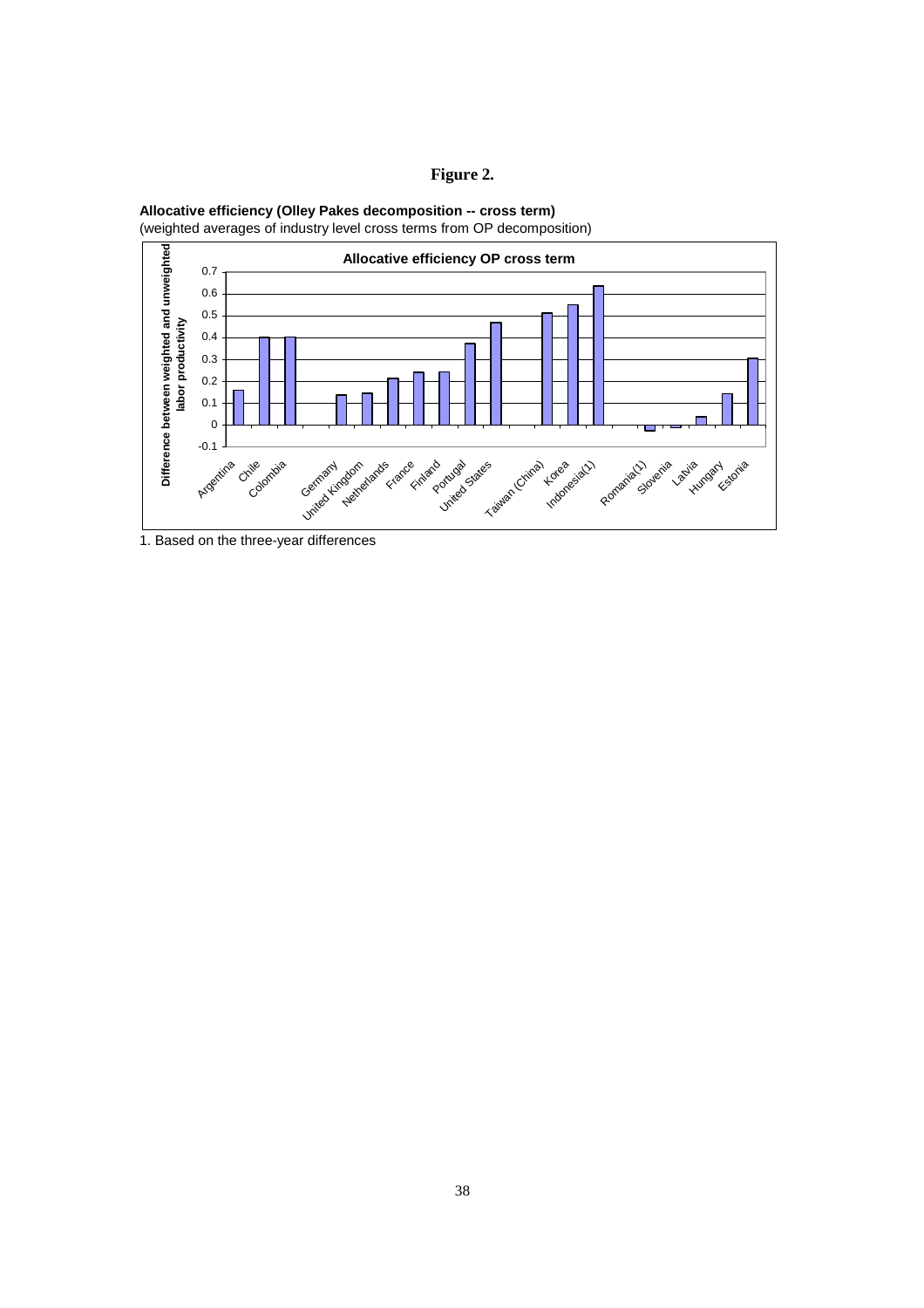## **Figure 3.**



**Evolution of allocative efficiency during the transition -- Eastern Europe, manufacturing** (weighted averages of industry level cross terms from OP decomposition)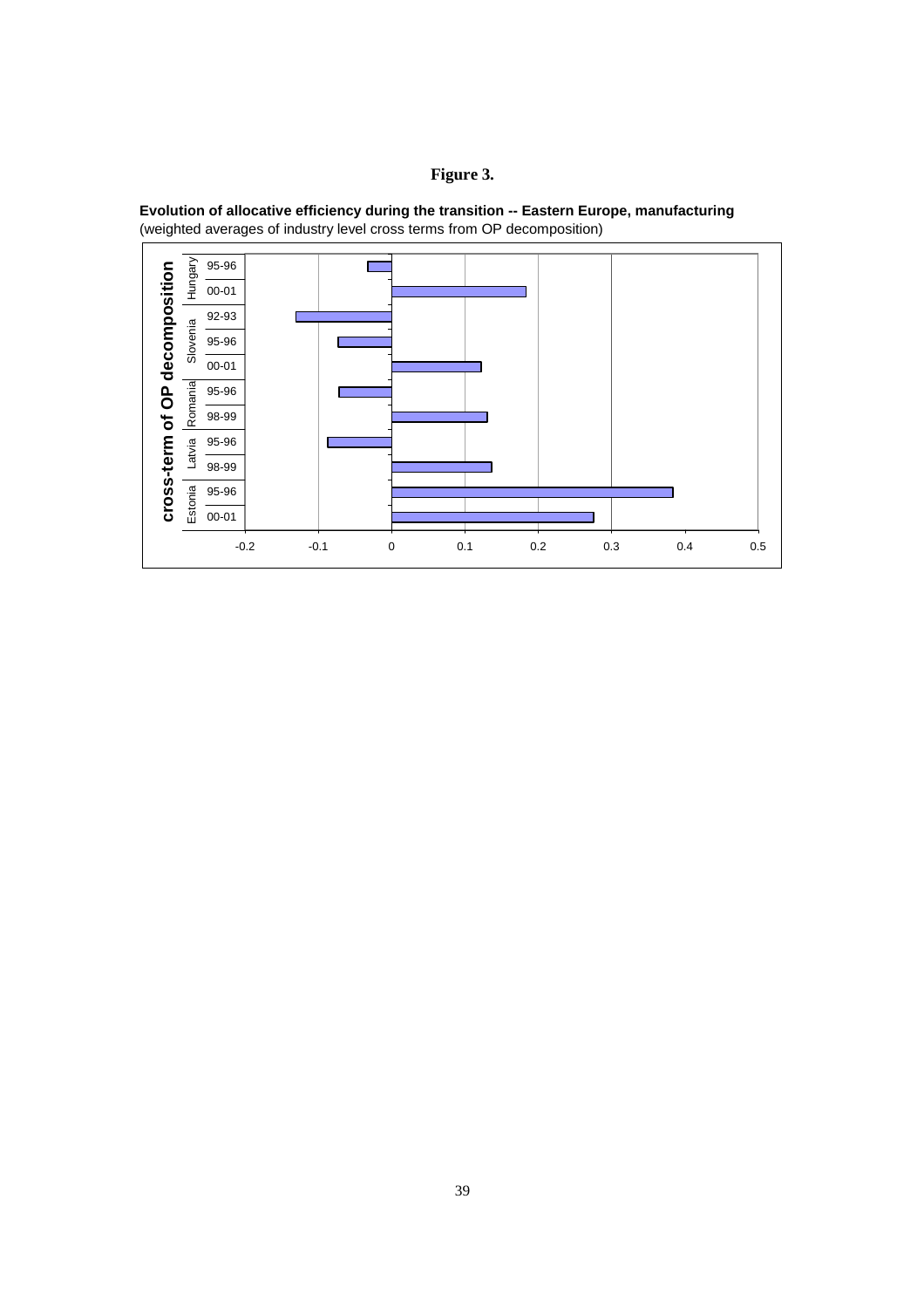





**Hungary: allocative efficiency over the transition**

(cross-term of the Olley Pakes decomposition, manufacturing)

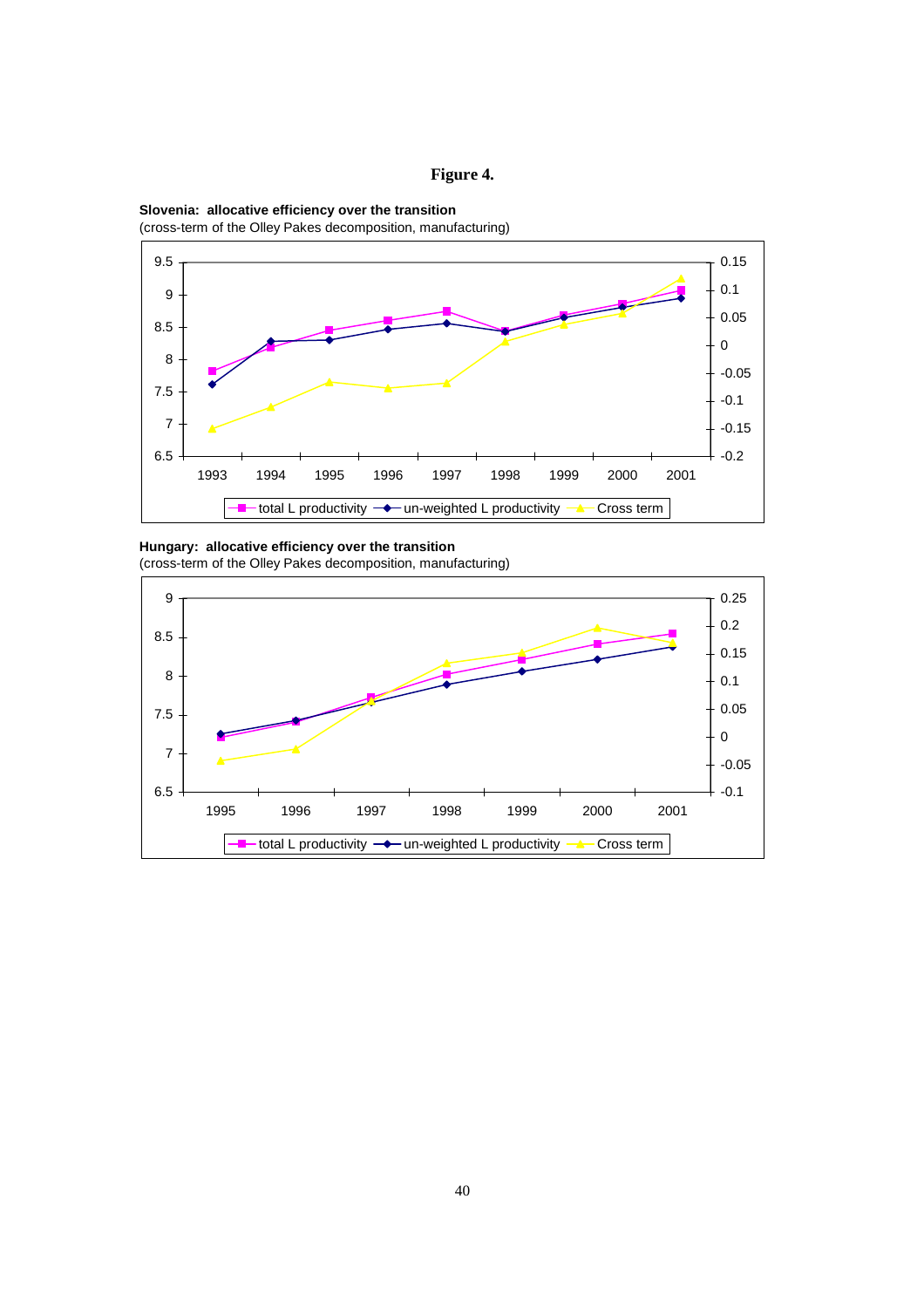## **Figure 5.**

Perceived constraints to the operation and growth potential by firm size medium-size (20-100) and large firms  $(100+)$  versus small firms (fewer than 20 employees)





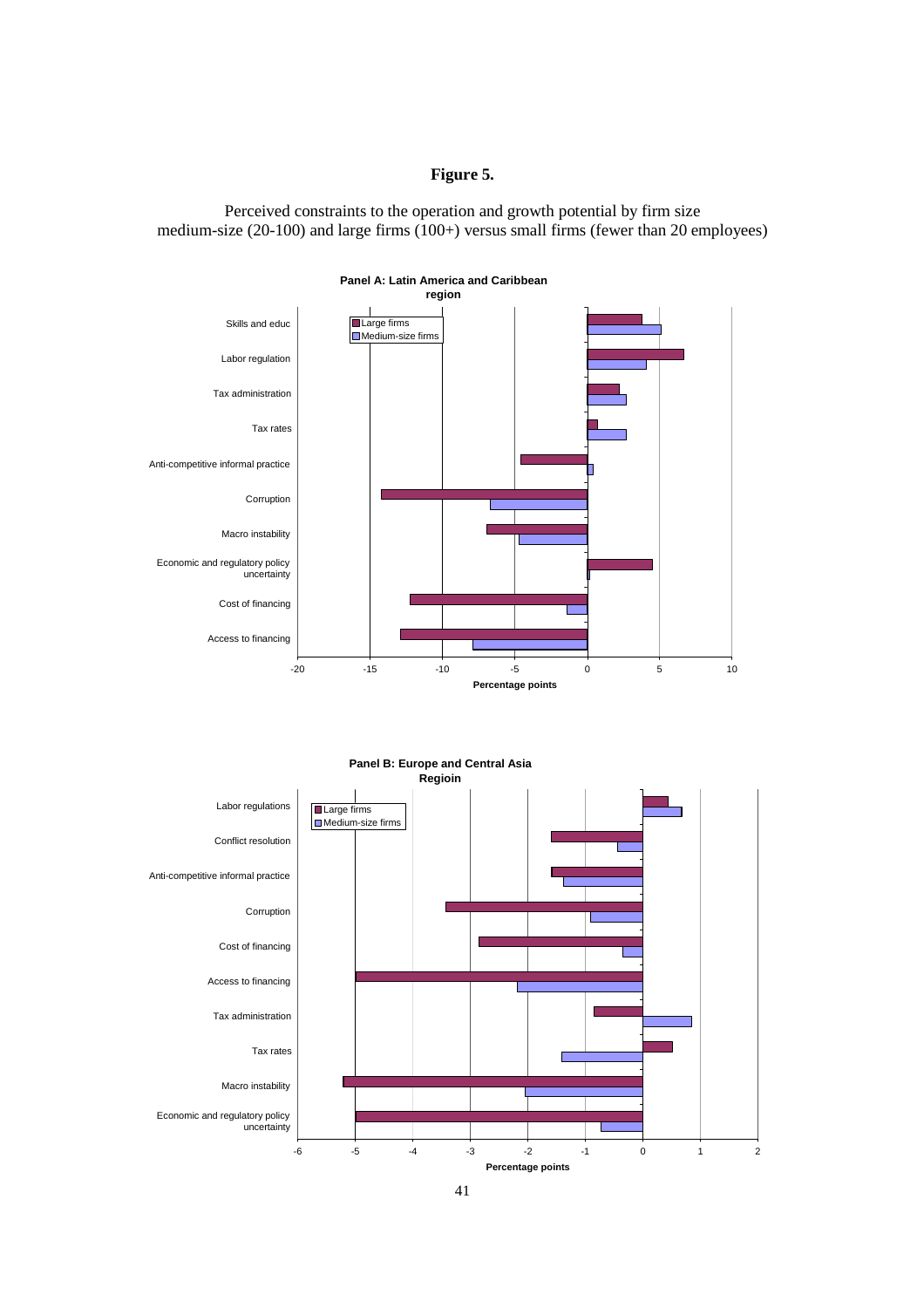# **Figure 6 The Relationship Between Labor Productivity and Employment**

#### **No distortion Case**

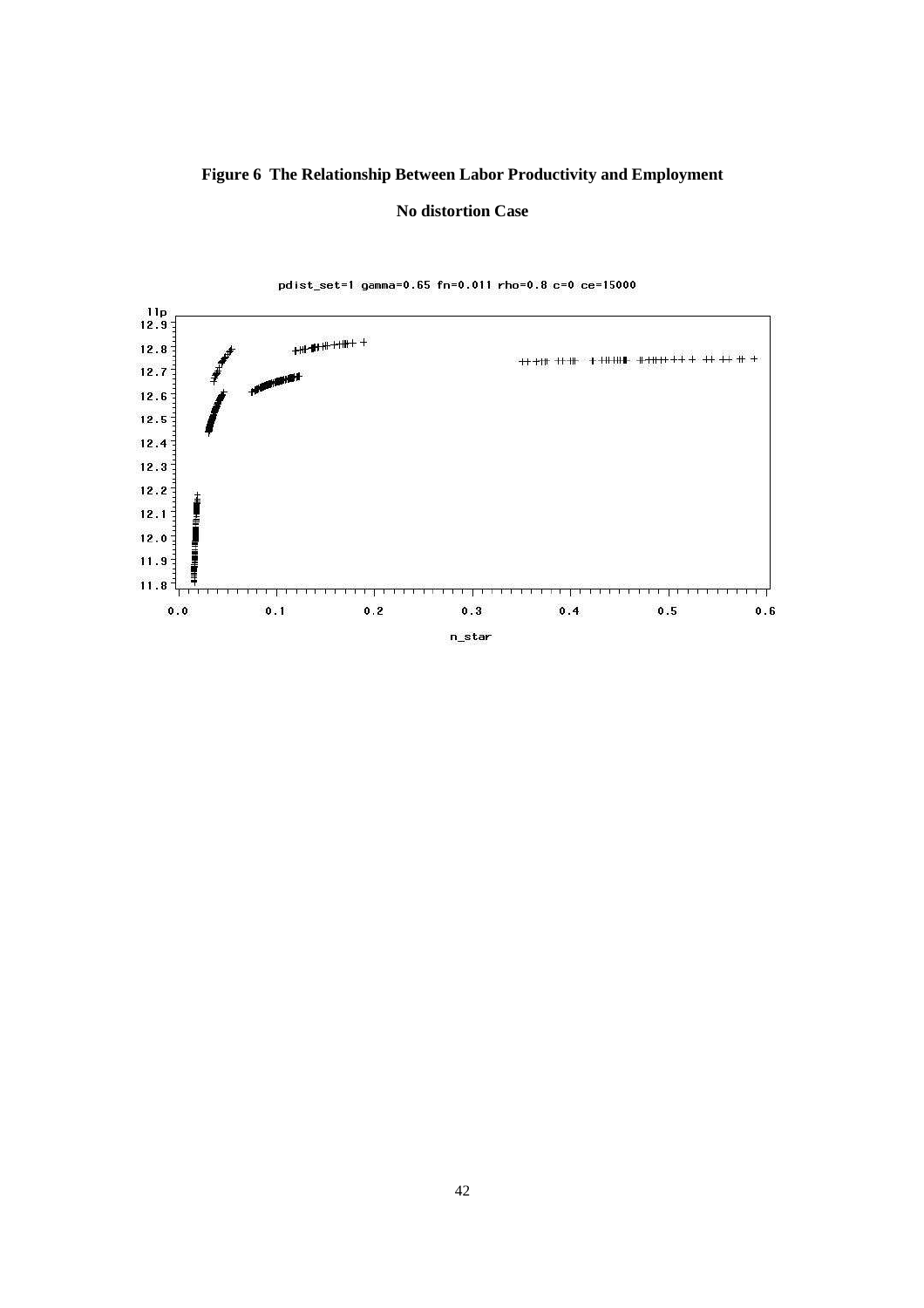## **Figure 7 The Relationship Between Distortions and Labor Productivity**

#### **Random Scale Distortion**

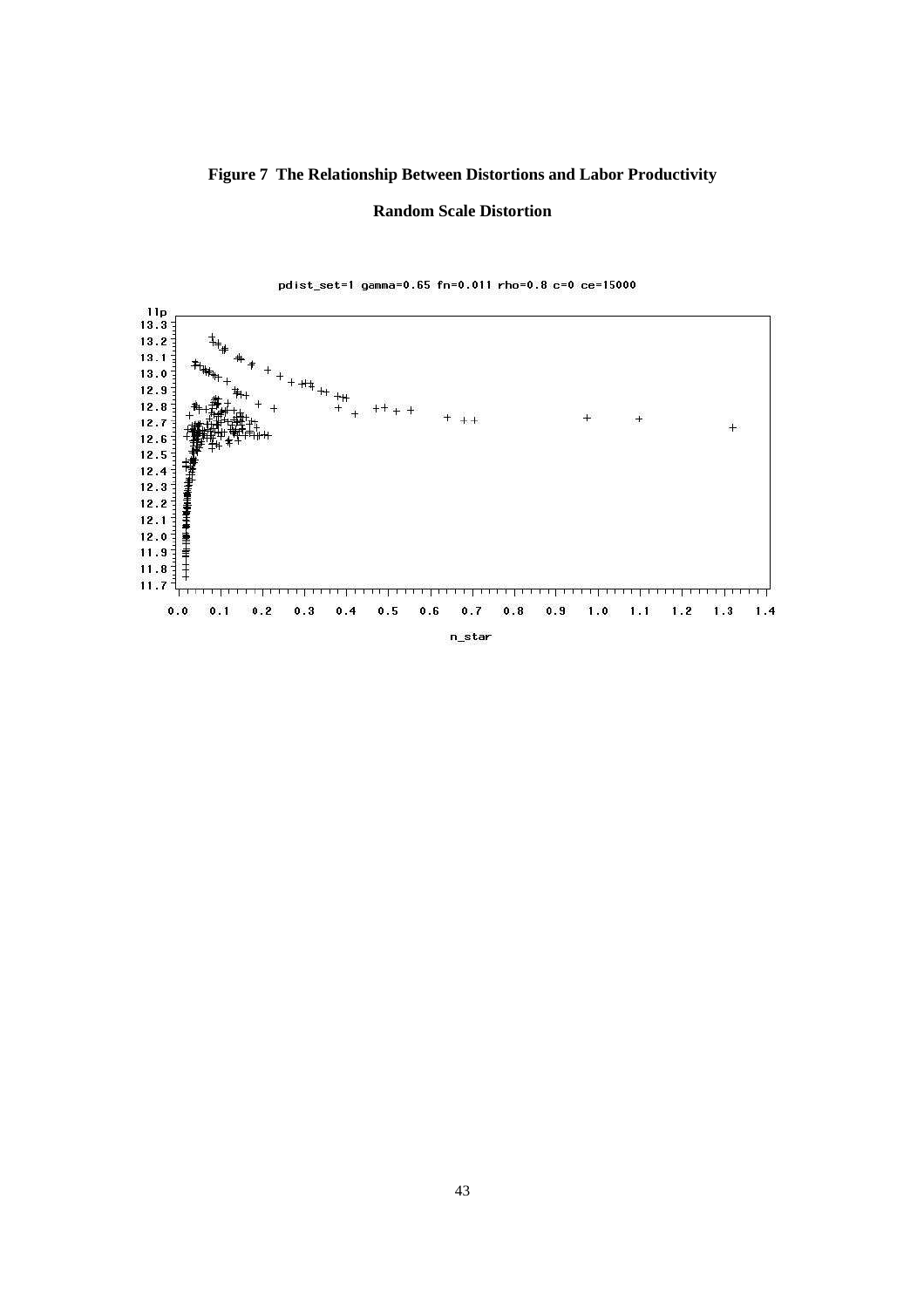# **Figure 8 The Relationship Between Distortions and Labor Productivity**

## **Correlated Scale Distortion Case**

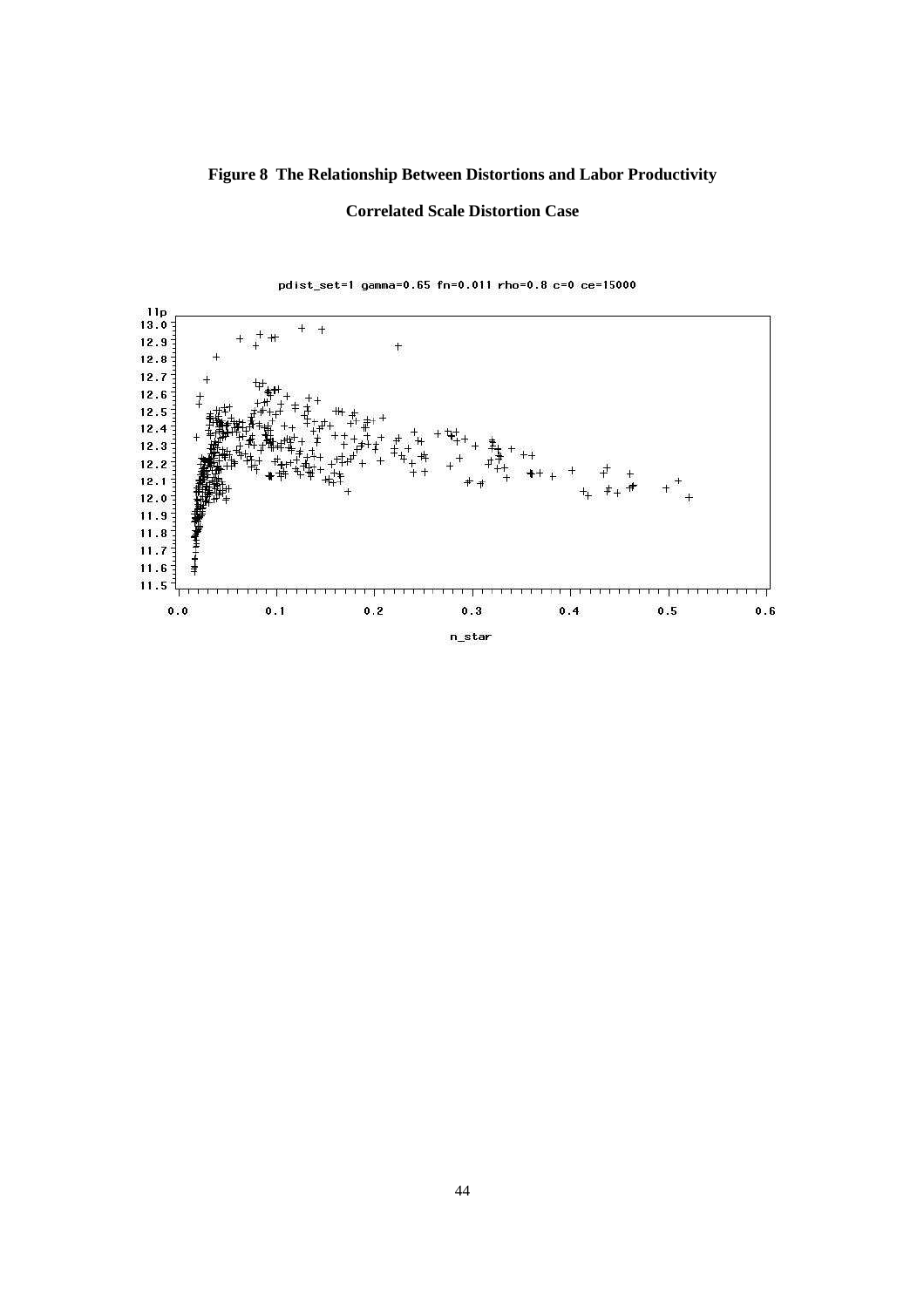# **Figure 9 The Relationship Between Distortions and Labor Productivity Random Factor Mix Distortion**